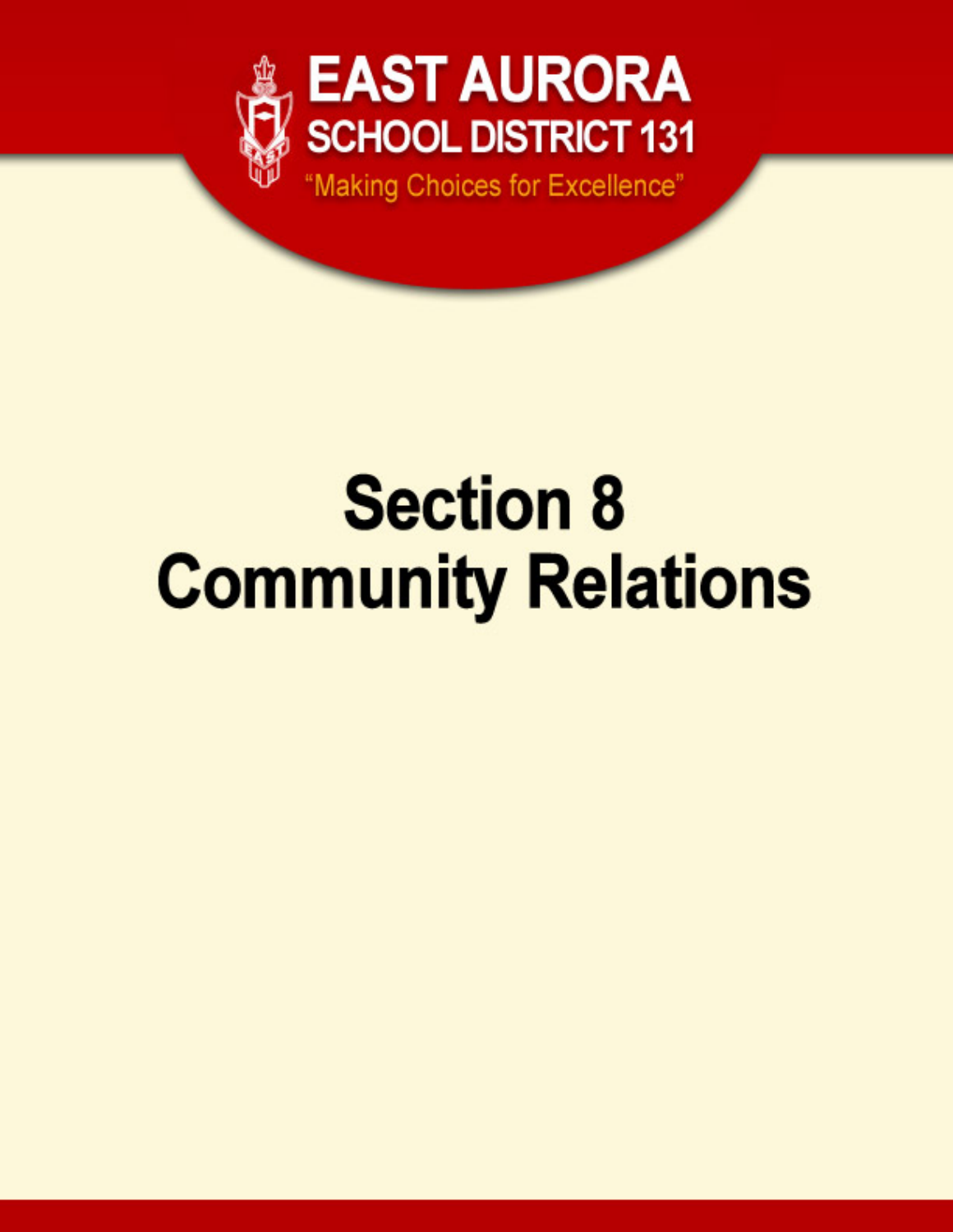#### **School-Community Relations**

#### School-Community Relations

A school system draws its major strengths and weaknesses from the attitudes of citizens in the community it serves. Therefore, the quality of a school program depends largely upon public understanding of what the schools are attempting to do. The kind of education that students within a community receive depends on three things:

- 1. The extent to which people are willing and able to pay for education;
- 2. The community's expectations for its schools;
- 3. The effective utilization of available resources.

A full understanding of the school program and what it can and should do for students is important in developing a good school system. In order to achieve such understanding, the District believes that educational communications must be:

- 1. Many-faceted and include a variety of media to efficiently and effectively inform all citizens of the District;
- 2. Internal as well as external and stress the dissemination of factual, objective and realistic data about the District;
- 3. A planned program with involvement and feedback to be effective;
- 4. Sensitive to change as determined by events and an evaluation of the program.

#### School-Community Relations Objectives

In accordance with its stated goals concerning school-community relations, the objectives of District 131 will be to:

1. Provide an information program to aid public understanding of the schools -- which may include but not be limited to a regular District newsletter for the community, regular news releases and feature stories, and various brochures describing District programs and policies.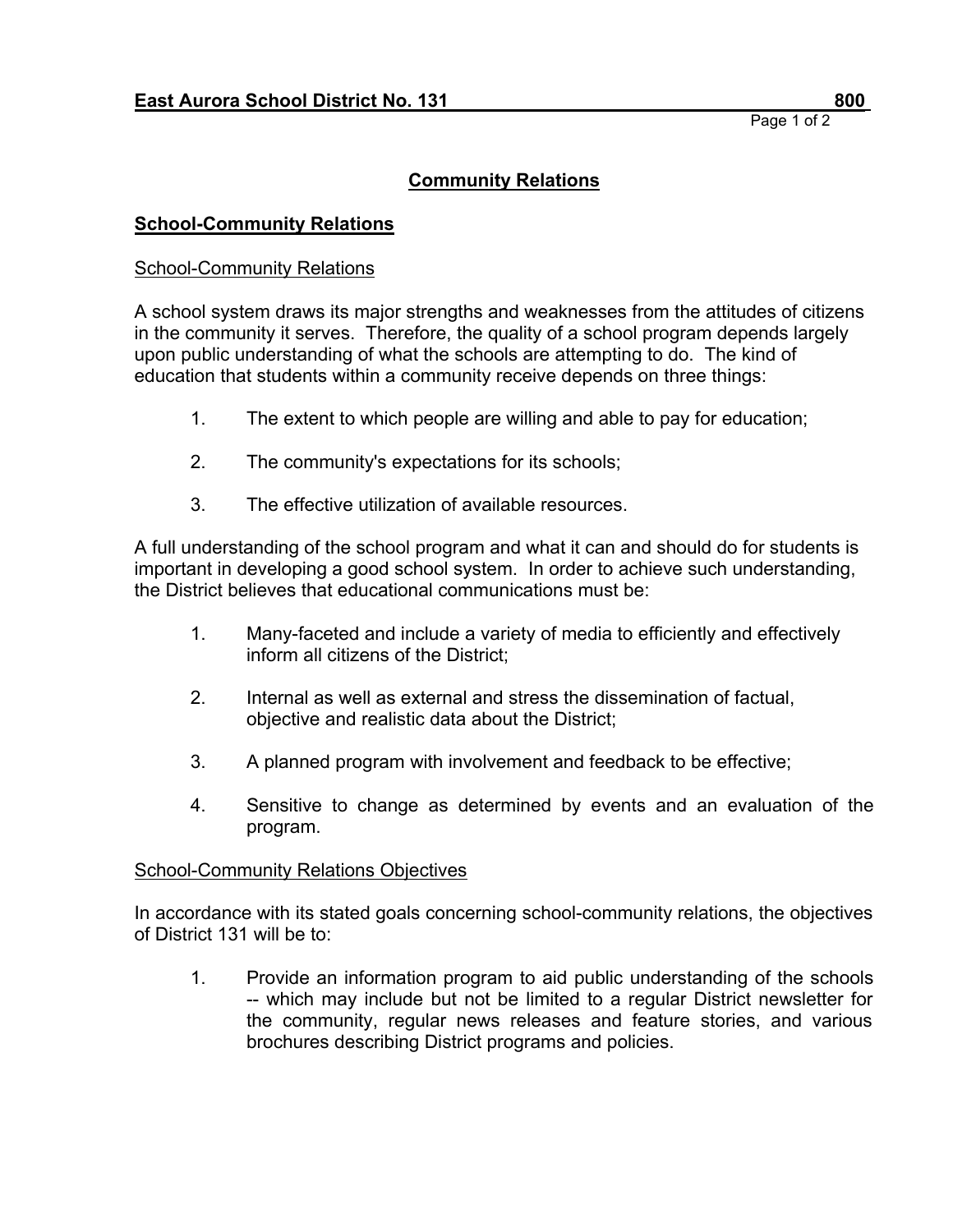- 2. Assess public opinion as a means of assisting the Board of Education in policy determination and assisting the professional staff in the operation of the schools.
- 3. Recognize the right of the news media to inquire, research, and report information about the District and its schools.
- 4. Seek ways to involve citizens in the work of the schools and to foster community understanding and a sharing of responsibility for the quality of education.
- 5. Provide in-service activities that help all District employees recognize their roles as representatives of the District in the total school-community relations effort.
- 6. Conduct all of its business in public sessions -- except for those areas that, of necessity, should and, by law, may be considered in closed session.

## Community Relations Program

The Superintendent or his/her designee is the District's chief spokesperson and will plan, implement, and evaluate a District community relations program that will include:

- 1. Regular news releases concerning District programs, policies, and activities -- which will be sent to the news media;
- 2. News conferences and interviews, as requested or needed. Individuals will not speak for the District without prior approval from the building principal with regard to building issues or from the Superintendent with regard to District issues;
- 3. Publications having well-written editorial content, high-quality graphic content and an effective format. All publications will identify the District and the originating school, department, or classroom. Also, they will include the name of the Superintendent, the building principal, the editor, and the publication date; and
- 4. Other communications that highlight the District's programs and activities.

LEGAL REF.: 23 III.Admin.Code §1.210.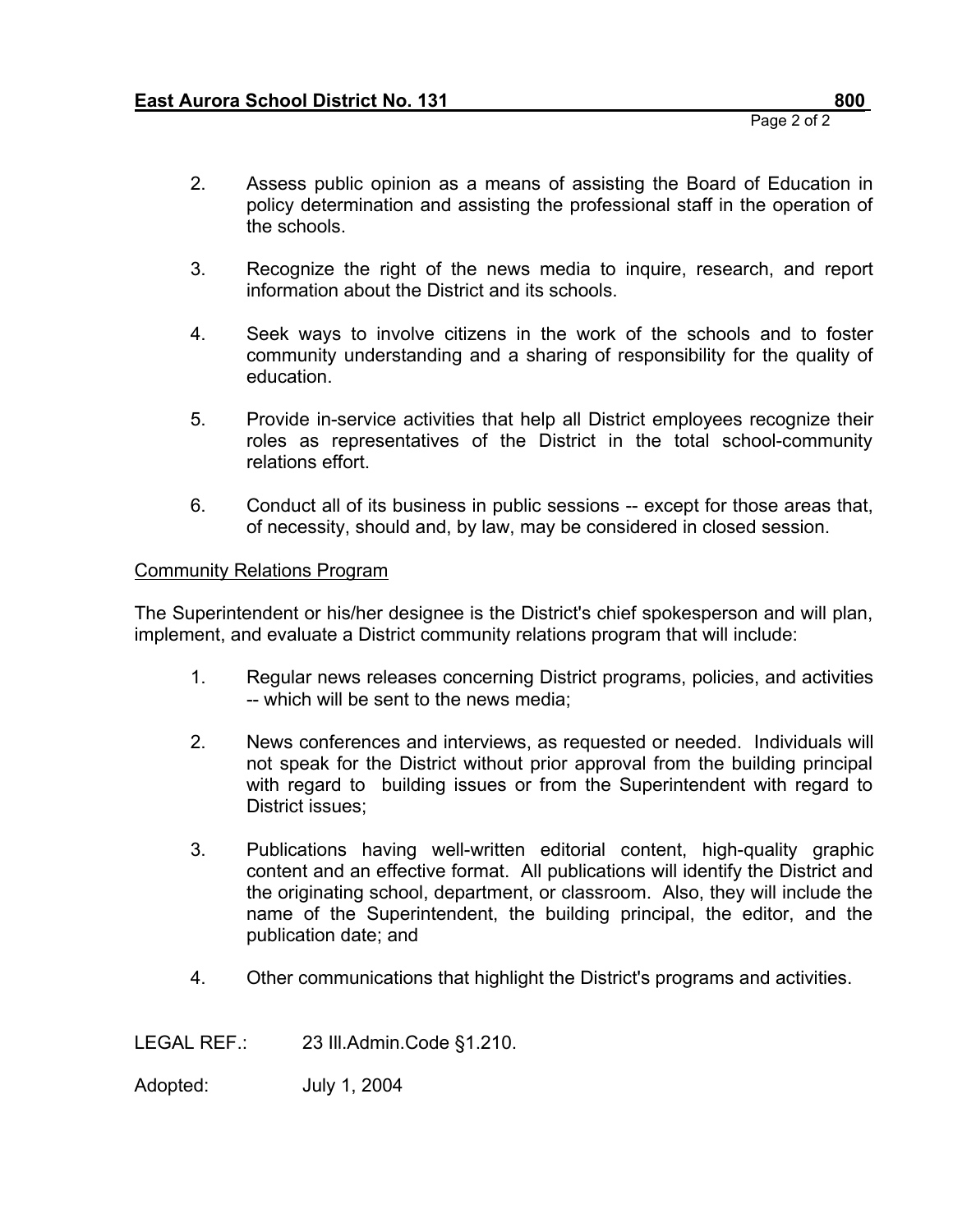## **Community Relations**

## **Business-School-Community Partnerships**

The District 131 Board of Education recognizes the importance of quality education and supports the formation of business-school-community partnerships to achieve that goal. The Board authorizes the administration to implement and operate such partnerships, which involve the school district and the community in a collaborative program to provide opportunities to reinforce or enhance a particular element of the curriculum, or to create a spirit of involvement in and concern for the district. All District schools are encouraged to participate.

The intent of these programs is to establish a people-to-people relationship among business, industry, labor and civic organizations in District 131 to the mutual benefit of each partner. It is understood that the domain of curriculum and all related areas are the sole responsibility of the Board.

The Board recognizes that for a true partnership to exist, the school partners must give something in return to their community partner(s). What is given in return needs to be mutually agreed upon by the partners in the initial stages of forming the partnership. Business partners will be given high priority when utilizing District 131 facilities.

An annual report on the business-school-community partnership program will be presented to the Board of Education by the Superintendent or his/her designee.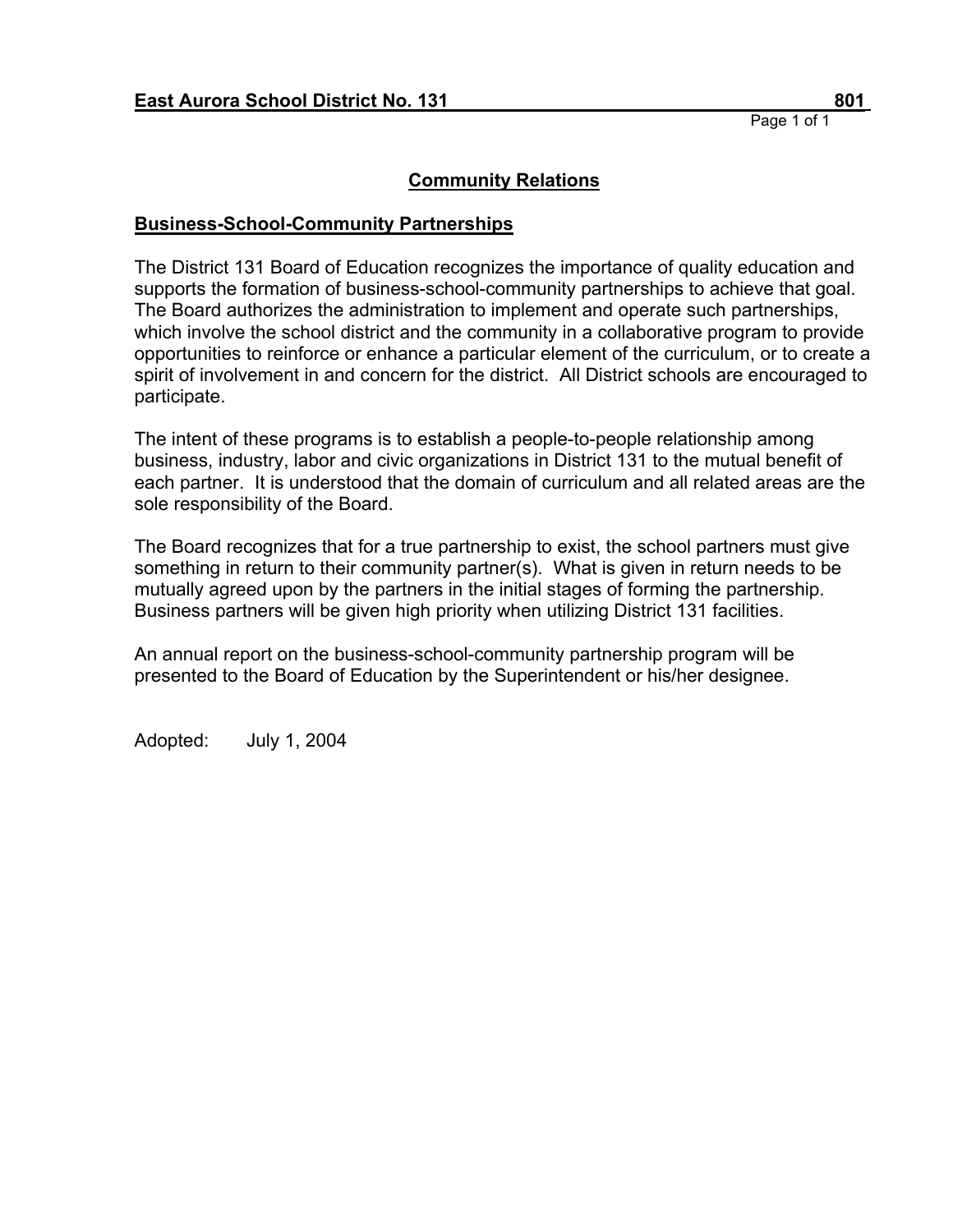## **Community Relations**

#### **Public Information Commitment**

The Board is committed to the principle of open, two-way communication with the District's internal and external publics. In line with this commitment, the Superintendent of Schools is responsible for establishing, maintaining and adequately staffing an ongoing public information program directed at all members of the school community -- including students, staff, parents and other District residents.

These public-information activities should emanate from the local school as well as from the District Education Center and should encompass all areas of school life -- including regular instructional activities, special events, extracurricular activities, accomplishments of students and staff, and Board activities. Also, the public will have access to information concerning all public actions, policies, and details concerning the educational and business operations of the District through the Illinois Freedom of Information Act (5 ILCS 140/1 *et seq*.) and other sources.

The Board will provide adequate financial support for this communication effort and will annually review the program to evaluate its effectiveness.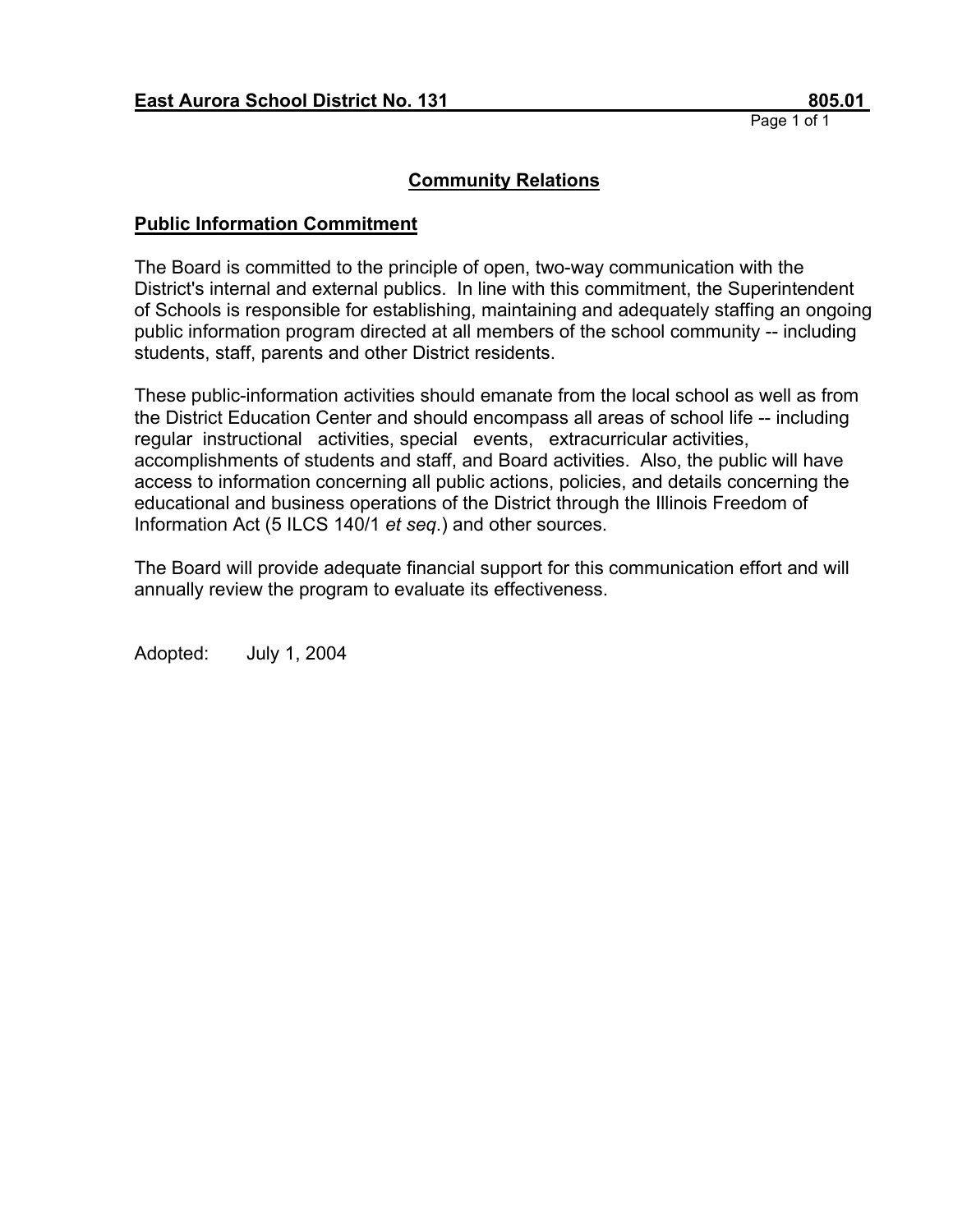## **Administrative Procedures**

## **Public Information Commitment**

Persons may obtain public information regarding the District, and copies of available materials, at the School Service Center during regular business hours (Monday through Friday, 8:00 a.m. to 4:30 p.m.)

Fees assessed for copying and certifying such public records will be in accordance with the fee schedule available at the School Service Center.

CROSS REF.: 805.01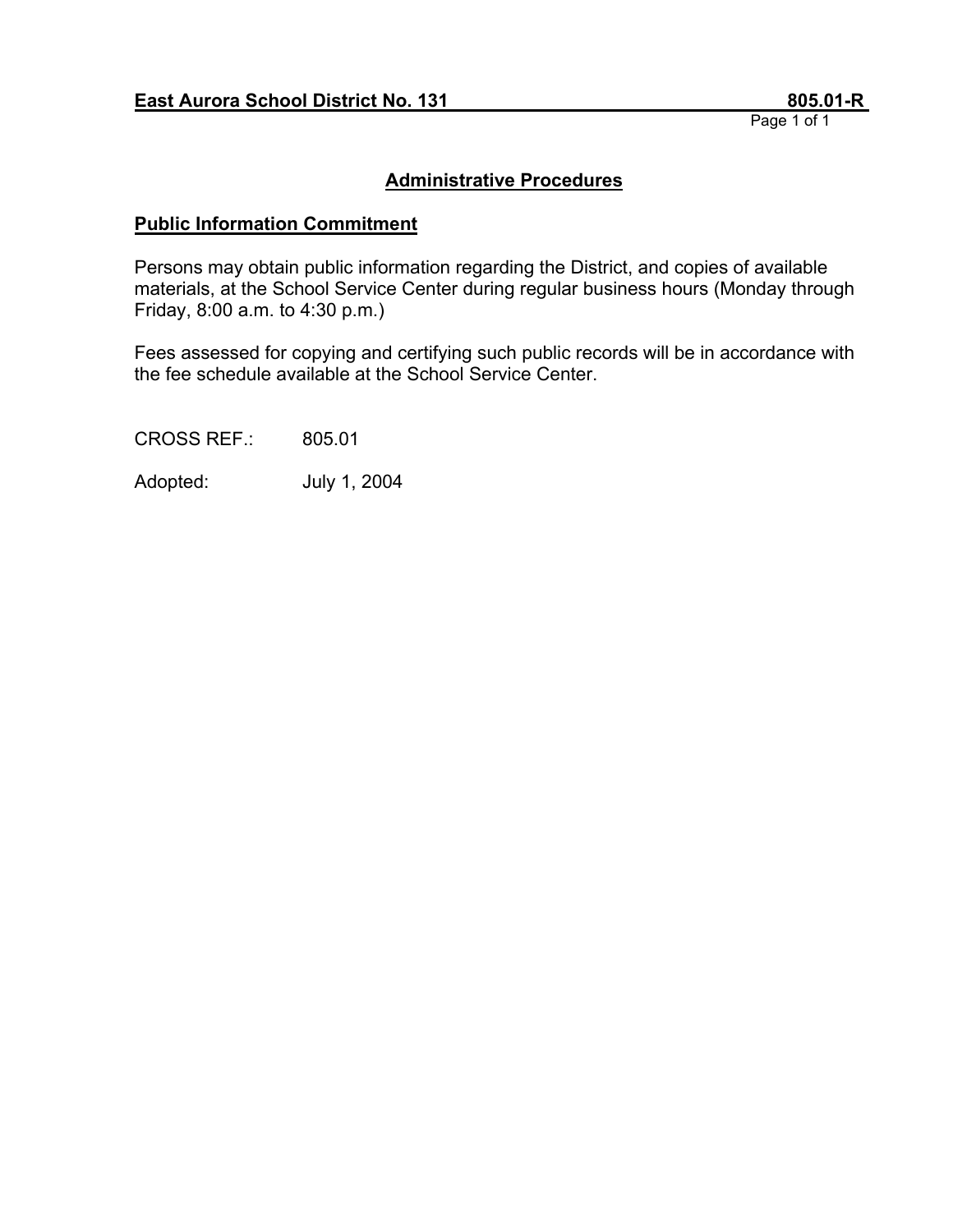## **Community Relations**

#### **Methods of Communication**

To keep the public fully informed about all District activities, the Superintendent of Schools or the Director of Community Relations will use or direct to be used a variety of communication vehicles, including news releases to the local newspapers and radio stations, a regularly published newsletter to all District residents, and presentations before parent-teacher organizations and other local civic/community groups.

Routine news and information concerning individual school events, personnel, students, and programs may be released to the news media and/or general public by the building principals.

However, all forms of communication that present the official position of the District must be approved by the Superintendent or the Superintendent's designee prior to their release.

Publications issued in the name of the District (or its schools) will possess well-written editorial content, high quality graphic content, and an effective format. Such publications will be produced in a cost-effective manner.

Also, all publications will identify the District, the originating school, and the originating department, and will include the name of the Superintendent, the principal, the editor, and the date of publication.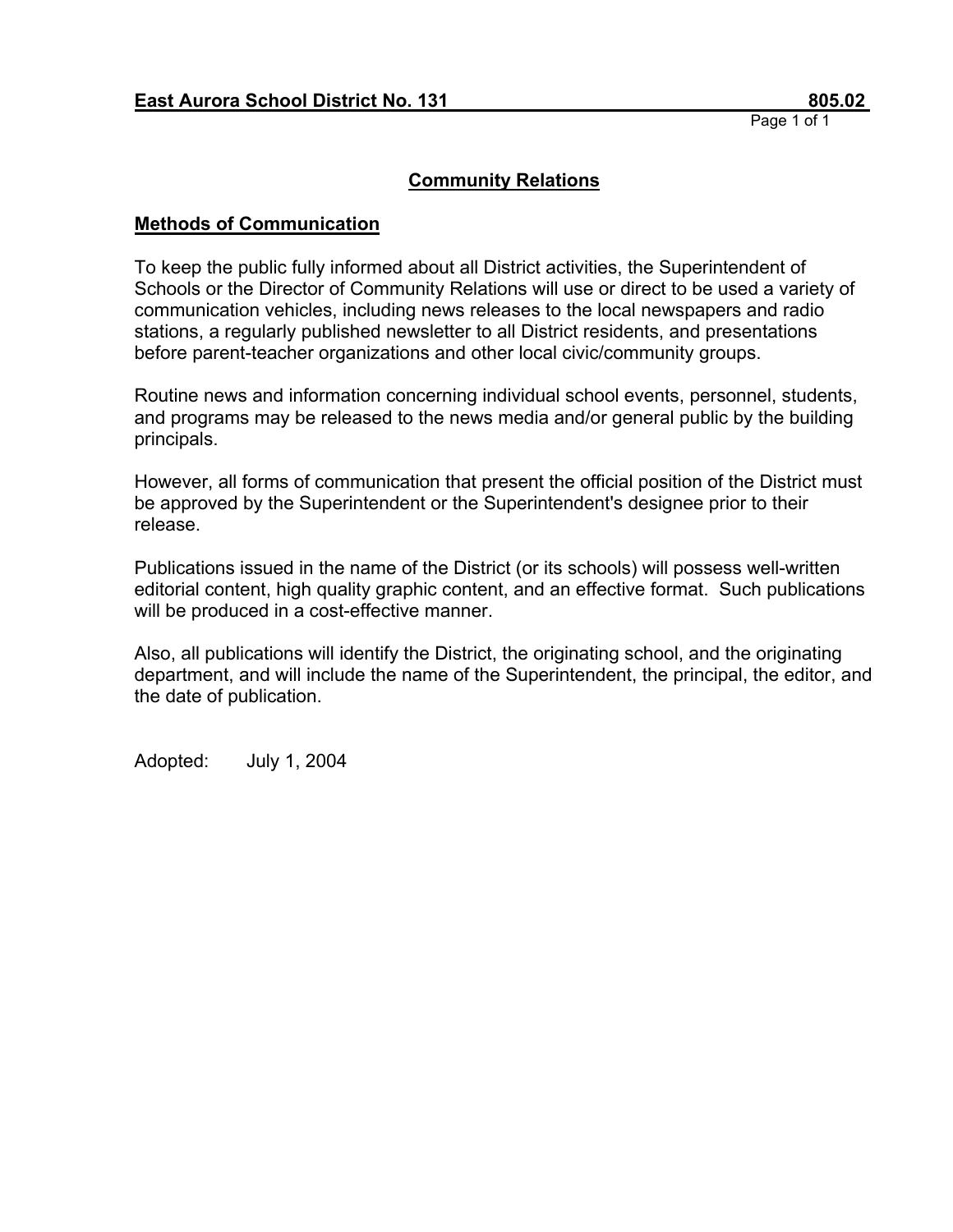## **Community Relations**

## **Full Access to District Programs and Activities**

No eligible student, parent, District citizen or employee will be deprived of full access to participation in District programs and activities.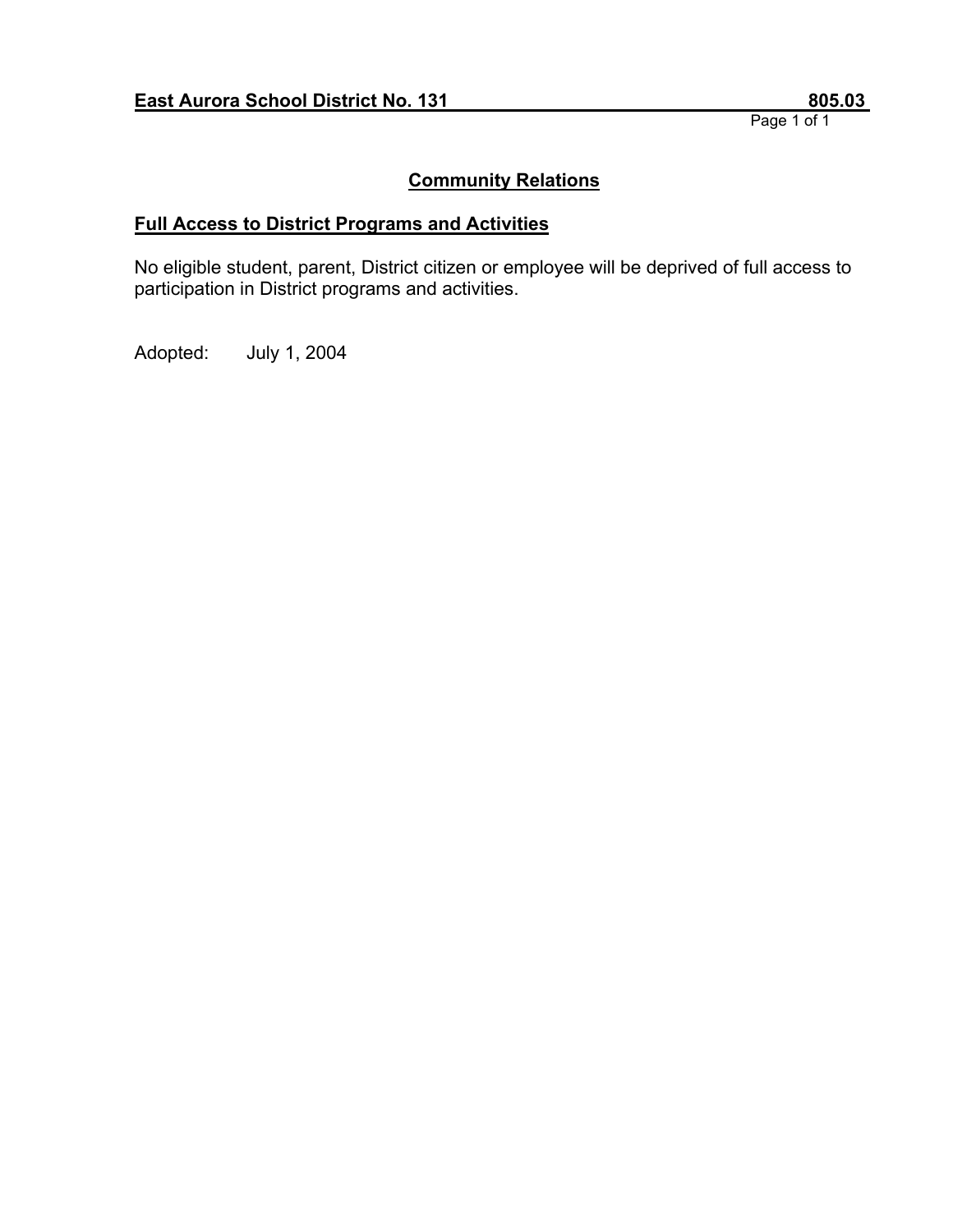## **Community Relations**

#### **School Board Finance Referenda**

The Board recognizes that its authority to raise property tax rates for educational purposes -- above authorized levels -- is dependent upon the approval of voters. The Board further recognizes that the appropriate level of District funding is a community decision.

When the Board determines that a tax rate increase or bond issue is in the best interest of the District, the Board may, by formal action, place a referendum on the public ballot at a regularly scheduled election.

Following the adoption of such a resolution, the Board will explain to voters the nature of the referendum, the District's financial facts, and other factors that led to the Board's decision. Also, individual members of the Board and District employees may be assigned to communicate this information to the community.

Further, the Board will cooperate with all citizens to provide information concerning the referendum and will encourage the formation of citizens' committees. However, no District funds may be given to a citizens' committee or otherwise used to directly promote the approval or disapproval of the referendum.

LEGAL REF.: Illinois Election Code, Sec.9-25.1 (10 ILCS 5/9-25.1).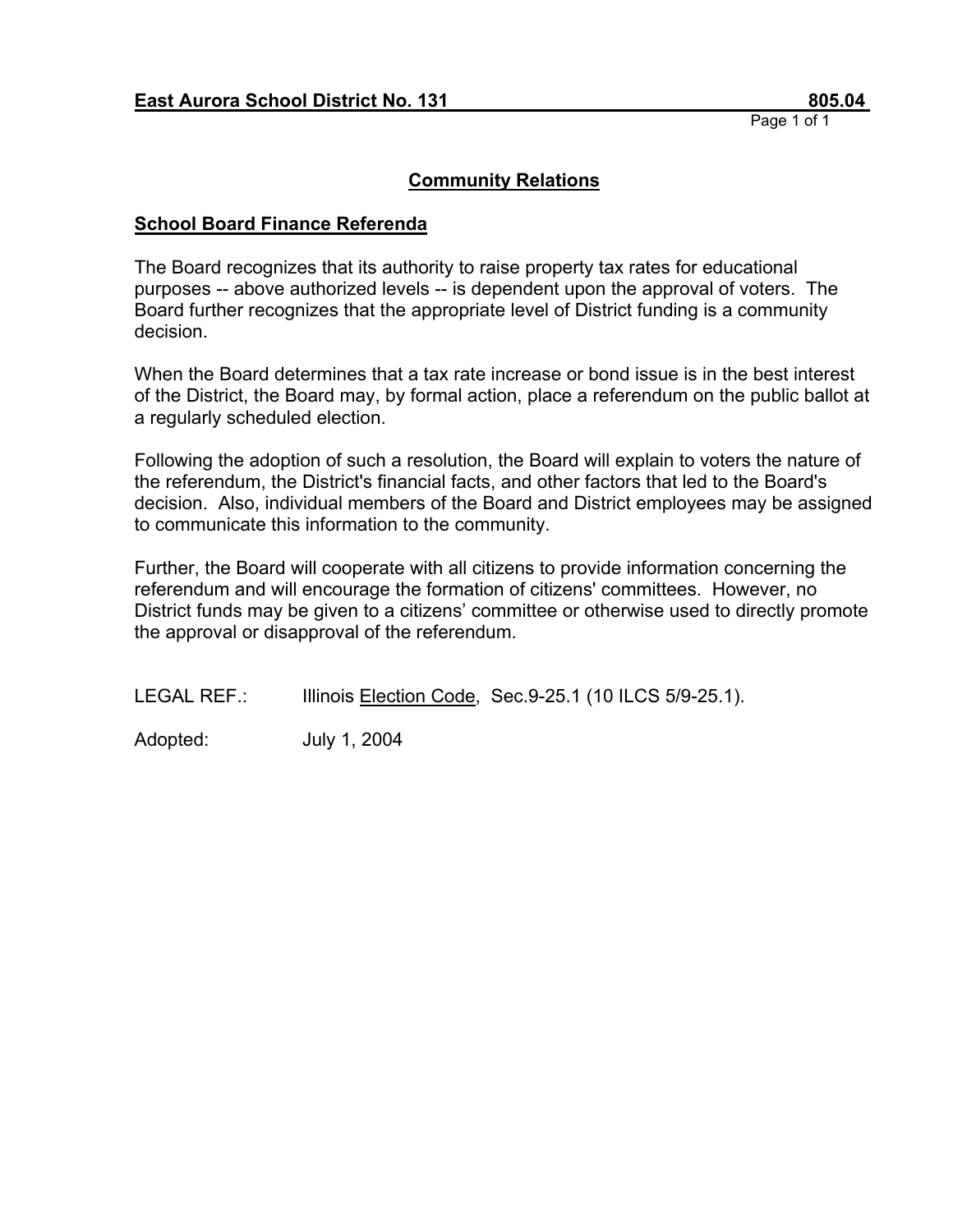## **Community Relations**

## **Distribution and Display of Community Flyers and Posters**

Students will not be exploited in public information programs.

The distribution of published material for non-school organizations within the schools is prohibited without permission of the Superintendent or his/her designee. Published materials would include posters, circulars, advertisements, and similar items. Non-school related organizations may ask the Superintendent or his/her designee for permission: (1) to display posters in the area reserved for community posters, or (2) to have flyers distributed to students. The posters and/or flyers, which are subject to approval, must be student-oriented and have the sponsoring organization's name prominently displayed. Permission will be denied to post or distribute any material that would: disrupt the educational process; violate the rights of others, including material that is defamatory; invade the privacy of others; infringe on a copyright; or be obscene, vulgar, or indecent.

No commercial publications will be posted or distributed unless their purpose is to further a school activity, such as graduation, class pictures, or class rings. No information from candidates for non-students' elective office will be posted in the school, except as part of a curricular activity.

Once permission to distribute or display material is granted, the organization must arrange to have copies delivered to the school. Distribution of material under this policy will be done by the classroom teacher without discussion.

| LEGAL REF.: | Lamb's Chapel v. Center Moriches Union Free School District 113    |
|-------------|--------------------------------------------------------------------|
|             | S.Ct. 2141 (1993).                                                 |
|             | Berger v. Rensselaer Central School Corp., 982 F.2d 1160 (7th Cir. |
|             | 1993).                                                             |
|             | Hedges v. Wauconda Community Unit School District No. 18, 9 F.3d   |
|             | 1295 (7th Cir. 1993).                                              |
|             | Sherman v. Community Consolidated School District 21 of Wheeling   |
|             | Township, 8 F.3d 1160 (7th Cir. 1993).                             |
|             |                                                                    |

CROSS REF.: 730.10 and 730.13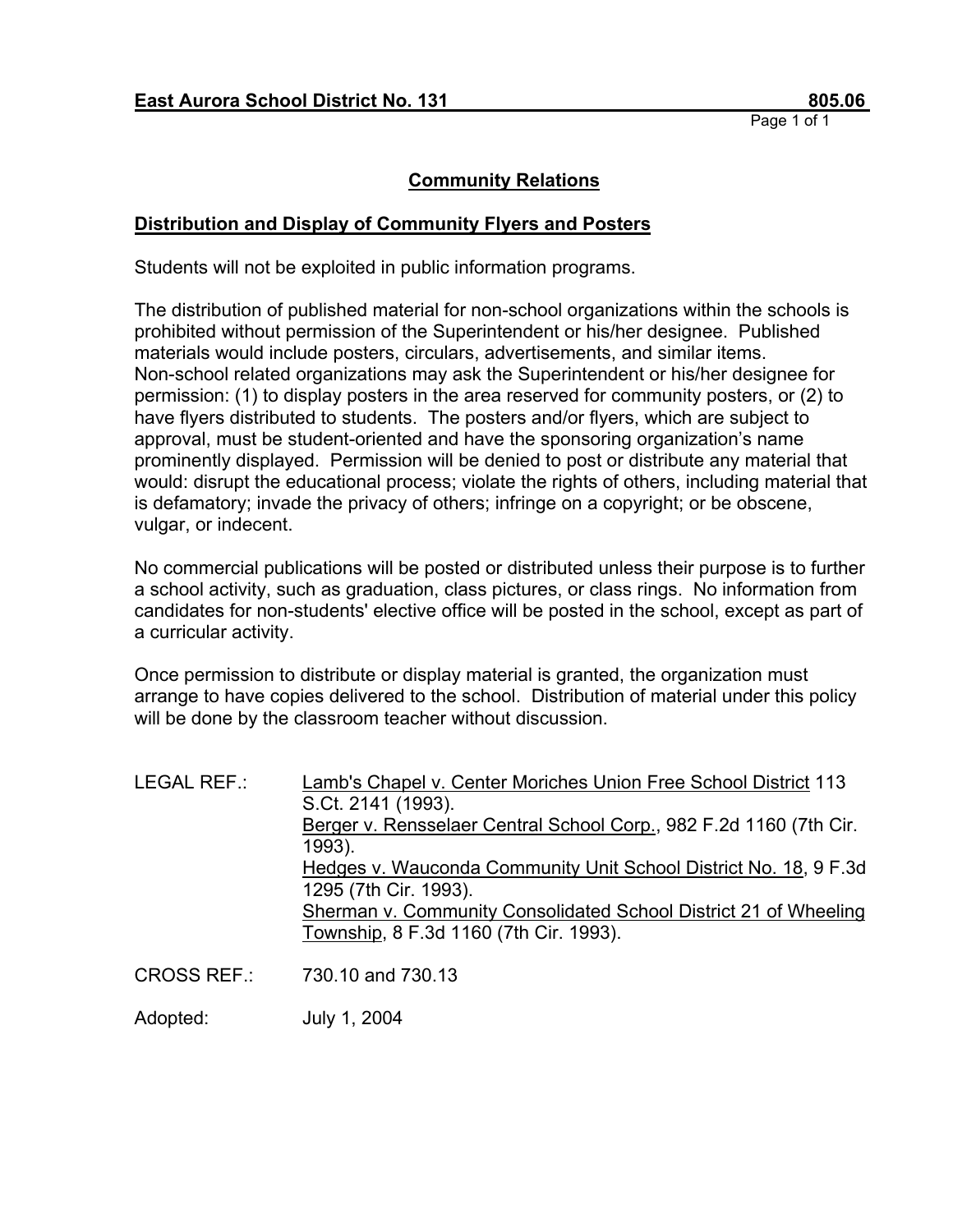## **Community Relations**

#### **News Media Relations**

The news media represent the public interest in reporting information about District 131 schools. It is in the interests of both the education community and the citizens/taxpayers of the District that there be free and open communication with the news media.

District employees will channel out-going information to the media through their appropriate administrator or the Coordinator of Public Relations.

If contacted by the news media, employees will use discretion and respond within the realm and scope of their personal responsibility or knowledge. Employees will not attempt to answer for others or to discuss topics with which they are not familiar. Also, employees will not release confidential information about any individual.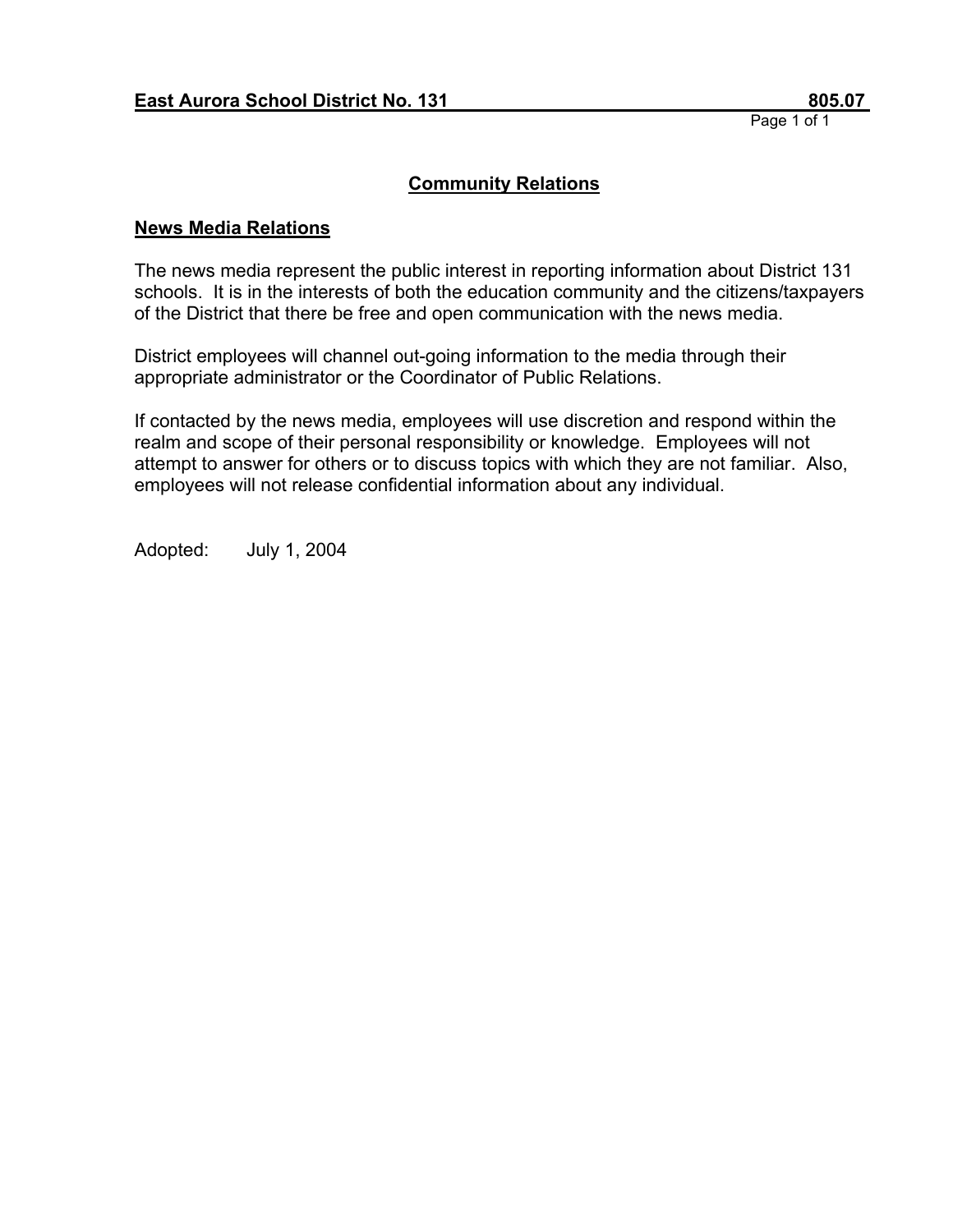#### **Administrative Procedures**

#### **News Media Relations**

#### Written Materials

Each building principal or his/her designee will appoint and support a news liaison who will attempt to keep the public informed about all phases of education in his/her building. Principals will work with the news liaison to determine distribution of written materials. That distribution will include "news tips" and an occasional article that will be used to report a subject in depth. These items will be distributed to local media and the District Community Relations Office.

Students or staff members who achieve special recognition should be featured in tip sheets. The Board will recognize at appropriate meetings those students who qualify for state competitions and employees who earn state, regional and national awards and recognition. This information will be reported to building news liaisons, who will distribute it in the appropriate manner.

Materials for distribution to all District employees and/or residents will be developed at the School Service Center and carry the approval of the Superintendent or his/her designee.

The District office will keep a copy of all news releases as long as appropriate.

#### Radio and Television

It is the responsibility of each building principal to be advised of and to supervise all radio and television presentations originating in his/her school.

Students who represent the school through radio and television will request prior permission from the building principal. First, however, the building principal must obtain full information concerning the presentation.

CROSS REF.: 730.06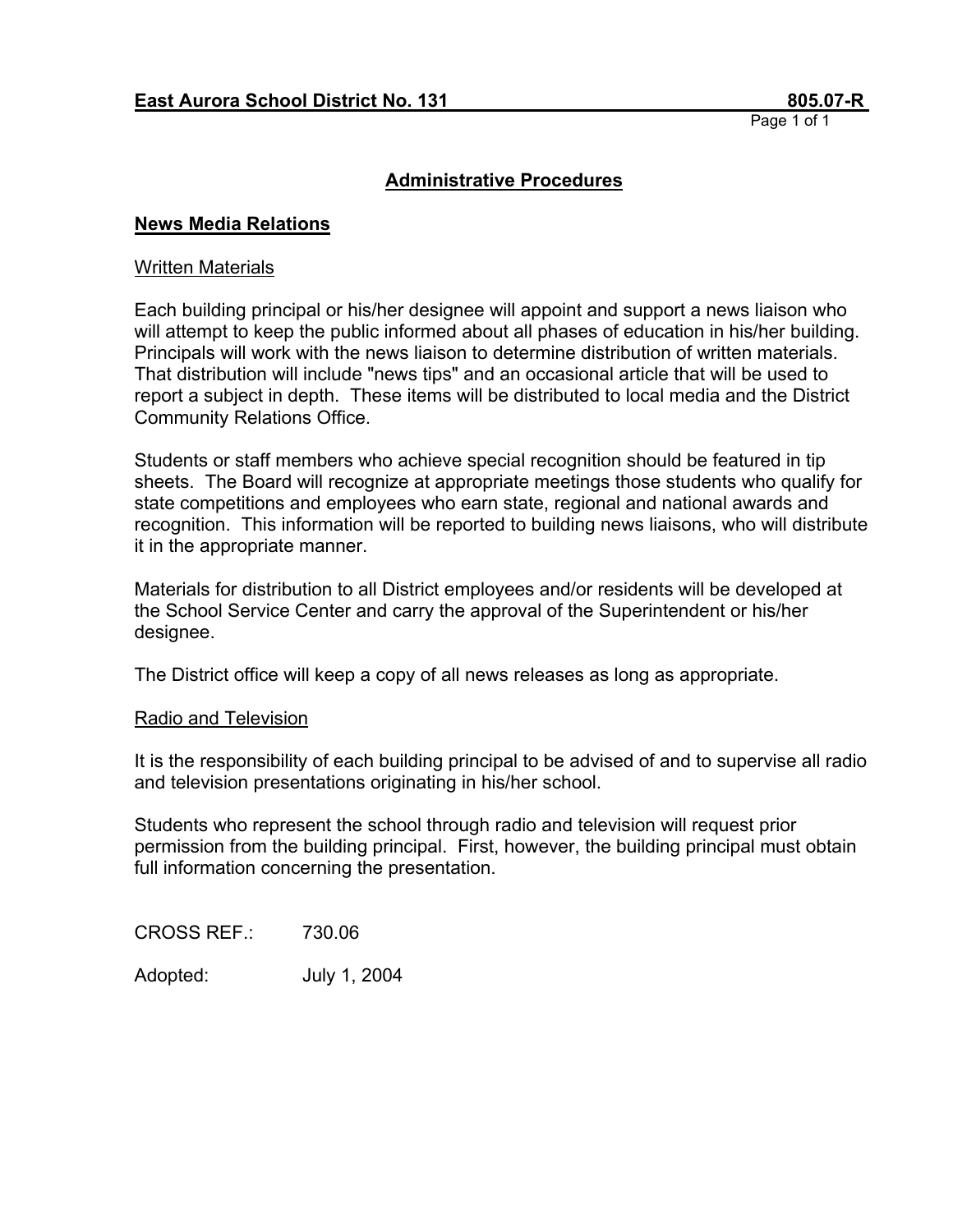## **Community Relations**

#### **News Releases**

The Superintendent or his/her designee will regularly provide the news media with information concerning District programs, policies and activities by way of news releases. Such releases will be sent to media within the District and to selected outside media.

Individual staff members, departments, and schools may provide information for news releases to the Superintendent or his/her designee, whenever that information may be of interest to District citizens.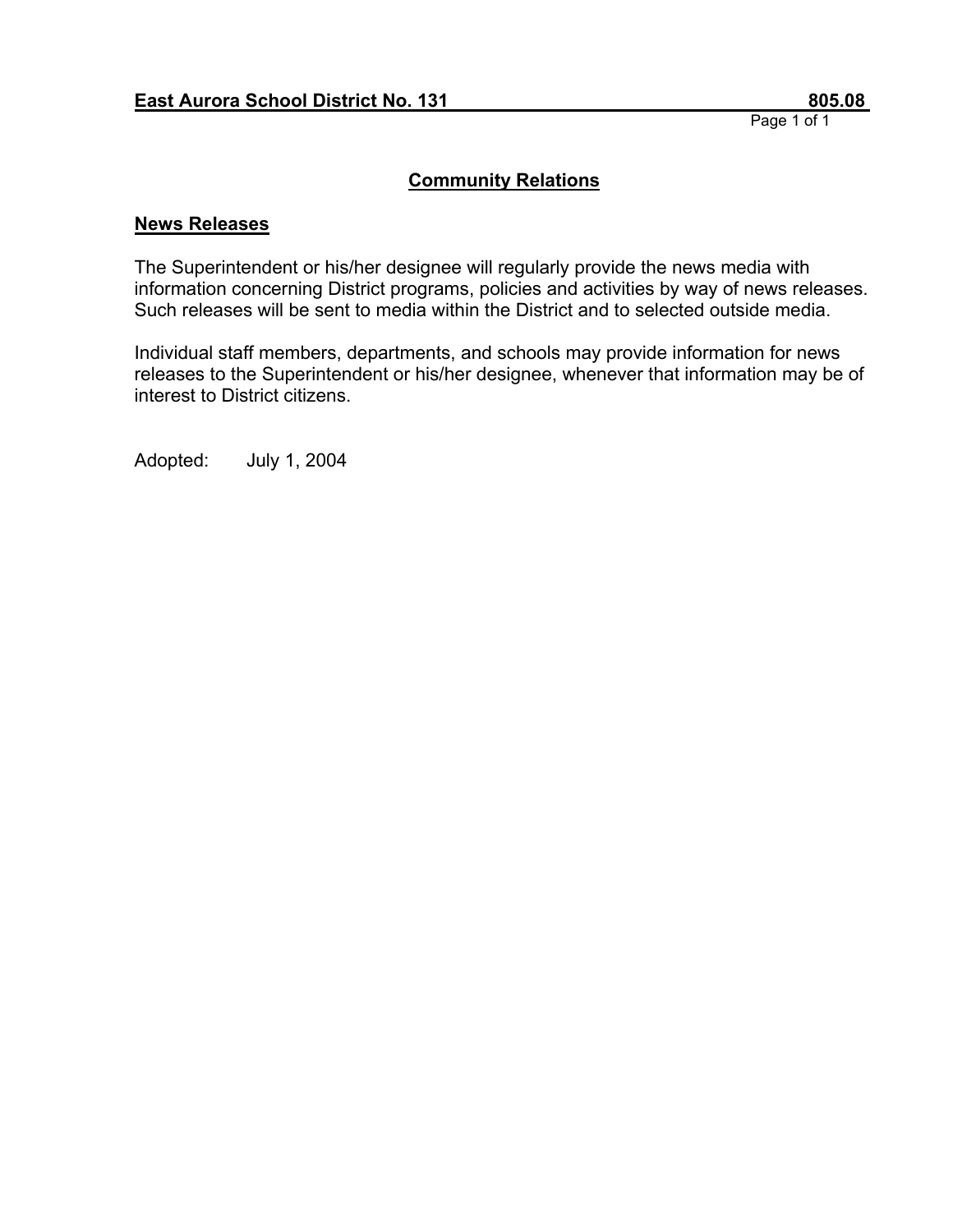## **Community Relations**

#### **News Conferences and Interviews**

News conferences will be held when deemed appropriate by the Board, the Superintendent, or a designee.

Also, interviews with staff members may be a useful means of providing the media with information about District programs and policies. However, during an interview, staff members will not speak for the District without prior approval from the principal (regarding questions related to their building) or from the Superintendent (regarding questions about the District as a whole).

In all cases, staff members will avoid answering media questions or making statements beyond the scope of their knowledge or responsibility.

CROSS REF.: 805.07 and 805.08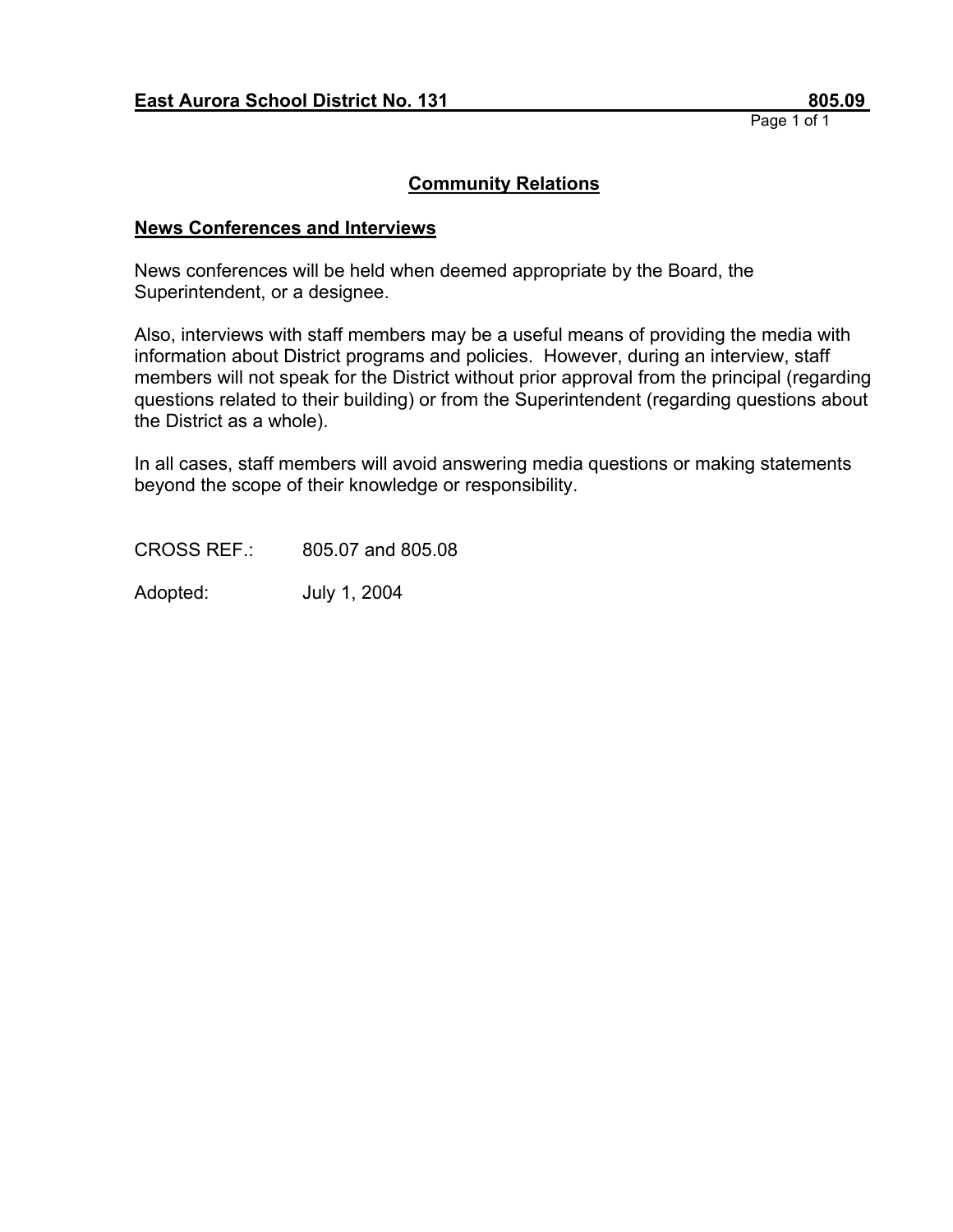## **Community Relations**

#### **News Media Services at Board Meetings**

Since one of the responsibilities of the Board is to keep the public informed about its deliberations, policies and actions, the District 131 Board encourages the attendance of representatives of the news media at all of its meetings (with the exception of executive sessions). Also, the Board and District administrators will cooperate with the media by answering any questions they might have, preferably at the conclusion of the meeting.

In the event that media representatives are unable to attend a Board meeting, the Superintendent of Schools, Director of Community Relations, or their designee will promptly respond to their subsequent requests for information on actions taken at that meeting.

A copy of the agenda will be sent in advance to members of the media who request it. All reports approved by the Board will be considered matters of official record and will be made available to the media upon request.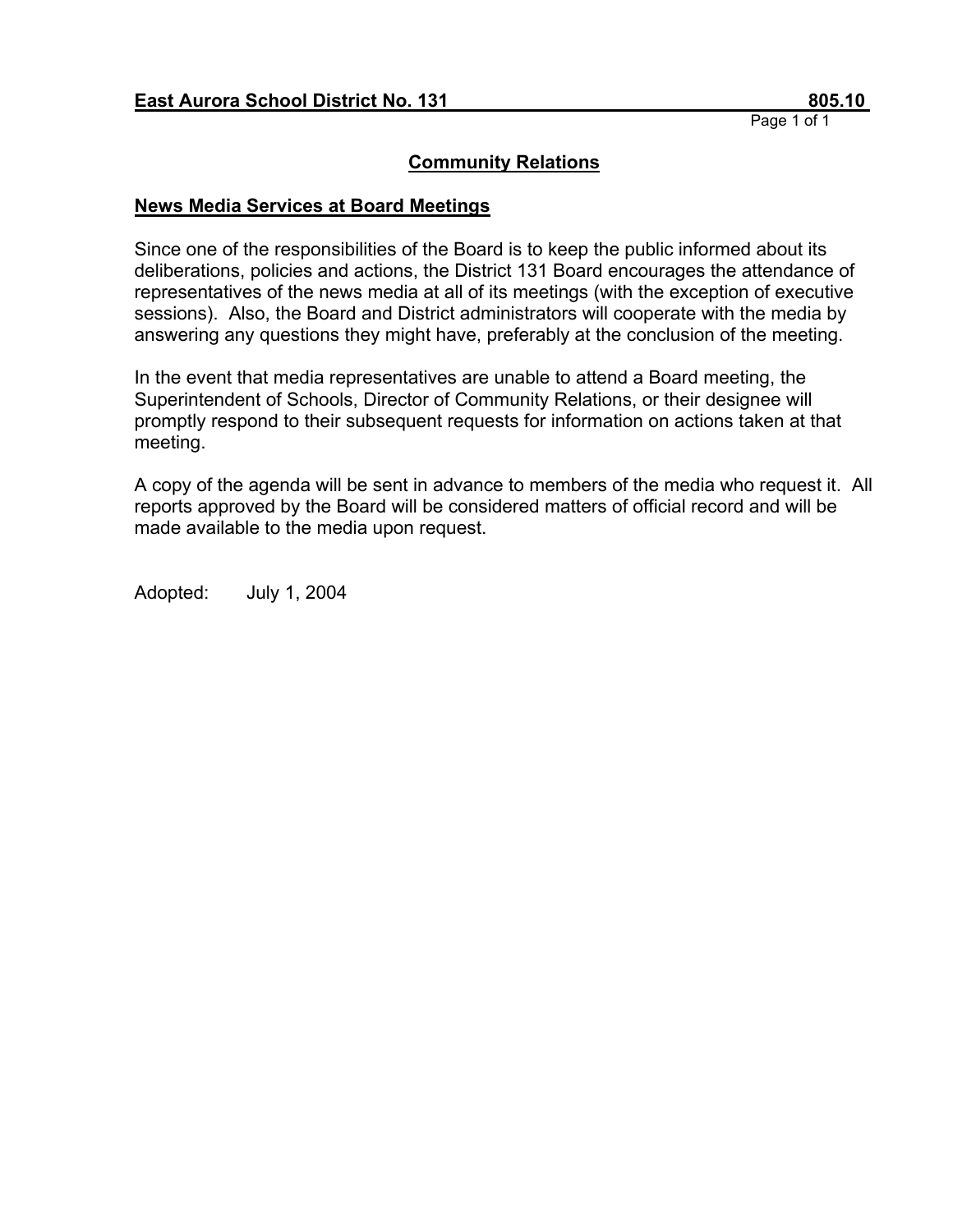## **Community Relations**

#### **Broadcasting and Taping of Board Meetings**

The Board wishes to cooperate with representatives of the print and broadcast media and with other members of the public who wish to record public meetings of the Board by tape, film or other means.

The Superintendent or his/her designee may fill requests for special needs such as seating, writing surfaces, lighting and access to electrical power at public meetings of the Board, provided that such requests are made at least two hours prior to the meeting and that they do not disrupt the meeting.

Recordings by tape, film or other means will be made in a way that does not distract or disturb members of the Board, other meeting participants or members of the public. The President of the Board may designate a location for recording equipment, restrict the movements of individuals who are using the recording equipment or take other steps that are deemed necessary to preserve the decorum of the meeting and facilitate the conduct of business.

Recordings shown or broadcast to the public will not identify the District in connection with the promotion of any commercial or political enterprise, without Board approval.

If a witness refuses to testify while being taped or filmed, the Board will prohibit such recording during the testimony of the witness, if such testimony falls within the protection of Section 8-701 of the Illinois Code of Civil Procedure.

| LEGAL REF.: | Illinois Open Meetings Act, Sec. 2.05 (5 ILCS 120/2.05); and     |
|-------------|------------------------------------------------------------------|
|             | Illinois Code of Civil Procedure, Sec. 8-701 (735 ILCS 5/8-701). |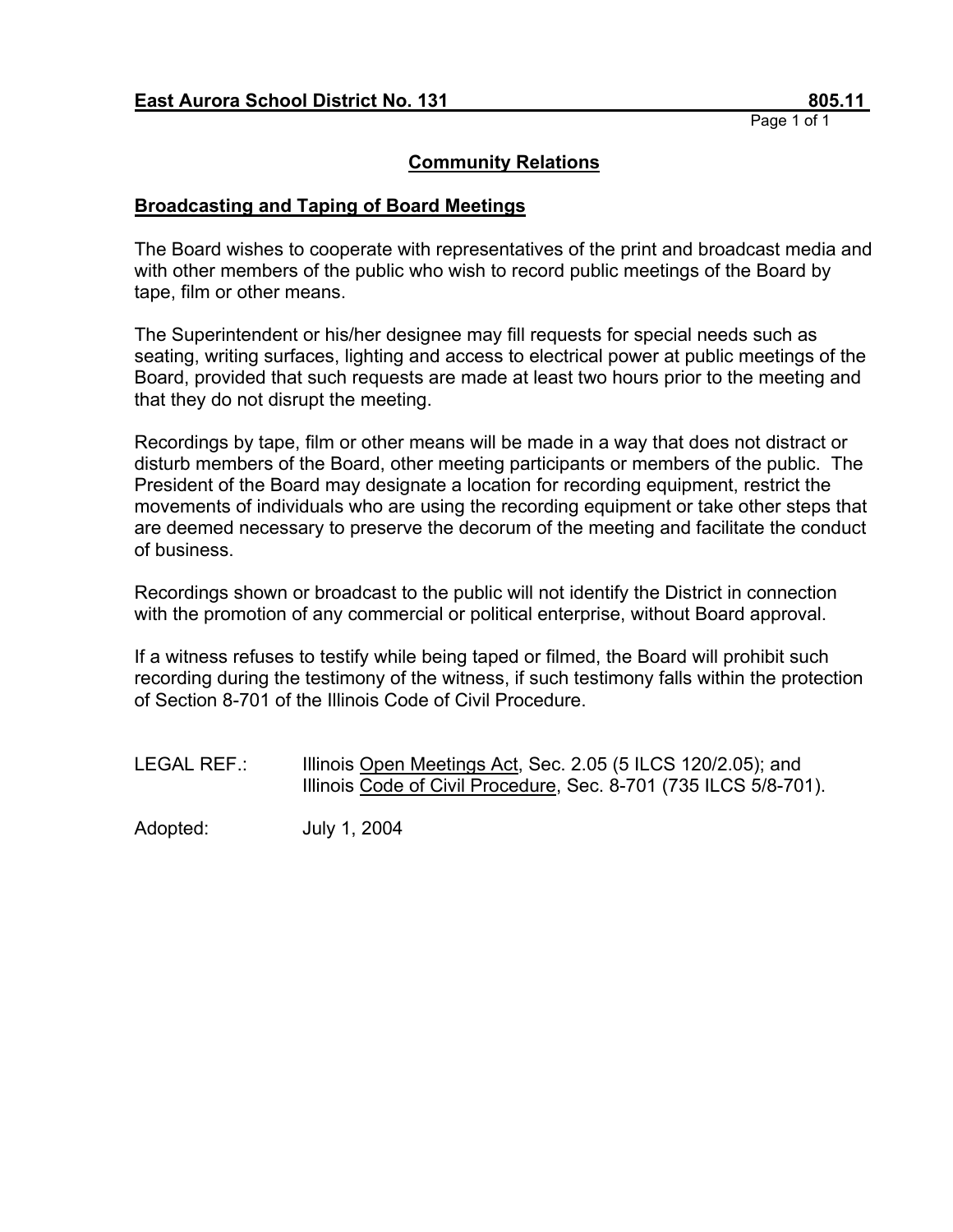## **Community Relations**

#### **Correspondence**

When the Board President or Superintendent receives correspondence from a District resident -- requesting the consideration of a matter before the Board -- the Board will respond in an appropriate manner in a timeframe not to exceed thirty (30) days following receipt of the request.

The Board's response will either establish a time, date, and place for the person to appear before the Board, or list the reasons for denying the request.

| Illinois School Code, Sec. 10-6 (105 ILCS 5/10-6).<br><b>LEGAL REF.:</b> |  |
|--------------------------------------------------------------------------|--|
|--------------------------------------------------------------------------|--|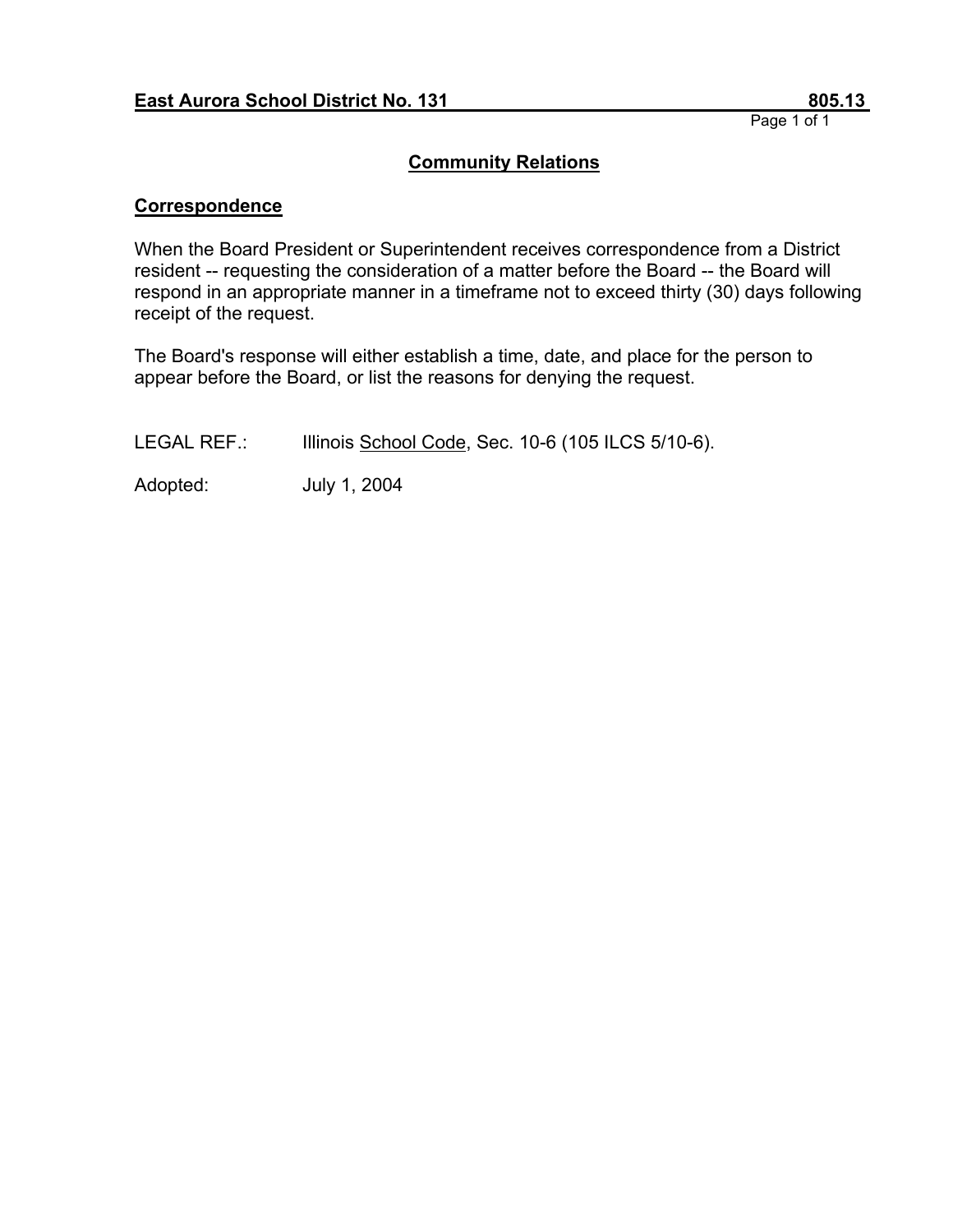## **Community Relations**

## **Community Involvement in Decision-Making**

Members of the public may have resources or experience useful to schools. The Board may call upon such citizens either as individuals or as groups to act as advisors and resource people as appropriate.

The advice of the public will be given careful consideration. In the evaluation of such public contributions, the primary concern will be for the educational program as it affects the students. The Board may modify or decide not to adopt this advice if -- in the judgement of the staff and/or the Board -- that advice is not believed to be in the best interests of District 131.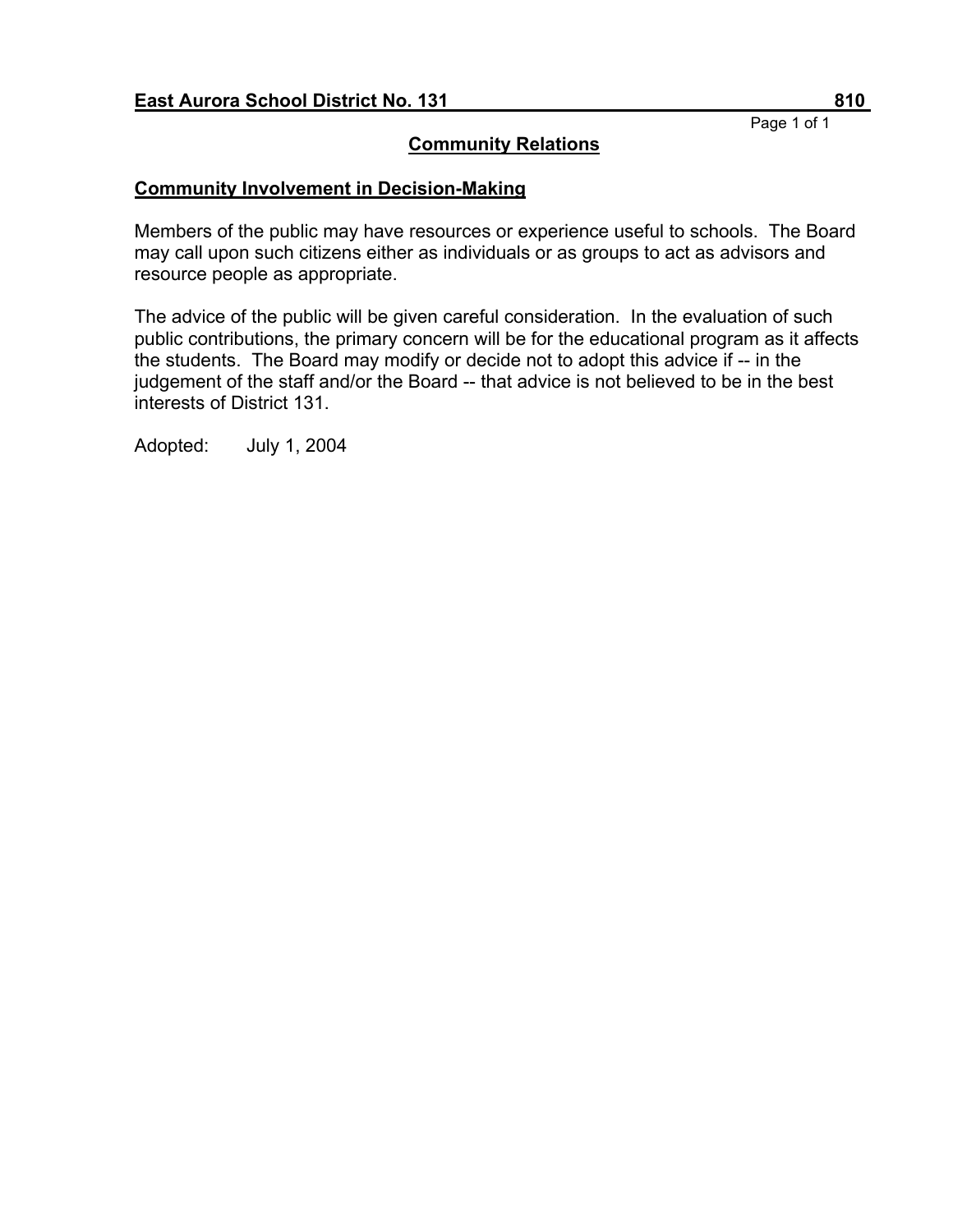#### **Staff Participation in Community Activities**

The Board encourages the District staff to become active members of the communities encompassing the District. District and building administrators, in particular, are encouraged to participate in service clubs located in the District.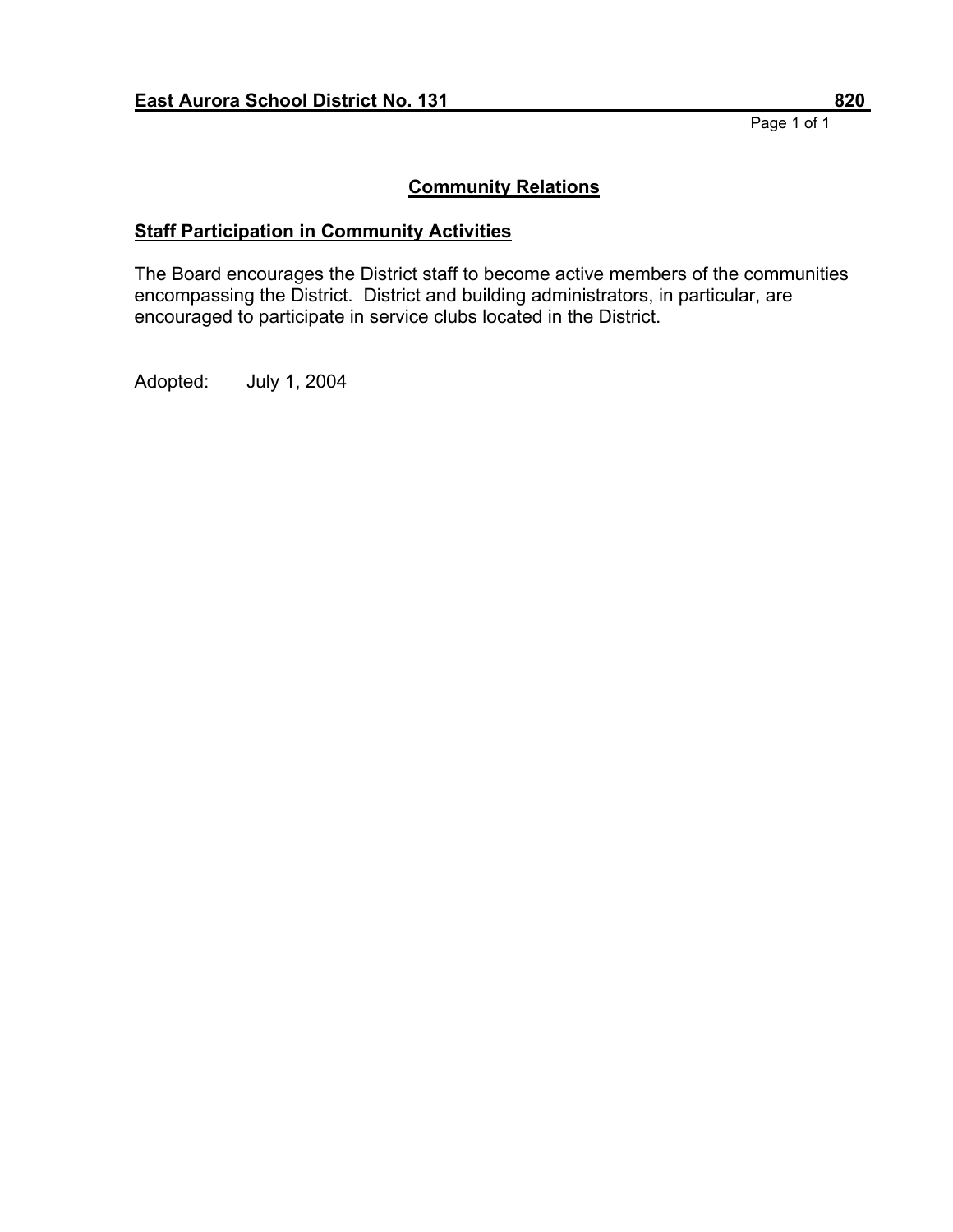#### **Use of School Facilities by Non-School Groups**

- A. in accordance with Section 10-22. 10 of the School Code of the State of Illinois, the Board of Education shall have the control and supervision of all public school houses in the District. The School Board delegates this control and supervision to the Superintendent, or the Superintendent's designee. The Superintendent or his/her designee may grant the temporary use of them, when not occupied by schools, for religious meetings and Sunday schools, for evening schools and literary societies, and for such other meetings as he or she deems proper, and may grant the use of assembly halls and classrooms when not otherwise needed, including light, heat and attendants, for public lectures, concerts, and other educational and social interests, under such provisions and control as he may see fit to impose and to conduct, or provide for the conducting of recreational, social and civic activities in the school buildings.
- B. School mail boxes or mail services are provided only for official school business, and use is prohibited for personal, organizational (for profit, or not-for-profit), or other messages, and for solicitation or advertising not specifically authorized by the Superintendent, or the Superintendent's designee.
- C. Use of any school facility including, but not limited to, public address systems, bulletin boards, windows, walls, and other areas, for the posting of notices or messages, is prohibited without the express approval of the Superintendent, or the Superintendent's designee, in advance.
- D. A person or group desiring to use any school facility as enumerated in paragraphs A, B and C shall submit a written request to the Superintendent, or the Superintendent's designee, who shall make a decision within seven (7) business days after receipt of the request. If the Superintendent, or the Superintendent's designee, denies the request, the requesting party may appeal the denial to the School Board by filing a written notice of appeal with the Secretary of the School Board, c/o the School Service Center, 417 Fifth Street, Aurora, Illinois 60505, within seven (7) business days after the denial expressing the requesting party's desire that the School Board review the denial. The appeal shall be placed on the agenda of the next regularly scheduled Board meeting after the Board's receipt of the notice of appeal. A decision by the School Board is final.
- E. Unless East Aurora School District 131 has entered into a written collective bargaining agreement with a designated exclusive bargaining representative for the certified teachers of the District which provides for different terms, any union or association of certified teachers shall have the right: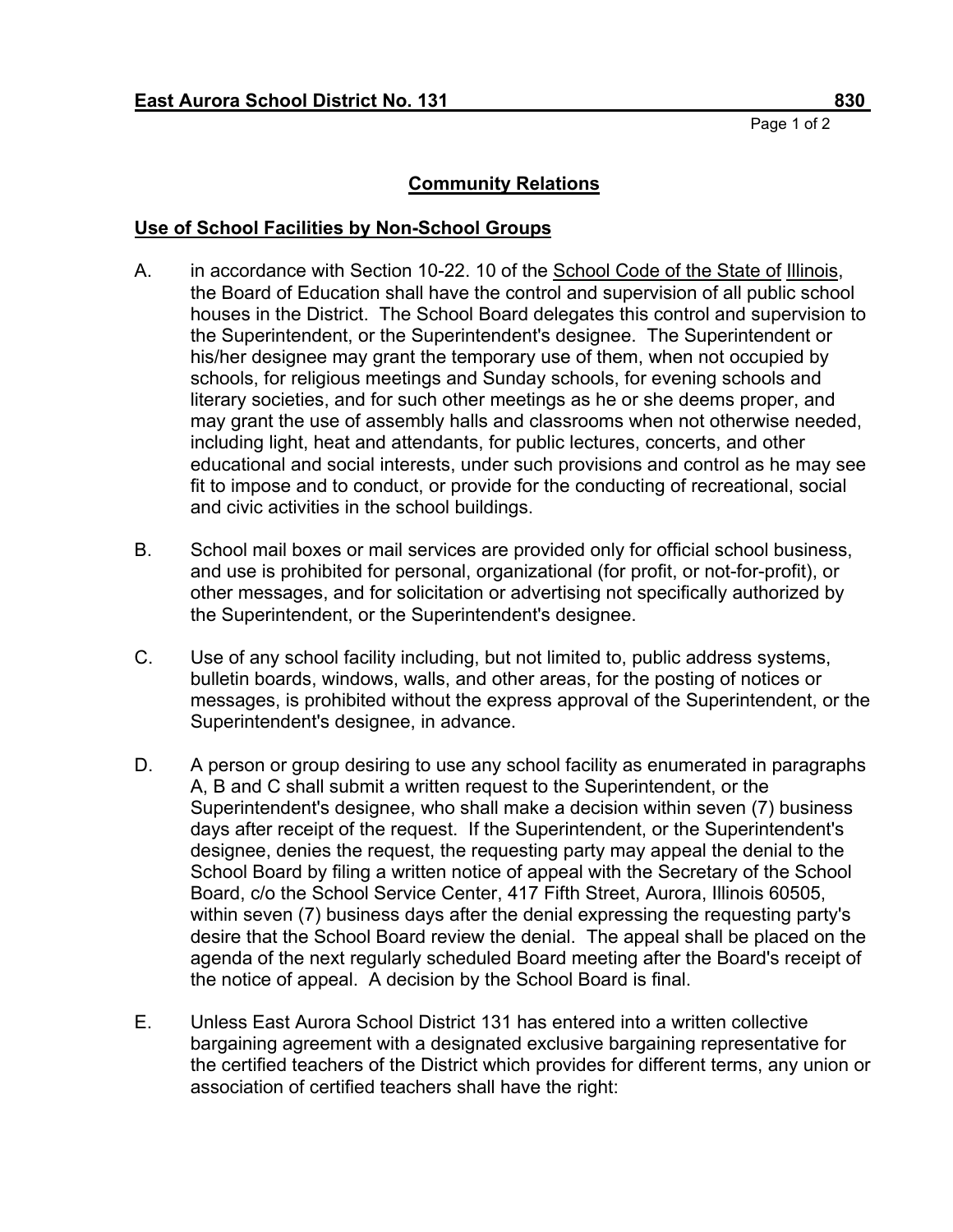- 1. To use the faculty mailboxes located in each school within the District in order to communicate with its members on matters relating to the union's or association's activities provided that the material placed in the individual teacher's mailboxes are signed by an officer of the union or association, is not abusive or defamatory, and the union and association assumes legal responsibility for their communications. No information supporting candidates for political office shall be included.
- 2. To use that bulletin board located within the faculty lounge of each school in the District for the purpose of communicating with the certified teachers of the District.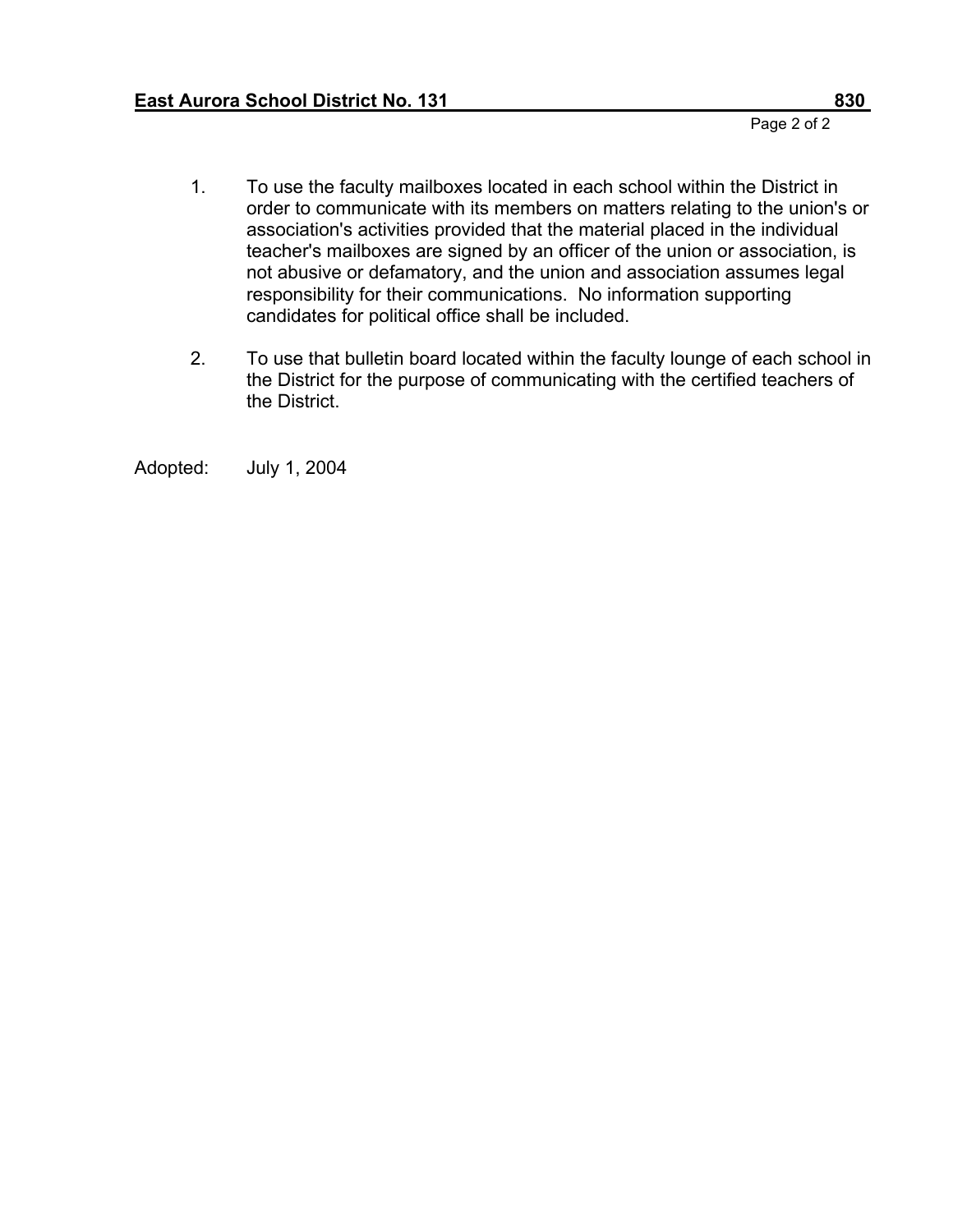## **Community Relations**

## **Rental of School Facilities**

- A. Available building spaces will be allocated on a priority basis. School related activities shall have preference in all instances where the nature of the activity indicates a reasonable usage of the particular facility in question.
- B. The physical arrangements for any activity shall be planned so as to encumber the space used for a minimum period of time.
- C Non-student educational groups, civic groups, and religious groups will be expected to reimburse the district for the operating expenses involved in the use of any facility. Private groups will be charged a fee that will include a consideration of the physical plant capital investment. All non-student groups who use building facilities of this district for fund-raising purposes will be expected to pay an additional amount toward the physical plant capital investment.
- D. Alcoholic beverages and other drugs shall at all times be prohibited on school district property. Violation of this section may be cause for immediate disciplinary action and/or refusal of future rentals for similar purposes.
- E. Smoking is strictly prohibited in all school buildings and school grounds.
- F. Acceptable usage of school facilities by outside groups shall be determined by the Superintendent or his/her designee.
- G. Annually the Board of Education shall establish a rental fee schedule for the use of school facilities.

Requirements for use of school buildings by Scout troops and of classrooms by religious, charitable and youth groups for meetings without payment of fee will be established through administrative operational guidelines.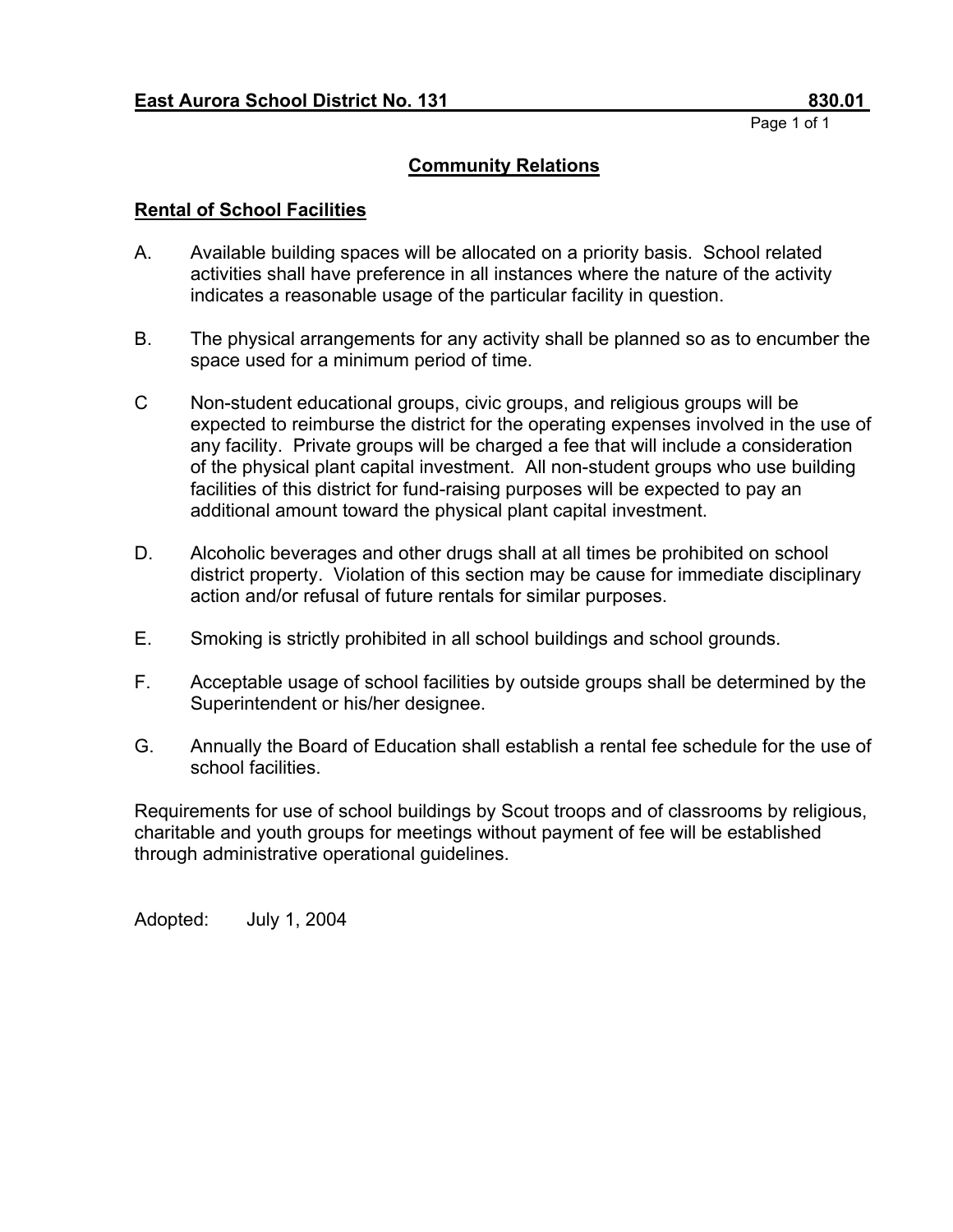## **Community Relations**

#### **Public Conduct on School Property**

In order to maintain public order on real property that is owned, leased, or otherwise used by the School District, the Board of Education requires that no person on school property will:

- 1. Injure or threaten to injure the person of another.
- 2. Damage the property of another or of the District.
- 3. Violate any provision of the penal law of the State of Illinois, or ordinance of the municipality where the real property is located or ordinance of Kane County.
- 4. Smoke or otherwise use tobacco products on the school property of District 131. This prohibition will apply to such property before, during and after the regular school day, as well as on days when school is not in session.)
- 5. Consume, possess or distribute alcoholic beverages or illegal drugs, or possess dangerous weapons at any time.
- 6. Conduct himself/herself in such a manner as to impede, delay, or otherwise interfere with the orderly conduct of the educational program of the District or any other activity taking place on school property that has been authorized by the Board, the Superintendent, a building principal, or any other authorized District administrator.
- 7. Enter upon any portion of school premises at any time for purposes other than those that are lawful and/or authorized by the Board.
- 8. Willfully violate other rules or regulations adopted by the Board.

"School property" means within school buildings, in vehicles used for school purposes, or on school grounds.

As circumstances warrant, appropriate action will be taken by the District's administrators.

LEGAL REF.: Illinois School Code, Sec. 10-20.5b and 24-24 (105 ILCS 5/10-20.5b and 5/24-24.); Pro-Children Act of 1994,20 U.S.C. §6081.

CROSS REF.: 715.01, 830, and 830.05.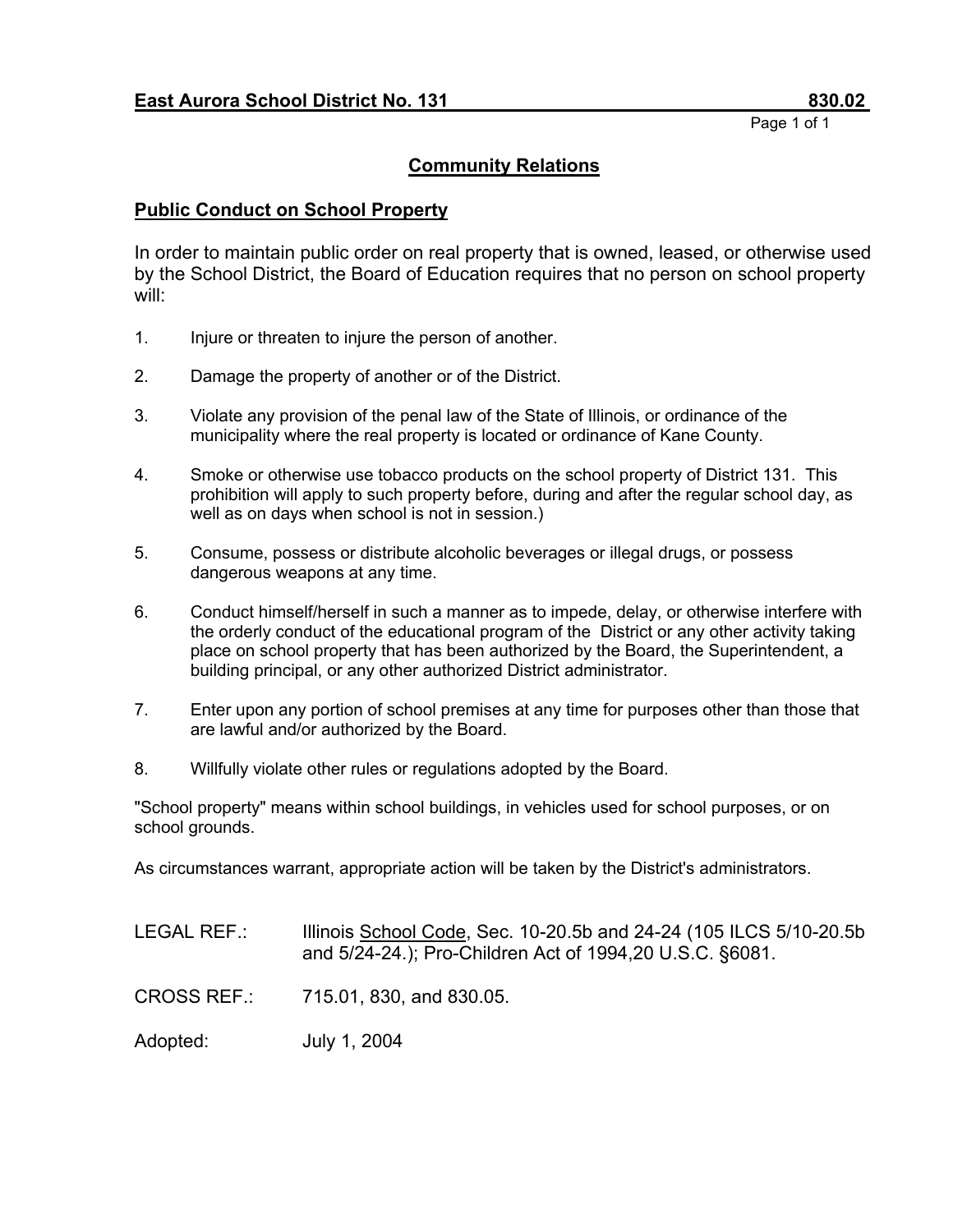## **Community Relations**

#### **Prohibition of Tobacco Use on School District Property**

The use of tobacco is prohibited on the school property of District 131. (This prohibition will apply to such property before, during and after the regular school day, as well as on days when school is not in session.)

For purposes of this policy, the term "tobacco" will mean cigarettes, cigars or tobacco in any other form, including smokeless tobacco, which includes any loose, cut, shredded, ground, powdered, compressed or leaf tobacco.

For purposes of this policy, the term "school property" will include, without limitation, any area within a building or other indoor facility used for school purposes, any vehicle used for school purposes, and the areas outside of such buildings and facilities, whether owned, leased or contracted for by the District.

Also, regarding this policy, the term "school purposes" includes all events, activities or other uses of school property authorized or permitted by the Board or District officials. Such events, activities and other uses include -- without limitation -- all interscholastic and extra-curricular athletic, academic and other events sponsored by the Board or in which District students participate.

Groups requesting use of school buildings in the District will be advised of this policy and will be required to adhere to it.

LEGAL REF.: Illinois School Code, Sec. 10-20.5b (105 ILCS 5/10-20.5b); Goals 2000: Educate America Act, Part C, (the "Pro-Children Act of 1994").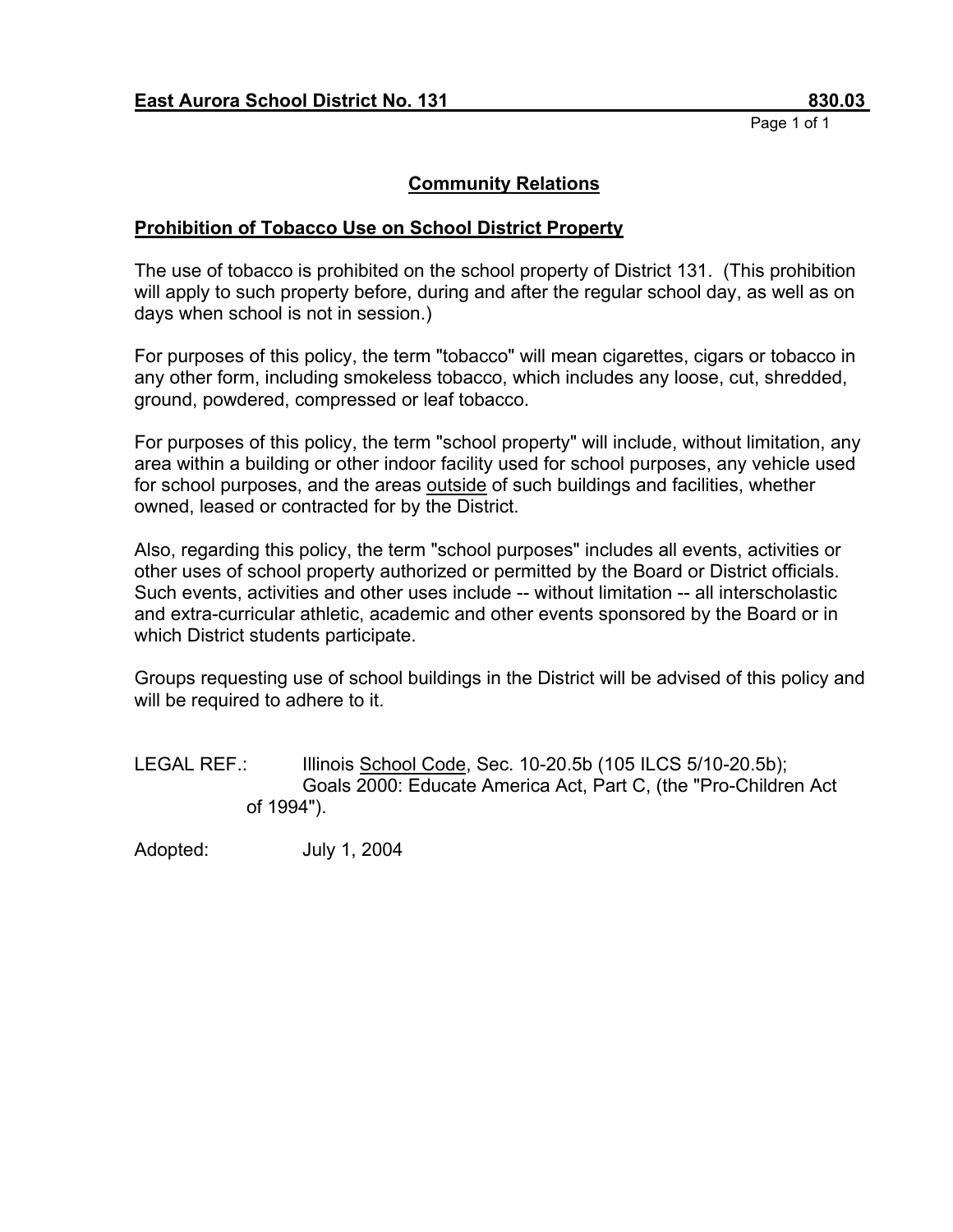# **Community Relations**

#### **Spectator Conduct and Sportsmanship**

All persons who attend any District school event (including athletic, extracurricular or other school events) are expected to behave in a sportsmanlike manner.

Any person who behaves in an unsportsmanlike manner during any such school event, may be ejected from that event and/or denied admission to other school events for not more than one year following notice and a hearing before the Board.

Examples of unsportsmanlike conduct include:

- Blocking the view of other individuals in the seats;
- Using vulgar or obscene language;
- Possessing or being under the influence of any alcoholic beverage or illegal substance;
- Possessing a weapon;
- Fighting or otherwise striking or threatening another person;
- Failing to obey the instructions of a security officer or school district employee; and
- Engaging in any activity that is illegal or disruptive.

The Board may deny future admission to school events for not more than one year to any person violating this policy -- by delivering or mailing written notice of a hearing to be held before the Board at least 10 days before the Board hearing date. That notice, which shall be sent by the building principal, will contain:

- 1. The date, time, and place of the Board hearing;
- 2. A description of the unsportsmanlike conduct;
- 3. The proposed time period that admission to school events will be denied (not more than one year);
- 4. Instructions on how to waive a hearing.

Where a person's conduct involves activity which is considered illegal, local law enforcement will be contacted. The Superintendent or a building principal may sign complaints as agents of the District against any person(s) committing any offense at school events.

| LEGAL REF.:        | Illinois School Code, Sec. 24-24 (105 ILCS 5/24-24);<br>Pro-Children Act of 1994, 20 U.S.C. §6081. |
|--------------------|----------------------------------------------------------------------------------------------------|
| <b>CROSS REF.:</b> | 830.02                                                                                             |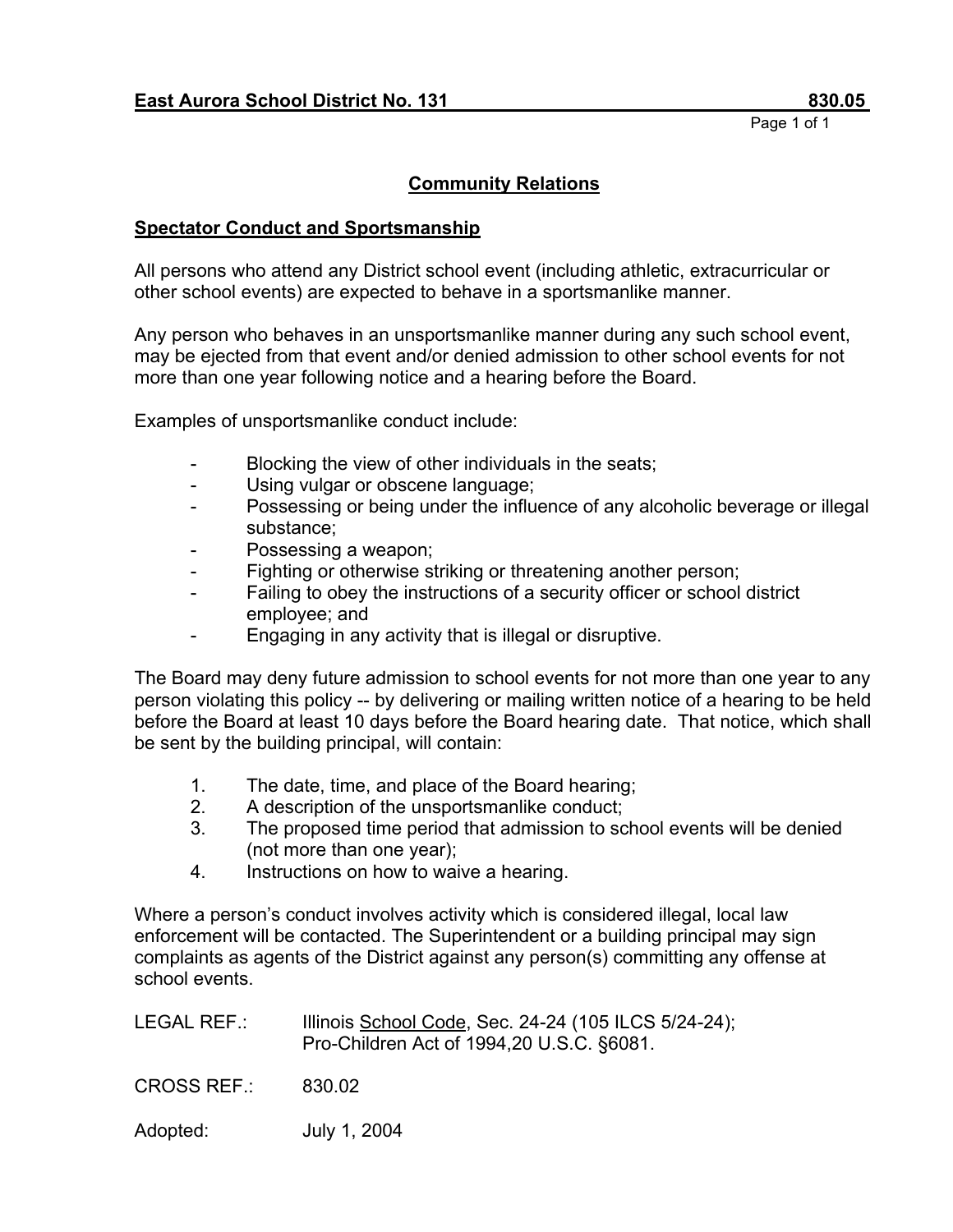# **Community Relations**

# **Prohibition of Motorized Recreational Vehicles**

Motorized recreational vehicles may not be operated on any portion of school grounds at any time.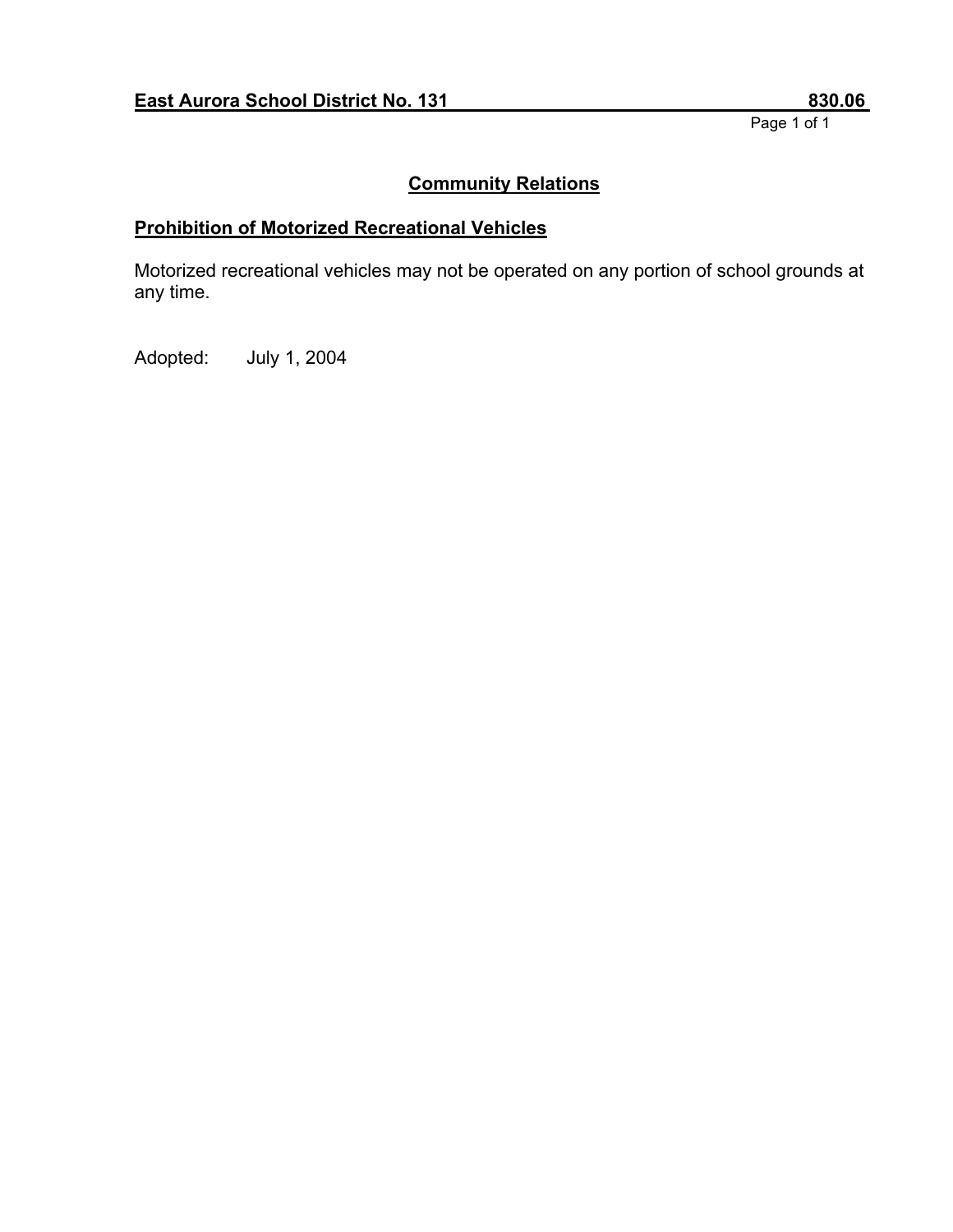# **Community Relations**

## **Free Admission to School Activities -- Board Members**

A lifetime pass to school activities will be given to any member of the East Aurora School District No. 131 Board of Education who has served at least one four-year term.

These passes are given as a token of appreciation for service to the District and the communities it serves.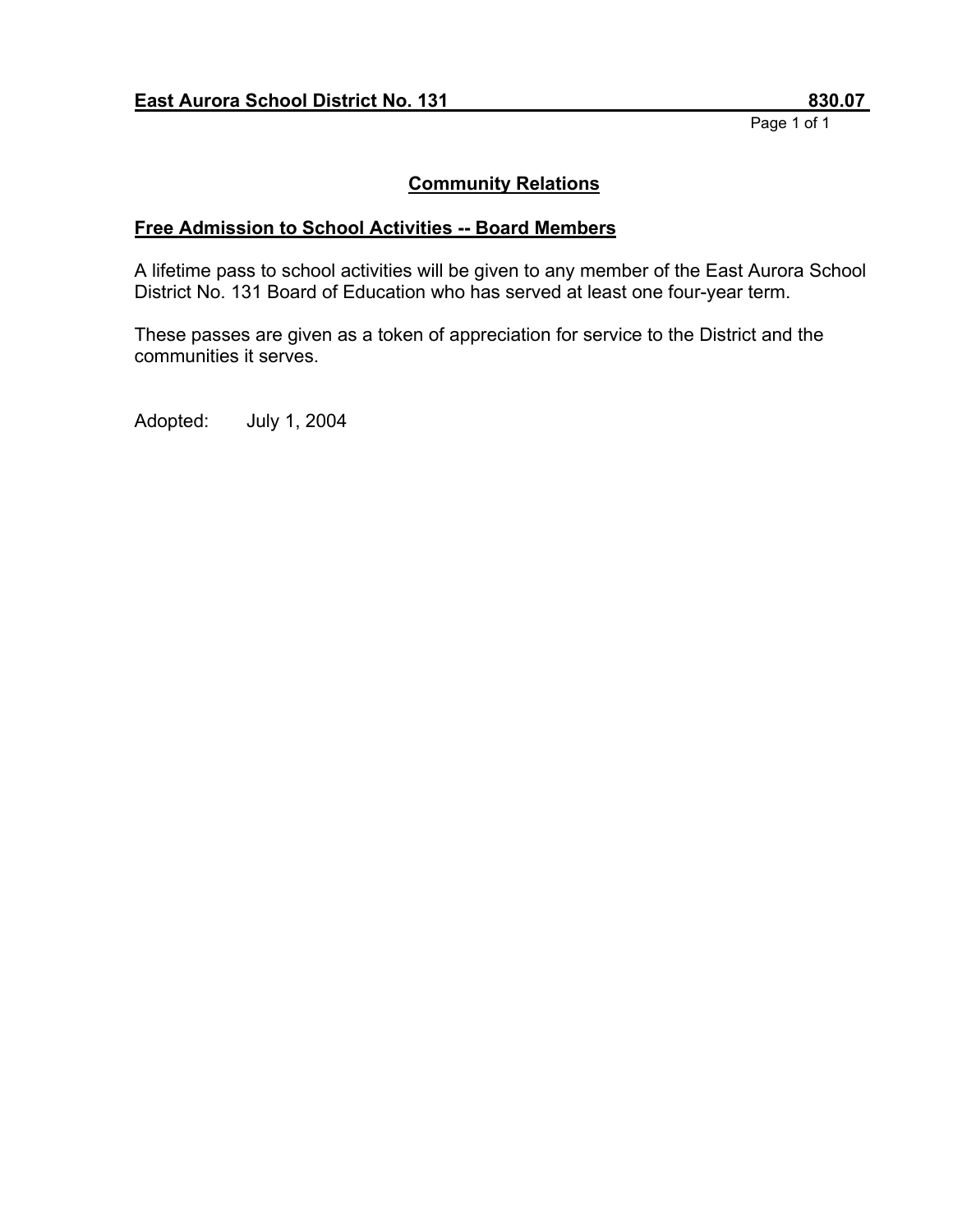## **Community Relations**

## **Internet Connection for Former Board Members**

Former Board of Education members will be entitled to the same Internet connection as current Board members. However, such individuals must have their own computer equipment. Extension of the connection will not interfere with or burden the normal district operation in any manner, nor will there be any cost to the District.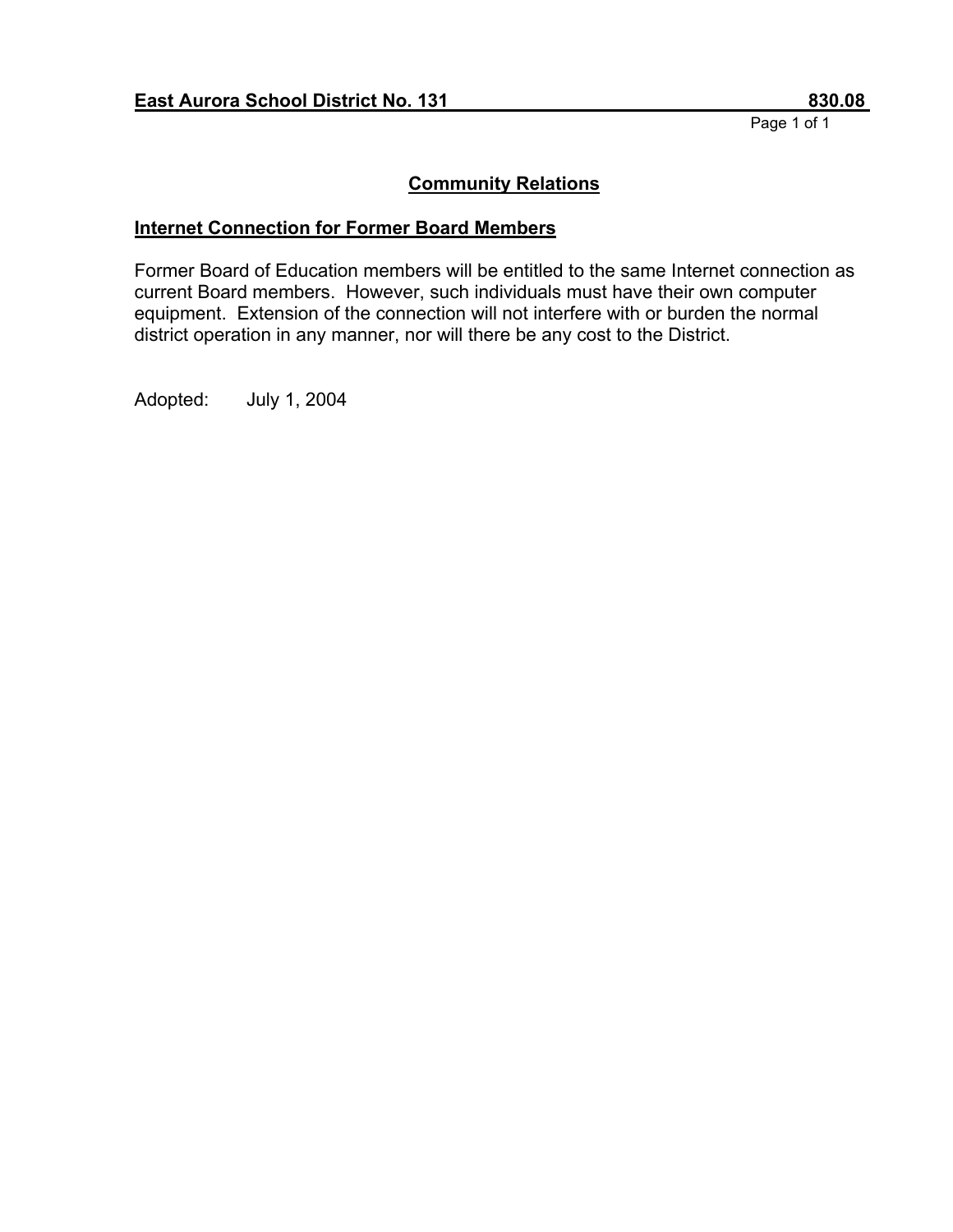# **Community Relations**

#### **Free Admission -- Senior Citizens**

Any person age 60 years or older, who is also a resident of District 131, can receive a lifetime pass to athletic events. To receive the pass, the person must apply in person at the District Education Center and present identification and proof of age.

Such passes represent the Board's appreciation for the support senior citizens have given the District over the years.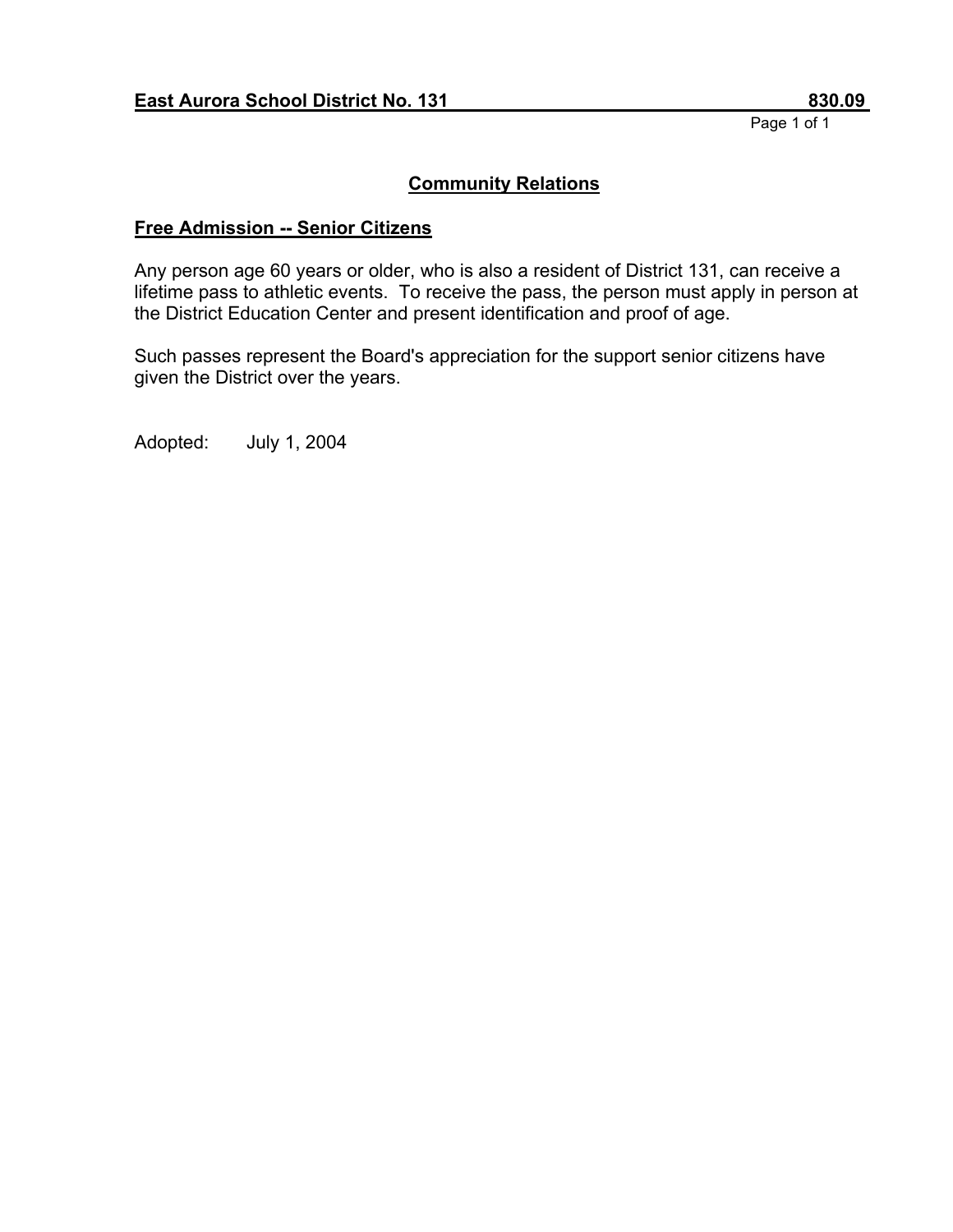#### **Visitors to the Schools**

The Board encourages the public to visit District 131 schools because it is important that all members of the community be knowledgeable about school programs and student activities. In receiving visitors, District personnel will be cognizant of student welfare and safety, and the continuity of the educational program.

The Superintendent will be responsible for establishing procedures to govern visits to District 131 schools. The building principal will be responsible for ensuring that parents/guardians of students are aware of those procedures. Also, he/she will be responsible for inviting parents/guardians of students to visit the District schools and to thereby develop a spirit of mutual cooperation that will benefit the student(s) involved. Direct communication to homes, as well as using parent organizations and school meetings, to promote the procedures is encouraged.

CROSS REF.: 745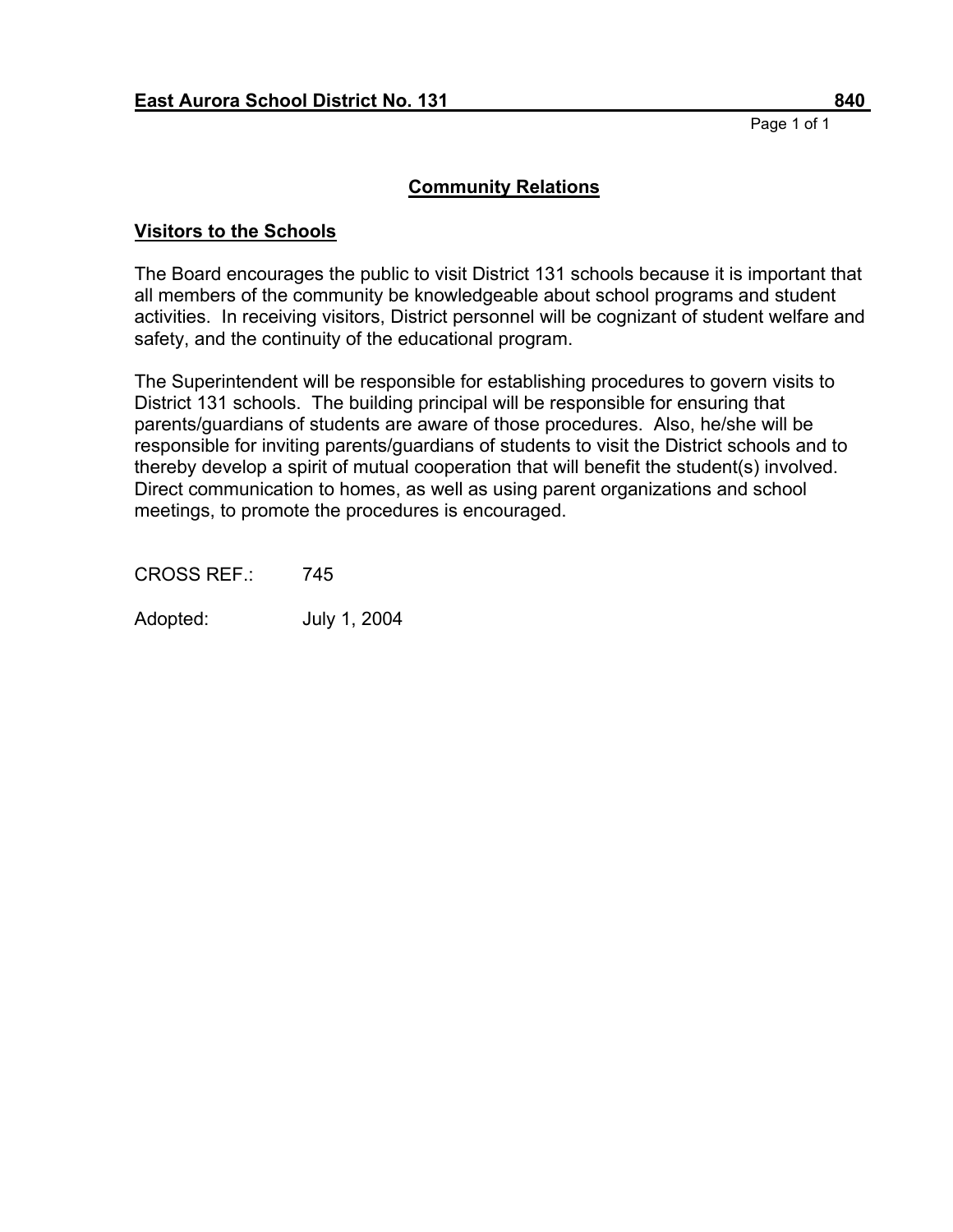Page 1 of 2  $\sim$  2  $\sim$  2  $\sim$  2  $\sim$  2  $\sim$  2  $\sim$  2  $\sim$  2  $\sim$  2  $\sim$  2  $\sim$  2  $\sim$  2  $\sim$  2  $\sim$  2  $\sim$  2  $\sim$  2  $\sim$  2  $\sim$  2  $\sim$  2  $\sim$  2  $\sim$  2  $\sim$  2  $\sim$  2  $\sim$  2  $\sim$  2  $\sim$  2  $\sim$  2  $\sim$  2  $\sim$  2  $\sim$  2  $\sim$  2

# **Administrative Procedures**

#### **Visitors to the Schools**

The following procedures will govern visits to District 131 schools.

#### **Definitions**

For purposes of these procedures, the following definitions shall apply:

A. "Visitor" means any individual who enters a school building who is not a student or a worker on the established school staff. Visitors also include any employees of outside contractors who are assigned to work in the school temporarily so as not to be subject to criminal background investigations required under Section 10-21.9 of The Illinois School Code.

B. "School" means each attendance center of the District.

#### **Guidelines**

In order to provide for an orderly process and worthwhile experience for visitors, the following guidelines will govern school visits:

- 1. The exterior doors in all school buildings will be locked at first bell.
- 2. Visitors will pre-arrange visits to the school or classroom with the building principal at least 24 hours prior to the visit.
- 3. Absent unusual circumstances previously discussed with the building principal, school visits will be limited to 1 hour per day.
- 4. School visits will generally be limited to adults. If possible, parents should avoid visiting school accompanied by siblings or other children.
- 5. In all cases, visitors must report to the Principal's Office upon entering the school building.
- 6. School and classroom visits must not be disruptive or in any way interfere with the instructional program. All visits and visitors will be subject to the authority of the building principal, who may restrict or limit visits, or visitors as he/she considers necessary.
- 7. It shall be the policy of Aurora East School District 131 to require all visitors, including workers not on the established school staff, to visibly display a school-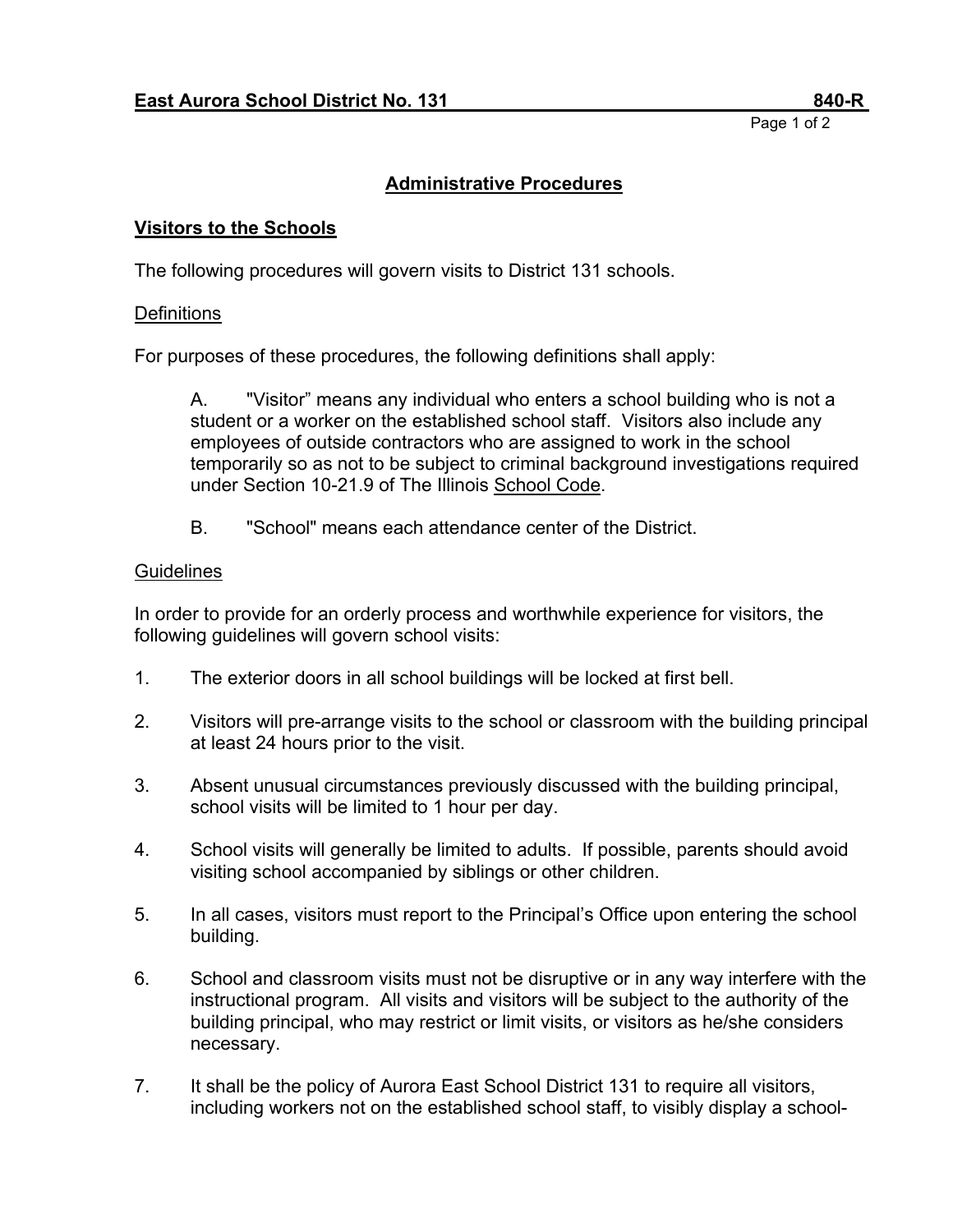specific Visitor's I.D. Badge at all times when present in the school building, subject to the following:

- A. Each visitor shall, immediately upon entering a school, be required to go to the school office to apply for a Visitor's I.D. Badge for the school.
- B. The white background badge shall identify: the applicable school; the school year; the individual badge number; the district name and number; and, the individual badge number should correspond to the number on the registration roster in the office of the school.
- CC. The application for a Visitor's I.D. Badge shall consist of signing a registration roster specifying:
	- 1. The full name and address of the visitor
	- 2. The purpose of the visit. Any individual who declines to provide this information or who specifies an unauthorized purpose shall not be issued a Visitor's I.D. Badge. Any doubt about whether a stated purpose is authorized shall be resolved by consultation with the Superintendent or his designee prior to issuance of the I.D. Badge. Any individual who provides the required information shall be issued a Visitor's I.D. Badge.
- DC. Visitors I.D. Badges are to be returned at the end of the visit.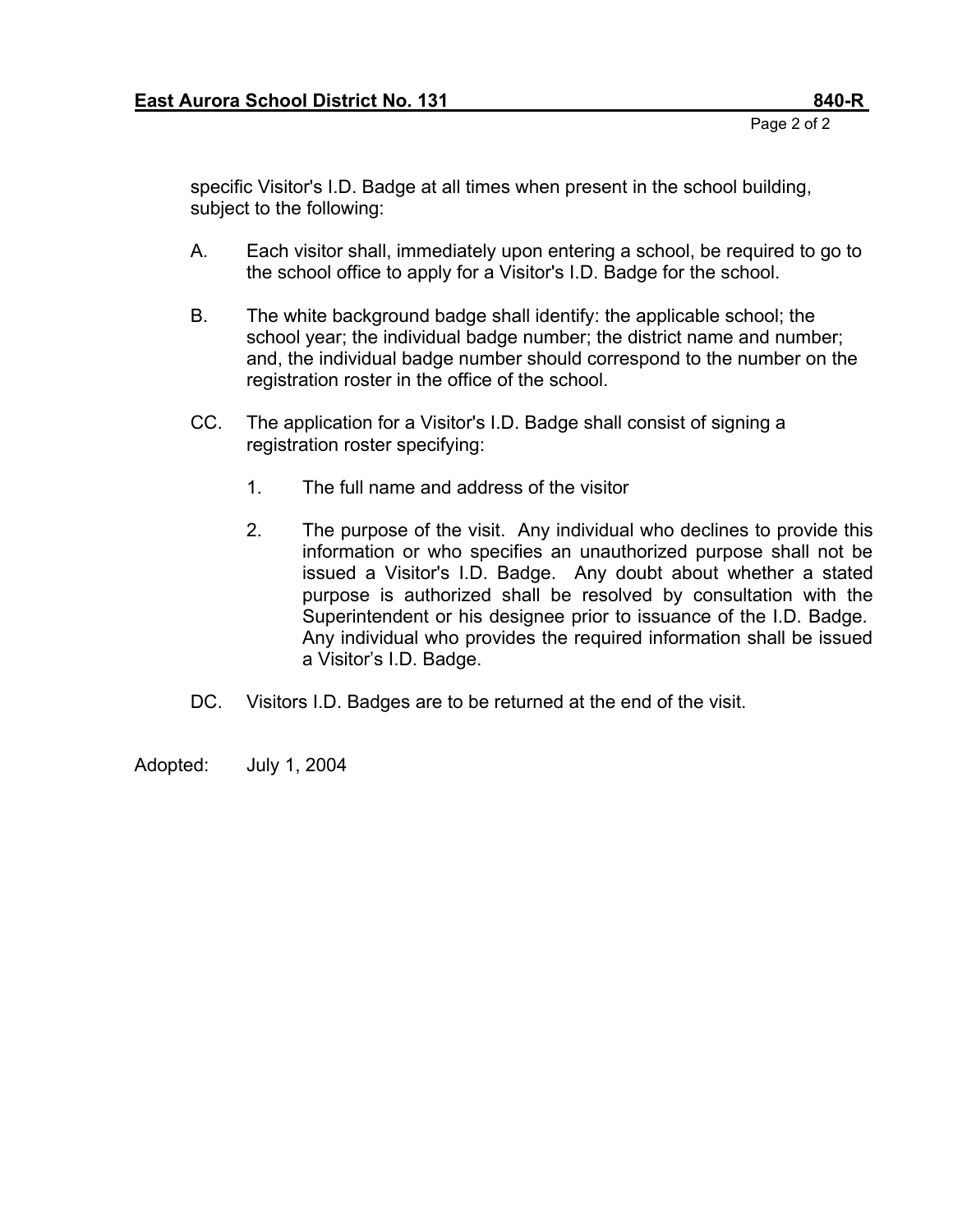#### **Respect/Civility**

In District 131, members of the Board, the Administration and all other employees are committed to a policy of mutual respect, civility, and orderly conduct. In keeping with this policy, we believe that it is important to treat parents, students and all members of the public with respect and that it is reasonable to expect the same treatment in return.

Further, the District is committed to maintaining orderly educational and administrative processes in keeping schools, administrative offices, and District events free from disruptions and preventing unauthorized persons from entering school/district facilities and/or grounds.

This policy is not intended to deprive any person of his/her right to freedom of expression. On the contrary, the Board seeks only to maintain a safe, harassment-free environment for our students, staff, the Board, and the public as they attend classes, perform their jobs, or attend/participate in District events and activities.

In the interest of presenting District employees and officials as positive role models to the children of this District, as well as to the community, the Board encourages open, positive communication, and discourages volatile, hostile or aggressive actions. To accomplish these objectives, and in the spirit of this policy, the Board seeks the cooperation of parents, students, and all members of the public.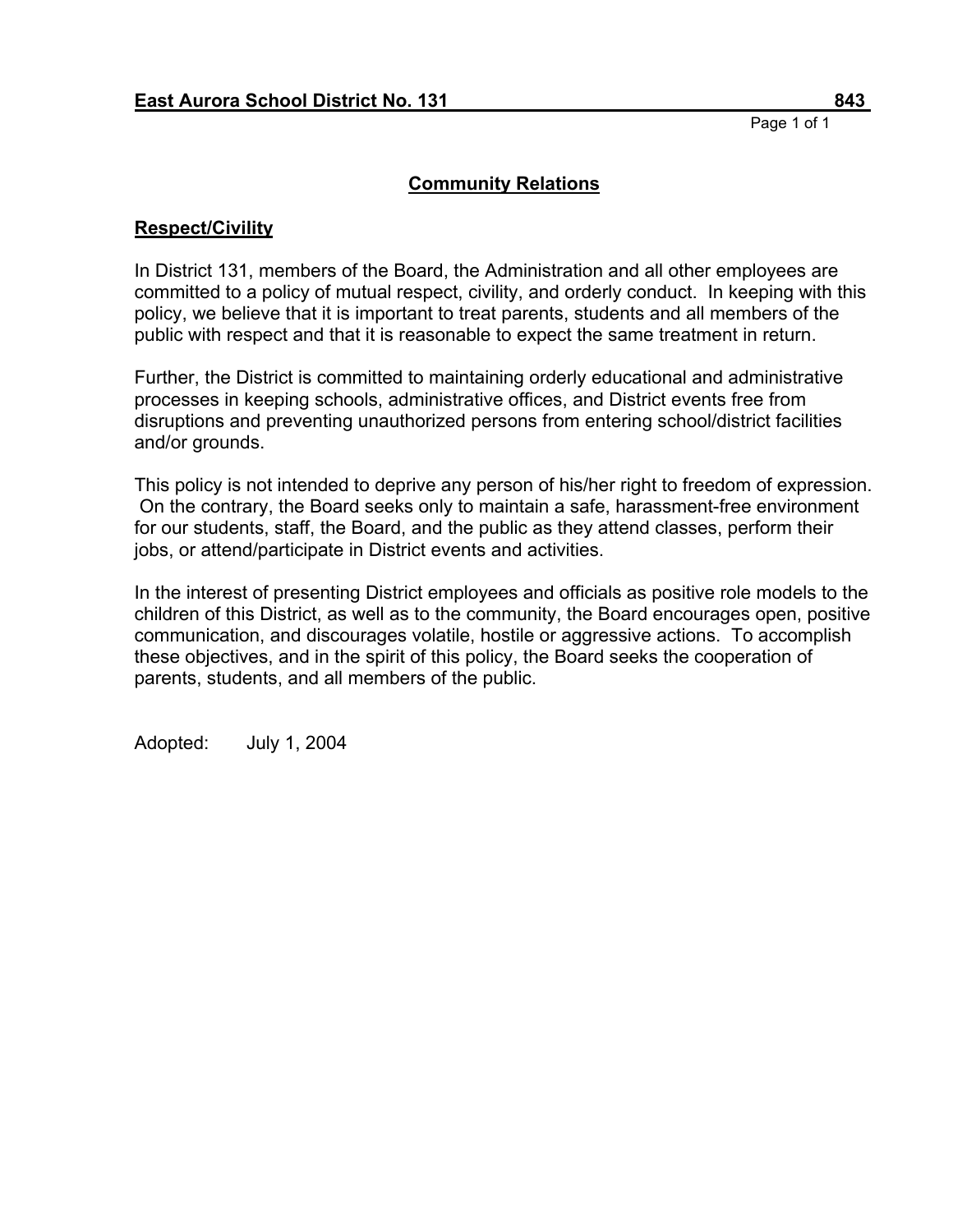# **Administrative Procedures**

#### **Respect/Civility**

In order to implement and meet the objectives of Policy 843, the District 131 Administration has developed the following guidelines and incident report:

- I . Any individual who disrupts or threatens to disrupt school/office/Board operations or activities; threatens the health and/or safety of students, staff or Board members; willfully causes property damage; uses loud and/or offensive language that could provoke an aggressive response; or who has otherwise established a continued pattern of disruptive behavior or unauthorized entry on District property, may be directed to leave the school or District property promptly by the school principal, administrator or designee.
- 2. Any individual who uses obscenities and/or speaks to a District employee, Board member, or student in a demanding, loud, insulting and/or demeaning manner, may be directed to communicate civilly by an administrator, the employee, or the Board member to whom the inappropriate remarks were directed.

If corrective action is not taken by the abusing individual, the District administrator, employee, Board member, or person in charge of the proceedings (e.g., administrator, Board president) may verbally notify that individual that the meeting, conference or telephone conversation -- or his/her participation therein -- is terminated. And, if the meeting or conference is on District property, the offending person may be directed to leave immediately.

3. When an individual is directed to leave under circumstances such as those described in paragraphs I or 2 above, the school principal, administrator or designee will inform the abusing individual that he/she will be guilty of a misdemeanor (in accordance with Section 21-3 of the Illinois School Code) if he/she refuses to do so.

If that individual still refuses to leave or reenters any district facility after being directed to leave**,** the school principal, administrator or designee may notify law enforcement officials**.** An incident report (see example) will be completed as soon thereafter as possible, to provide accurate details.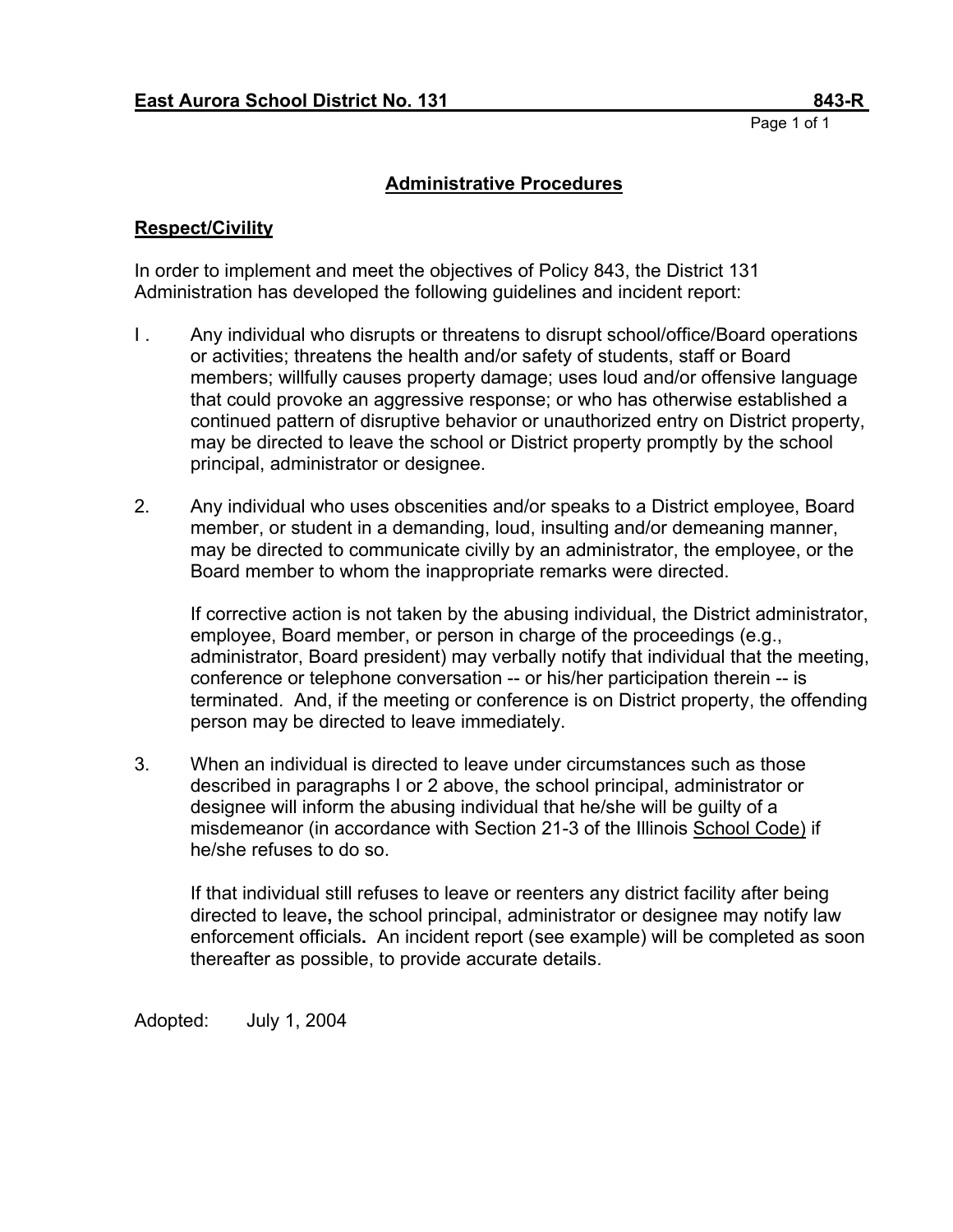# INCIDENT REPORT

| Today's Date: ____________________                                                                                    |  |                                                  |           |  |  |  |  |
|-----------------------------------------------------------------------------------------------------------------------|--|--------------------------------------------------|-----------|--|--|--|--|
|                                                                                                                       |  |                                                  |           |  |  |  |  |
| <u> 1989 - Johann Harry Harry Harry Harry Harry Harry Harry Harry Harry Harry Harry Harry Harry Harry Harry Harry</u> |  |                                                  |           |  |  |  |  |
| Is this person a parent/guardian or relative of a District 131 student:                                               |  | $\rule{1em}{0.15mm}$ Yes $\rule{1em}{0.15mm}$ No |           |  |  |  |  |
| Did you feel that your well-being/safety was threatened?                                                              |  |                                                  | $Yes$ No  |  |  |  |  |
| Was there any witnesses to this incident?                                                                             |  |                                                  | $Yes$ Mo  |  |  |  |  |
|                                                                                                                       |  |                                                  |           |  |  |  |  |
|                                                                                                                       |  |                                                  |           |  |  |  |  |
| Were the police contacted?                                                                                            |  |                                                  | Yes No    |  |  |  |  |
| Was a school administrator(s) contacted?                                                                              |  |                                                  | Yes<br>No |  |  |  |  |
| Name of Administrator(s):                                                                                             |  |                                                  |           |  |  |  |  |

Below, please describe what happened: (If you need additional space, please use the back of this sheet)

\_\_\_\_\_\_\_\_\_\_\_\_\_\_\_\_\_\_\_\_\_\_\_\_\_\_\_\_\_\_\_\_ Signature of Person Completing Form

*A copy of this Incident Report should be sent to the designated administrator.*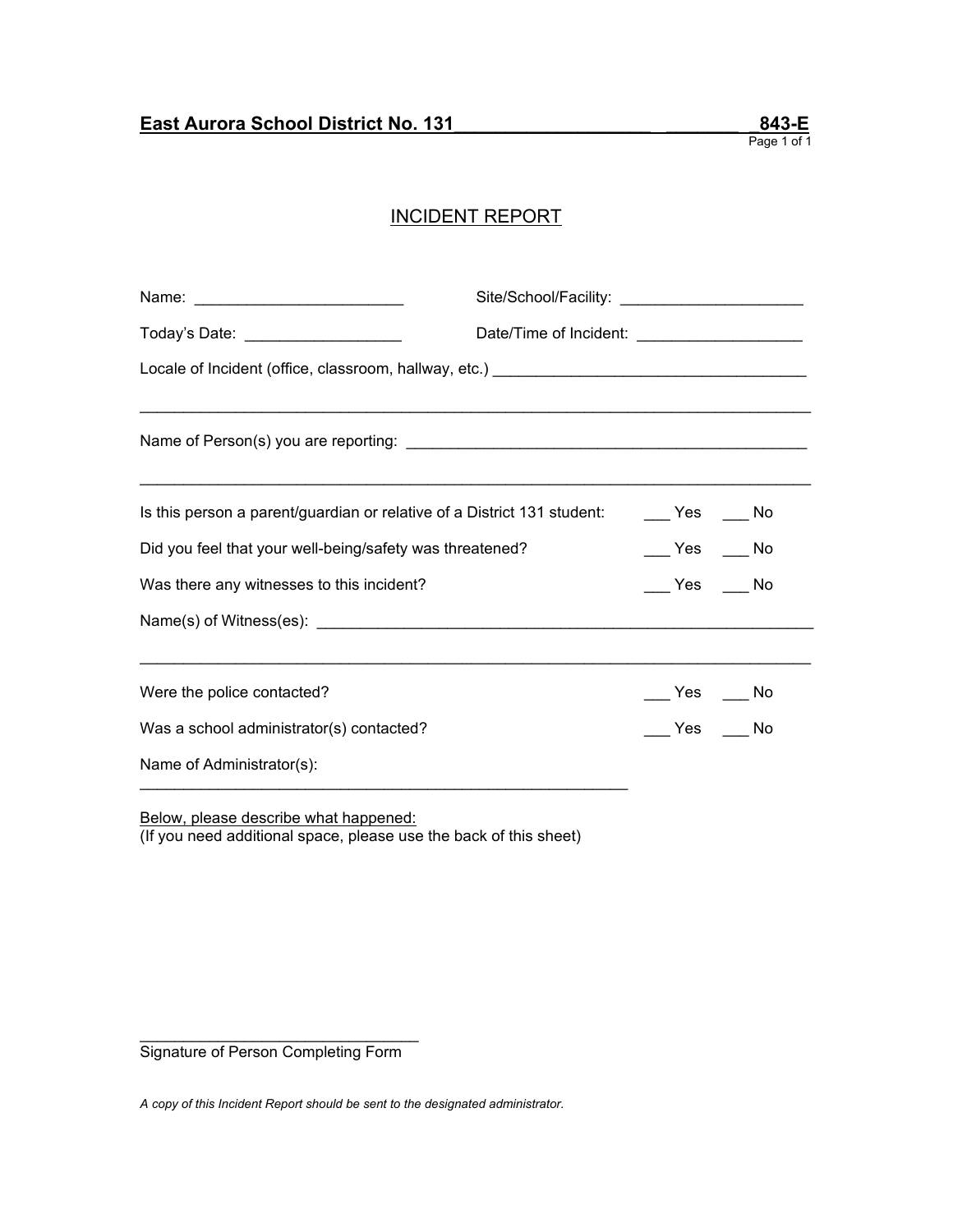#### **Public Gifts to the District**

The Board must approve any gifts that may be offered to the District by private donors. All gifts will be treated as District property and will be used or disposed of at the discretion of the Board or its designee.

When the Board or its designee officially accepts gifts from private donors, the Superintendent or his/her designee will write a letter of appreciation to the donor on behalf of the Board and/or school.

Cooperative planning of teachers, administrators, and PTA representatives shall be the accepted method in determining what gifts shall be made. It shall be understood that final determination of the acceptability of the gift shall be made by the Board. This favorable action should be requested before money is raised for the gift.

Such items as books, clothing, health items, necessary education materials for needy children, food for needy children, and miscellaneous items of small cost do not need prior Board approval.

It should be understood that it is the responsibility of the Board to spend money raised through school taxes to purchase necessary and needed equipment for the schools, but if money is not available, the PTA should be free to choose items to be acquired and donated to the schools with the approval of the Board.

To guide the PTA in determining desirable gifts to the schools, it is suggested that priority lists or lists of needed and desirable equipment, supplies, or services be kept by all PTA units.

The fact that a PTA unit has given a certain gift to one school does not preclude the purchase of such equipment, supplies, or services for other schools by the Board.

CROSS REF.: 410.07

LEGAL REF.: Illinois School Code, Sec. 16-1 (105 ILCS 5/16-1).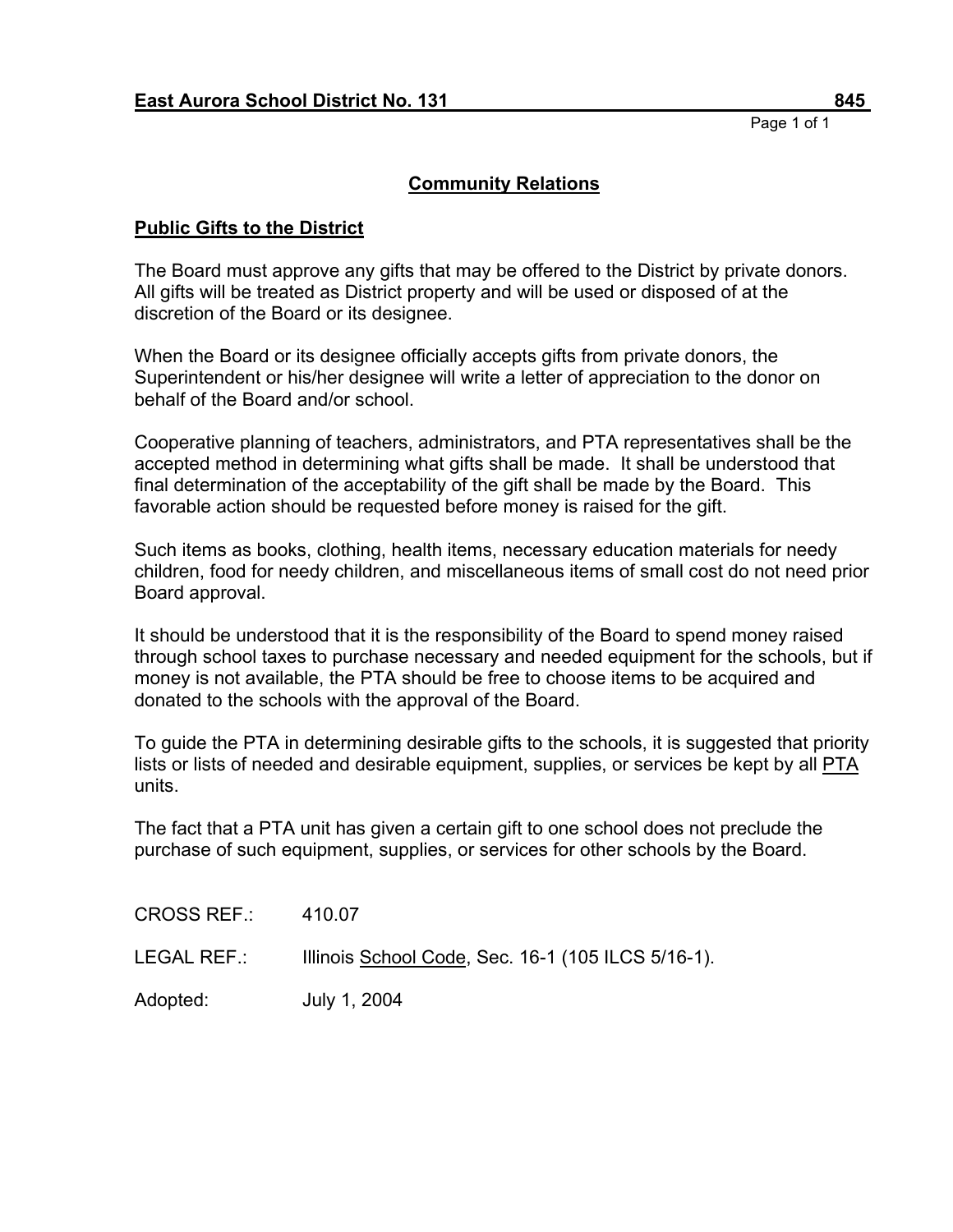## **Community Relations**

#### **Neighborhood Schools**

The Board believes in the concept and philosophy of the neighborhood elementary school, and will strive to provide neighborhood schools whenever feasible.

A neighborhood school serves a specific geographical area. Also, a majority of the children who attend a neighborhood school walk to that school.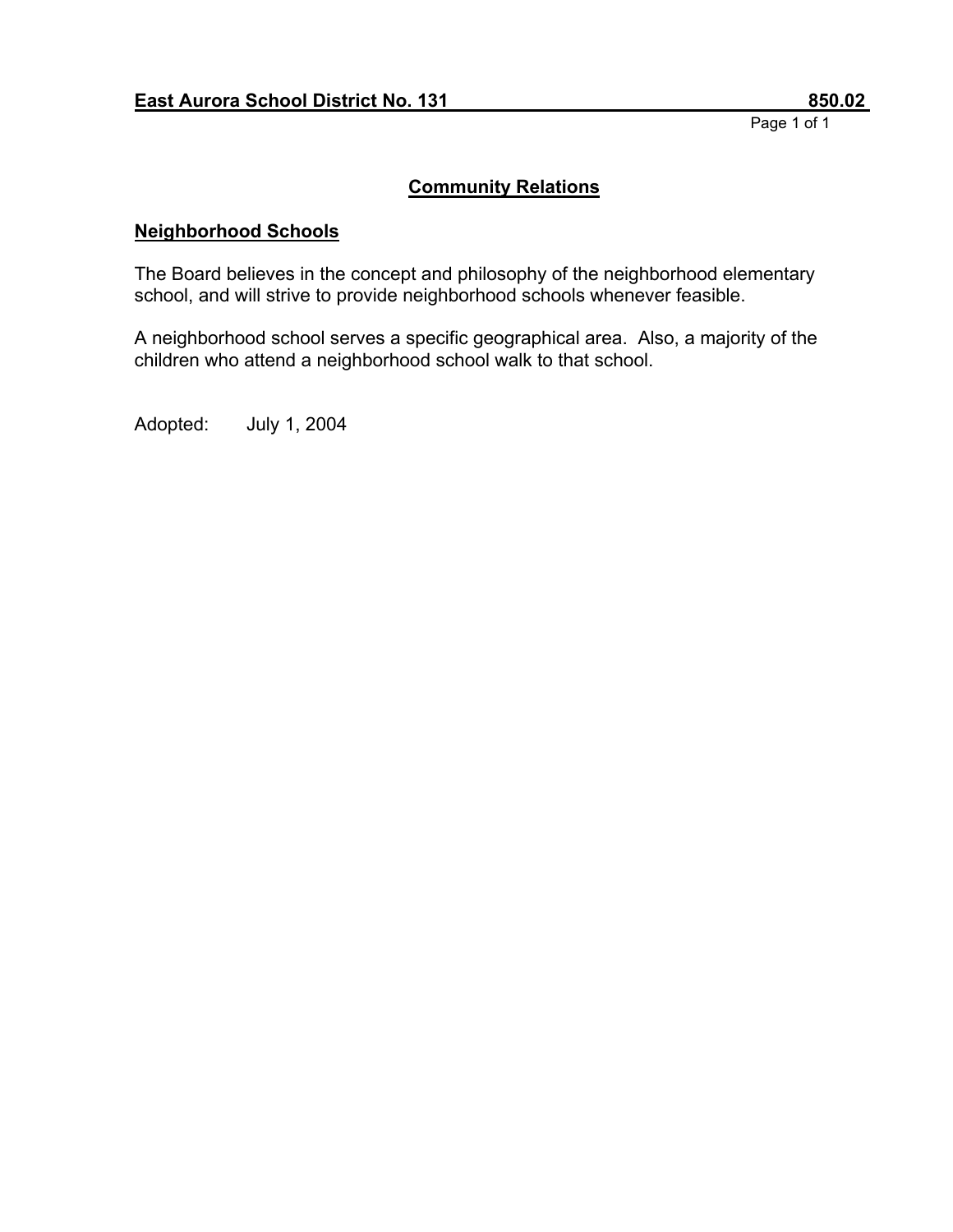# **Community Relations**

#### **Naming School Buildings**

The Board of Education is responsible for naming District 131 school buildings and other facilities. Such buildings or facilities will be named:

- 1. In honor of a prominent local, state or national figure or family, including former District 131 employees, students, parents or other residents, or
- 2. To reflect the location of the building or facility.

Before such buildings/facilities are named, the Board may ask the citizens of District 131 to submit suggestions/nominations for these names. Such suggestions will be submitted in writing, with an explanation of why the name was suggested, to the Superintendent. The suggested school names then will be referred to the Board's Policy committee, which will review them.

When the name being suggested is in memory of someone who has passed away, such request may be made only after a period of at least three years from the date of the person's death.

Thereafter, final action on the recommended name(s) will be taken at a regular meeting of the Board.

LEGAL REF.: Illinois School Code, Sec. 10-20.5b and 24-24 (105 ILCS 5/10-20.5b and 5/24-24.)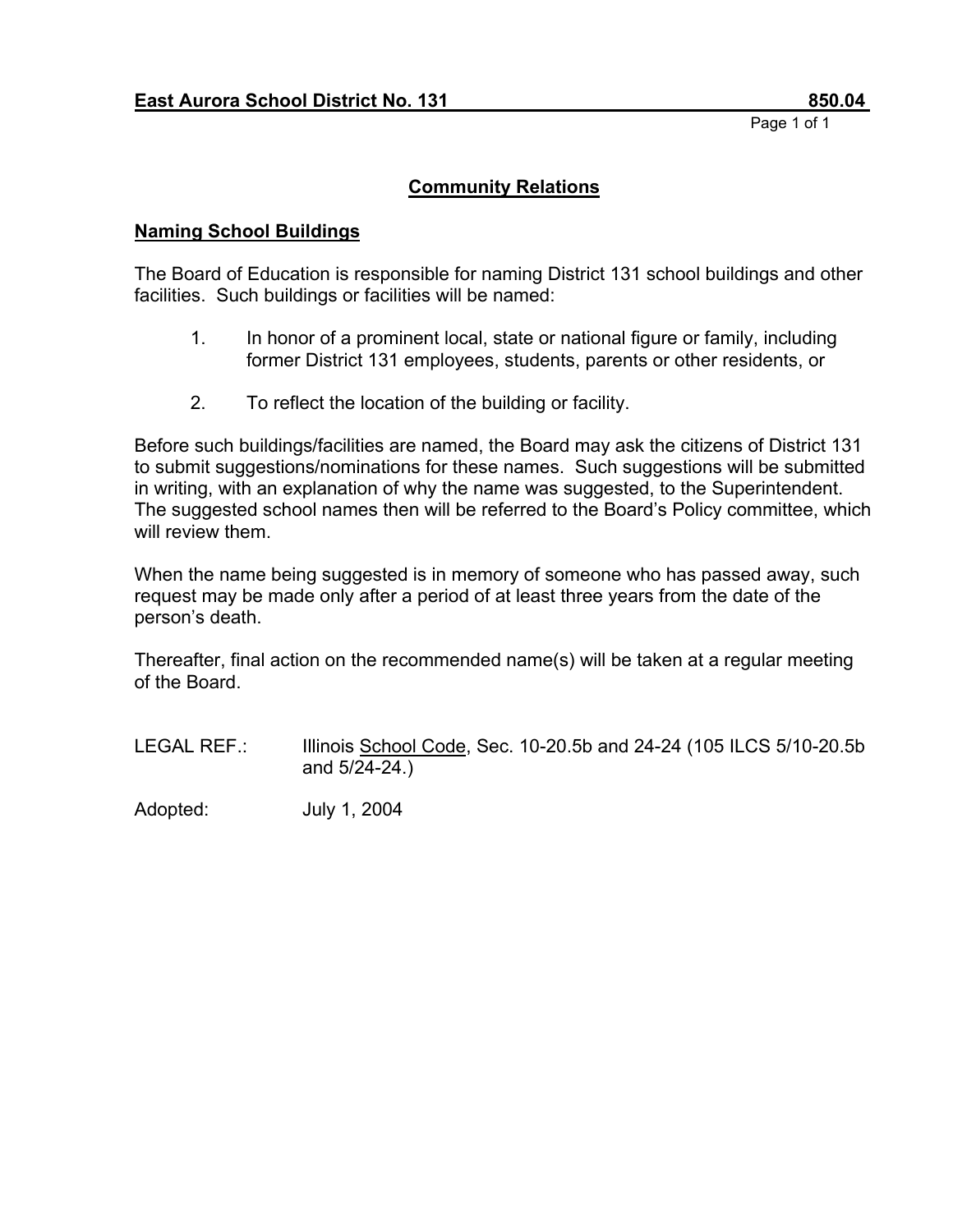## **Suggestions and Complaints**

The Board of Education is interested in receiving valid complaints and suggestions related to District 131 operations. Complaints or suggestions will be referred to the appropriate-level staff member or District administrator, with each complaint or suggestion considered on its merits.

The Superintendent will be responsible for establishing procedures for responding promptly to citizen questions and complaints. Such procedures will include, but not be limited to:

- 1. Identification of resource personnel whom citizens can call for a prompt answer to the questions and/or the resolution of the problem.
- 2. A formal means of resolving problems, when informal methods are not productive.
- 3. Appropriate levels of appeal to ensure that citizens receive a full and fair hearing in the resolution of problems.

An individual who is not satisfied after using the chain of command procedure may file a grievance under the Uniform Grievance Procedure. However, this policy will not be construed to create an independent right to a hearing before the Board.

CROSS REF.: 296 (Uniform Grievance Procedure), 500.17 and 645.15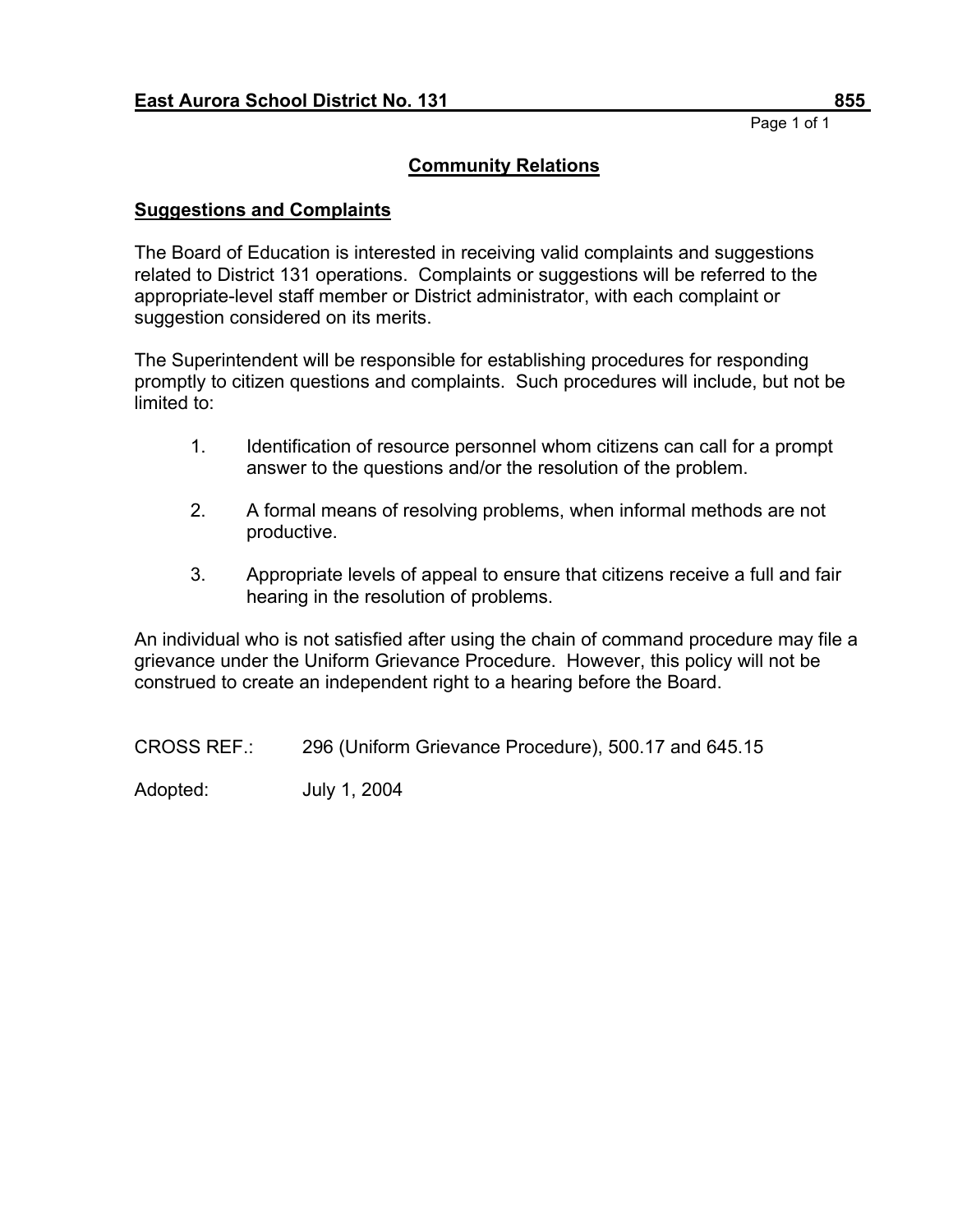## **Administrative Procedures**

#### **Suggestions and Complaints**

#### School Personnel

Whenever a complaint is made directly to the Board as a whole, or to a Board member as an individual, it will be referred to the Superintendent or the Superintendent's designee for study and possible resolution. The employee(s) involved will be advised of the nature of the complaint and will be given every opportunity to explain, comment on, and/or present the facts as he/she sees them.

If it appears necessary, the Superintendent, the person who made the complaint, or the employee involved, may request a closed session of the Board for the purpose of fuller study of the matter. Generally, all parties involved, including the school administration, will be asked to attend such a meeting for the purposes of presenting additional facts, making further explanations, and clarifying the issues. Hearsay, rumor and emotional feelings will be discounted.

It is contrary to District policy for any parent, guardian or other person to insult or abuse any employee on school property or in the presence of students. The Board will cooperate by taking appropriate action, including legal action, if desired by the object of the violation of this policy, as long as the Board is convinced that he/she did not wrongfully provoke the action. The Board will indemnify and protect the District, the members of the Board, school employees and student teachers as authorized by the Illinois School Code.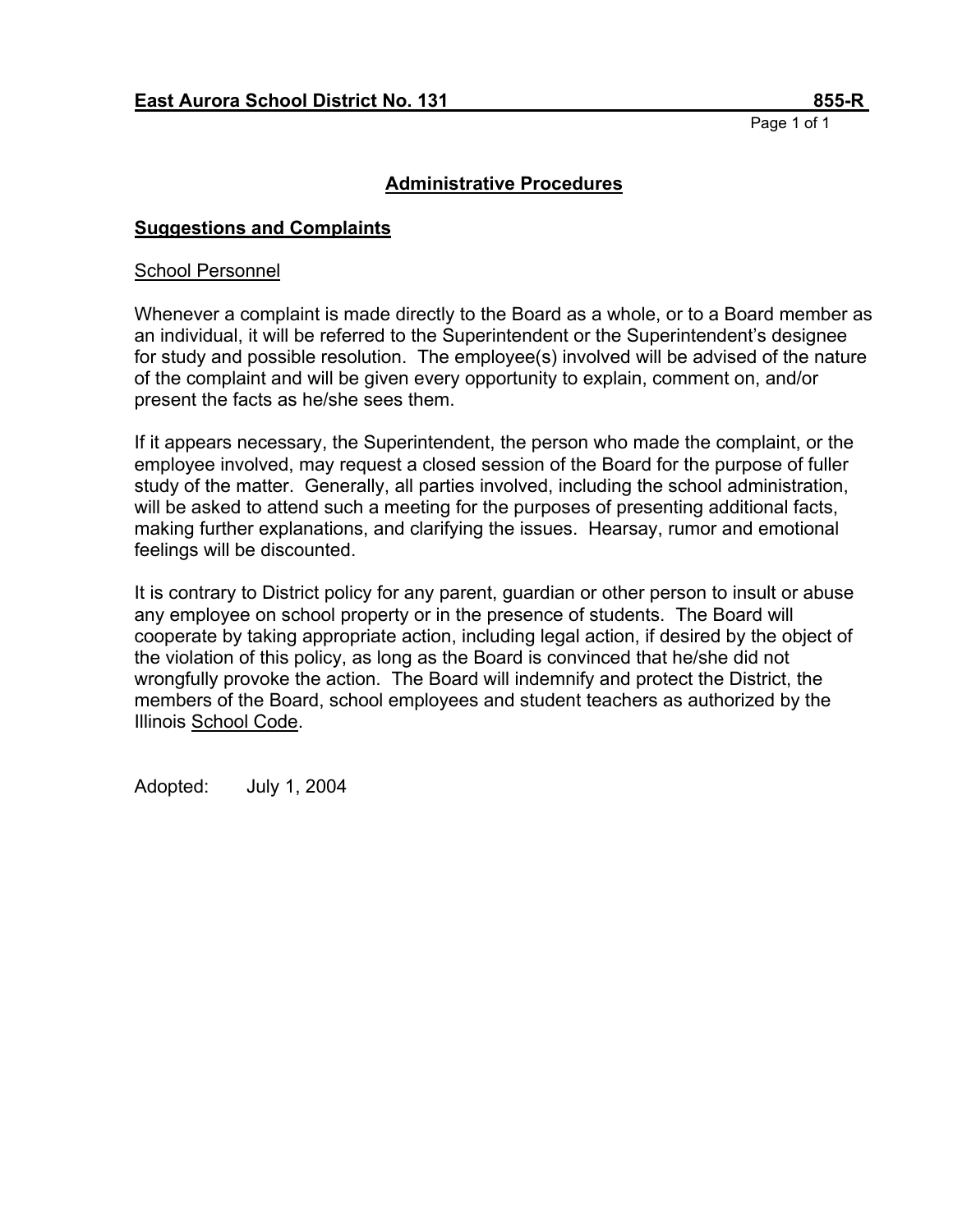## **Community Organizations**

District 131 has the primary responsibility for educating the students of the District. However, the Board recognizes that many governmental agencies and community organizations, while not primarily concerned with education, play an important role in education.

The Board will endeavor to establish positive working relationships with local governments, and public and private organizations that contribute to the education process and to the general welfare of the citizens of the community. The Superintendent or his/her designee will serve as the liaison between the District and those community organizations and will report to the Board concerning any relevant communications, contacts, and activities between the District and such organizations.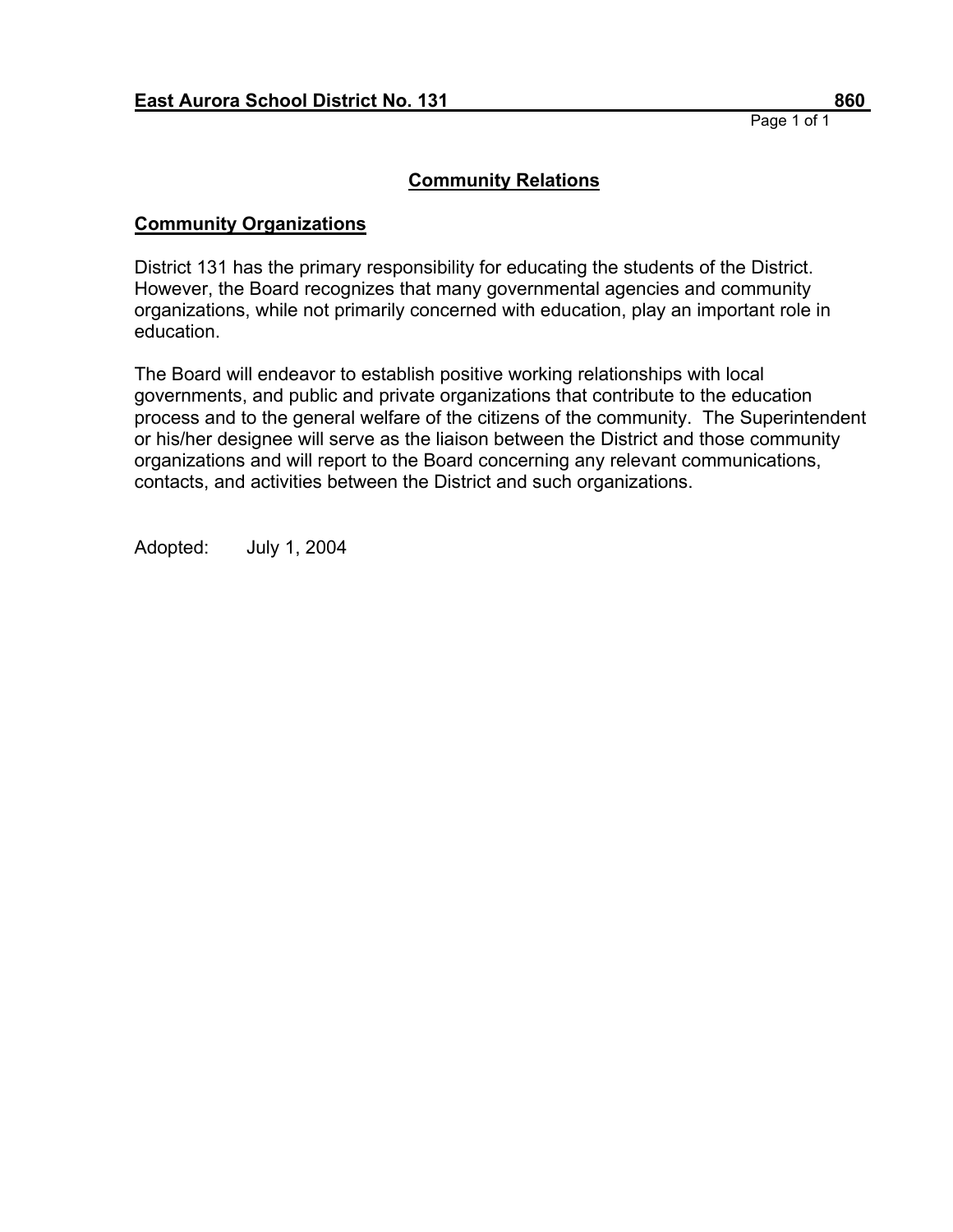## **Community Relations**

#### **Parent Organizations**

District 131 recommends the formation of strong and effective PTA or PTSA organizations in each school in the District, as long as membership in the organizations is open and unrestricted. While such parent organizations will have no administrative authority and cannot determine District policy, their suggestions and assistance are always welcome.

Building principals are encouraged to work closely with the parent organizations and to recommend that teachers do the same. The building principal or a designee will serve as the advisor to parent organizations in his or her school. As such he/she will be a resource person who provides information about school programs, policies, problems, concerns, and emerging issues.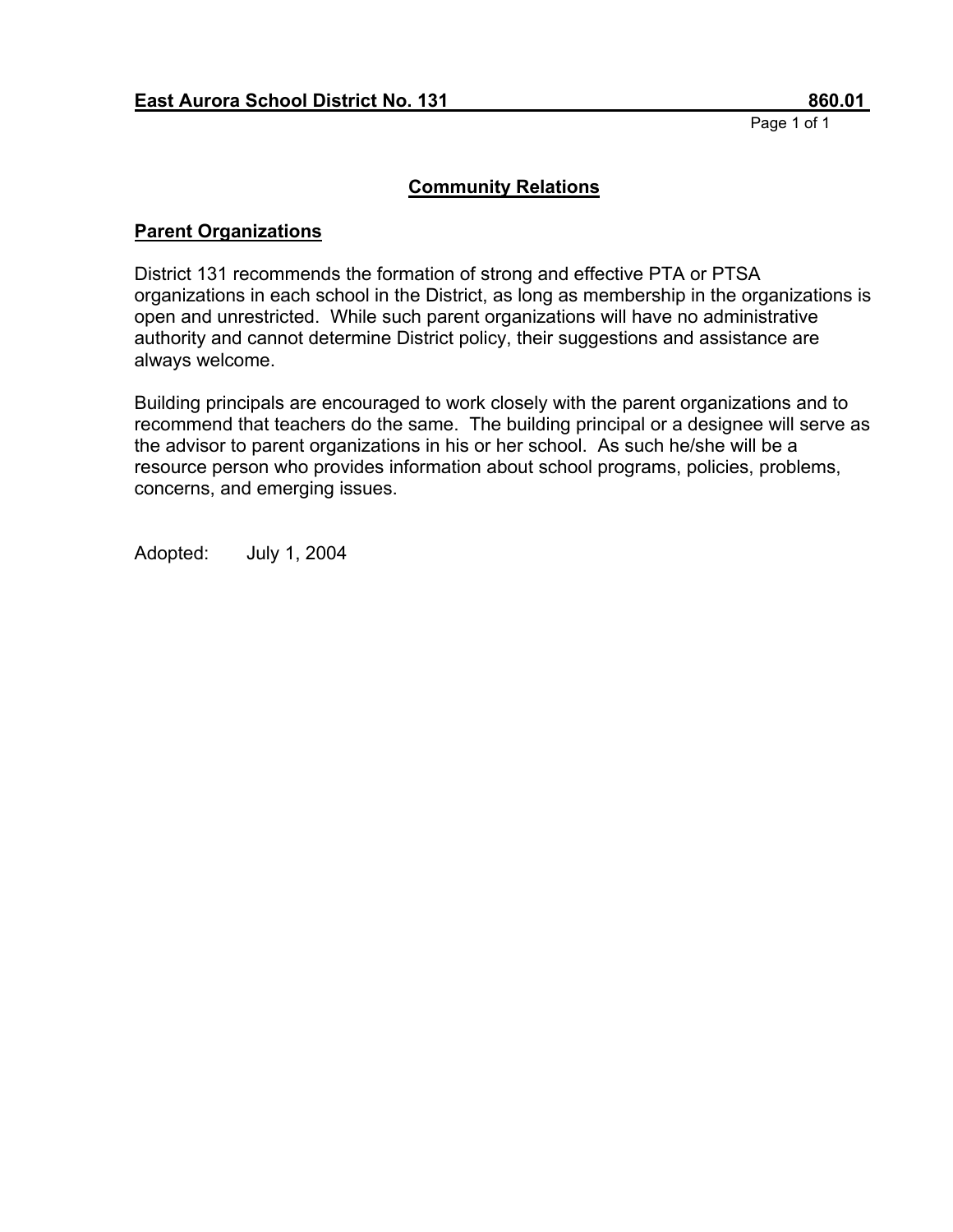## **Community Relations**

#### **Parental Involvement**

In order to assure collaborative relationships between students' families and the Board and District personnel, and to enable parent(s)/guardian(s) to become active partners in education, the Superintendent will develop and implement administrative procedures to:

- 1. Keep parent(s)/guardian(s) thoroughly informed about their children's school(s) and education.
- 2. Encourage parents to be involved in their children's school(s) and education.
- 3. Establish effective two-way communication between all families and the Board and District personnel.
- 4. Seek input from parent(s)/guardian(s) on school governance, boundaries, curriculum, referendum issues, etc. in order to fulfill the District's educational mission.
- 5. Inform parents/guardians about other ways in which they can assist their children's learning.

The Superintendent will periodically report to the Board on the implementation of this policy.

CROSS REF.: 860.01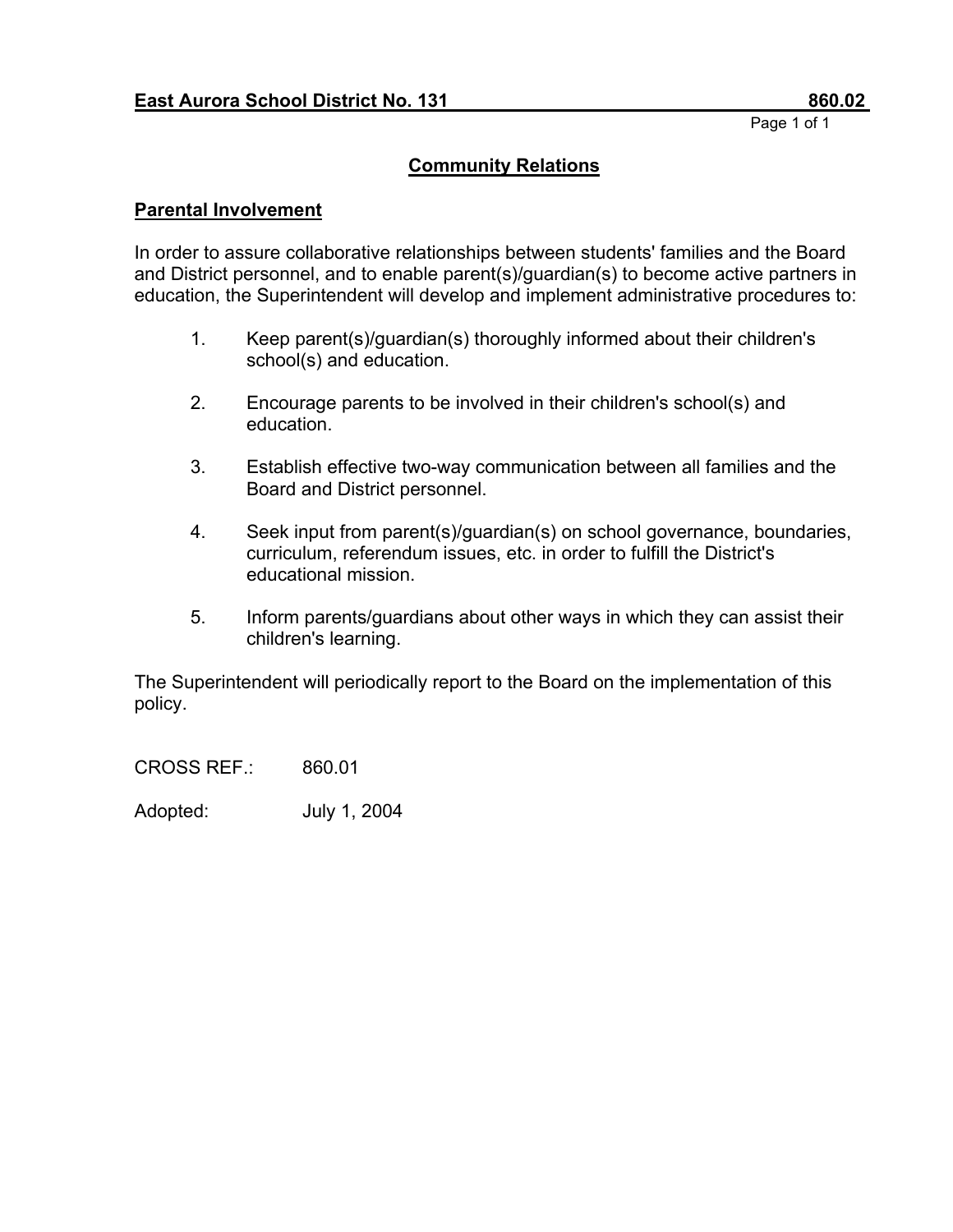## **Administrative Procedures**

#### **Parental Involvement**

Building principals will advocate effective, comprehensive family involvement in education that will promote parent(s)/guardian(s) becoming active partners in education. Principals will periodically report to the Superintendent on parental involvement programs and efforts in their buildings.

Although not exhaustive, the following lists identify State legislation that mandates parental involvement:

## STUDENT RECORDS

- Parent/guardian has right of access to child's records (105 ILCS 10/5).
- Parent/guardian has the right to challenge the content of child's records (105 ILCS 10/7).
- Non-custodial parent has right to receive copies of school correspondence and reports (105 ILCS 5/10-21.8).

#### NOTICES

- Schools must notify parent(s)/guardian(s) of their school visitation rights (820 ILCS 147/25).
- District must notify parent/guardian of child's placement in bilingual education programs (105 ILCS 5/14C-4).
- Non-custodial parent has right to receive notices of major school sponsored events, including parent-teacher conferences (105 ILCS 5/10-21.8).
- School must notify parent/guardian within two hours of child's absence from school (105 ILCS 5/26-3b).
- District responsible for notifying parent/guardian of graduation requirements (23 Ill.Admin.Code §1.440i).
- A student's suspension must be reported to the parent/guardian (105 ILCS 5/10-22.6).
- A student's expulsion may occur only after the parent(s)/guardian(s) have been requested to appear at a meeting with the board or board's hearing officer (105 ILCS 5/10-22.6).
- District must distribute school report card to parent(s)/guardian(s) (105 ILCS 5/10-17a).

## PARENT-TEACHER ADVISORY COMMITTEES

Each building will establish a parent-teacher advisory committee on student discipline (105 ILCS 5/10-20.14).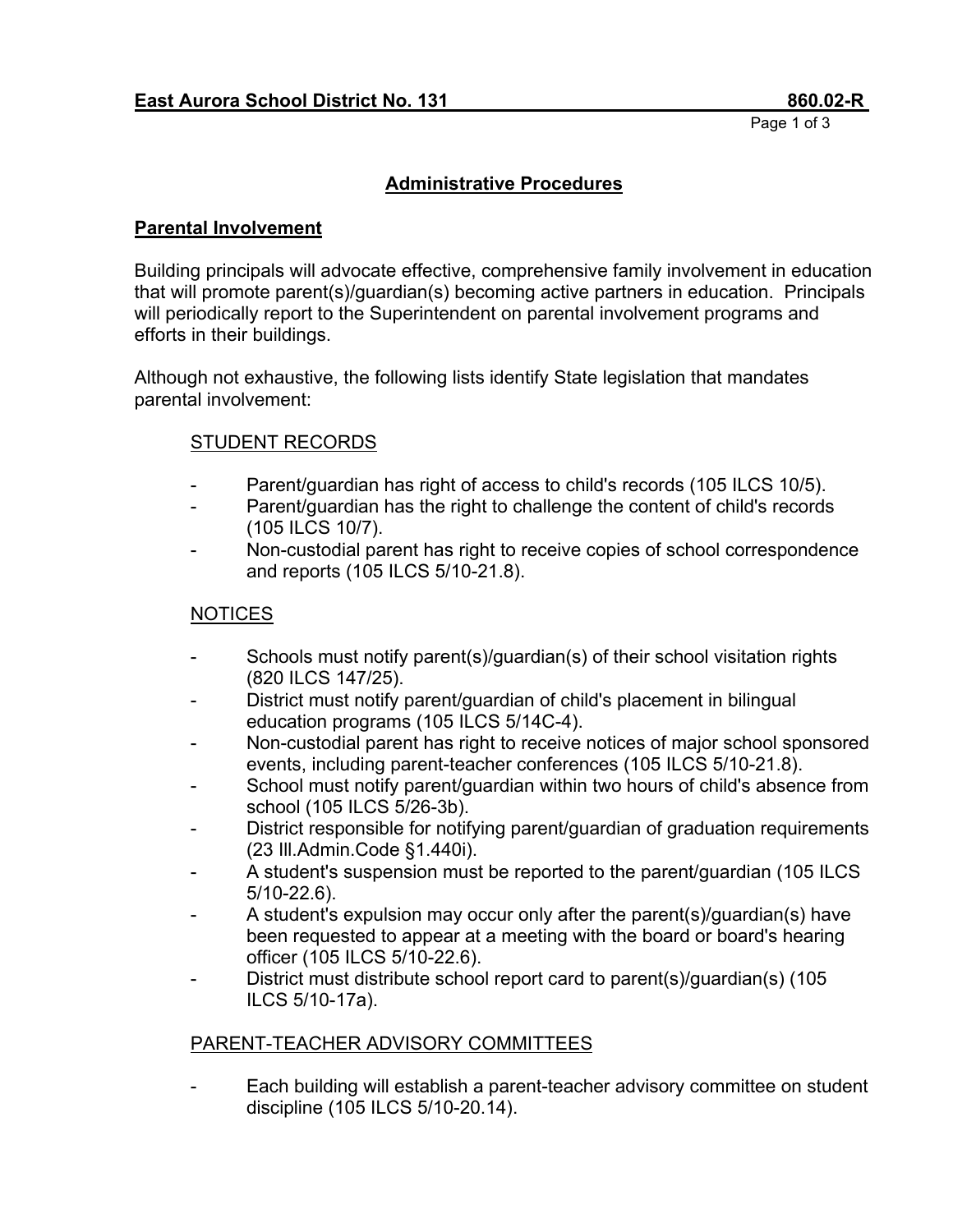## CURRICULUM INVOLVEMENT

- State law requires parent(s)/guardian(s) be notified, consulted, and kept involved with the education and placement of a child with disabilities (105 ILCS 5/14-1 et seq.).
- If parent/guardian objects, student is not required to take sex education classes or course (105 ILCS 5/27-9.1, 5/27-9.2, and 110/3).
- Parent/guardian has right to examine instructional materials to be used in sex education class (105 ILCS 5/27-9.1, 5/27-9.2, and 110/3).
- School board will determine the instructional program with involvement of parent(s)/guardian(s) (23 Ill.Admin.Code §1.410).
- District must consult with parent/guardian on an individual remediation plan for students demonstrating a proficiency level comparable to the average pupil performance one grade or more below current placement (105 ILCS 5/2-3.64(b).
- District responsible for notifying parent/guardian of graduation requirements (23 Ill.Admin.Code §1.440i).
- School boards may use parent(s)/guardian(s) as volunteers (1) as assistants under the immediate supervision of a certificated teacher (105 ILCS 5/10-22.34); (2) as supervisors, chaperones, or sponsors for non-academic activities (105 ILCS 5/10 -22.34a); and (3) as a guest lecturer or resource person under the immediate supervision of a certificated teacher (105 ILCS 5/10-22.34b).
- Upon parent/guardian's request, student must be released for religious observance (105 ILCS 5/26-1(5).

## CONFERENCES AND HEARINGS

- State law requires parent(s)/guardian(s) be notified, consulted, and kept involved with the education and placement of a child with disabilities (105 ILCS 5/14-1 et seq.).
- Parents who are unable to meet with educators because of a work conflict have the right to an allotment of time during the school year to attend educational or behavioral conferences (820 ILCS 147/1).
- District may use two institute days for parent-teacher conferences (105 ILCS 5/3-11). Non-custodial parent to receive notices of parent-teacher conferences (105 ILCS 5/1021.8).
- Student expulsion may occur only after a hearing with the parent(s)/guardian(s) (105 ILCS 5/10-22.6).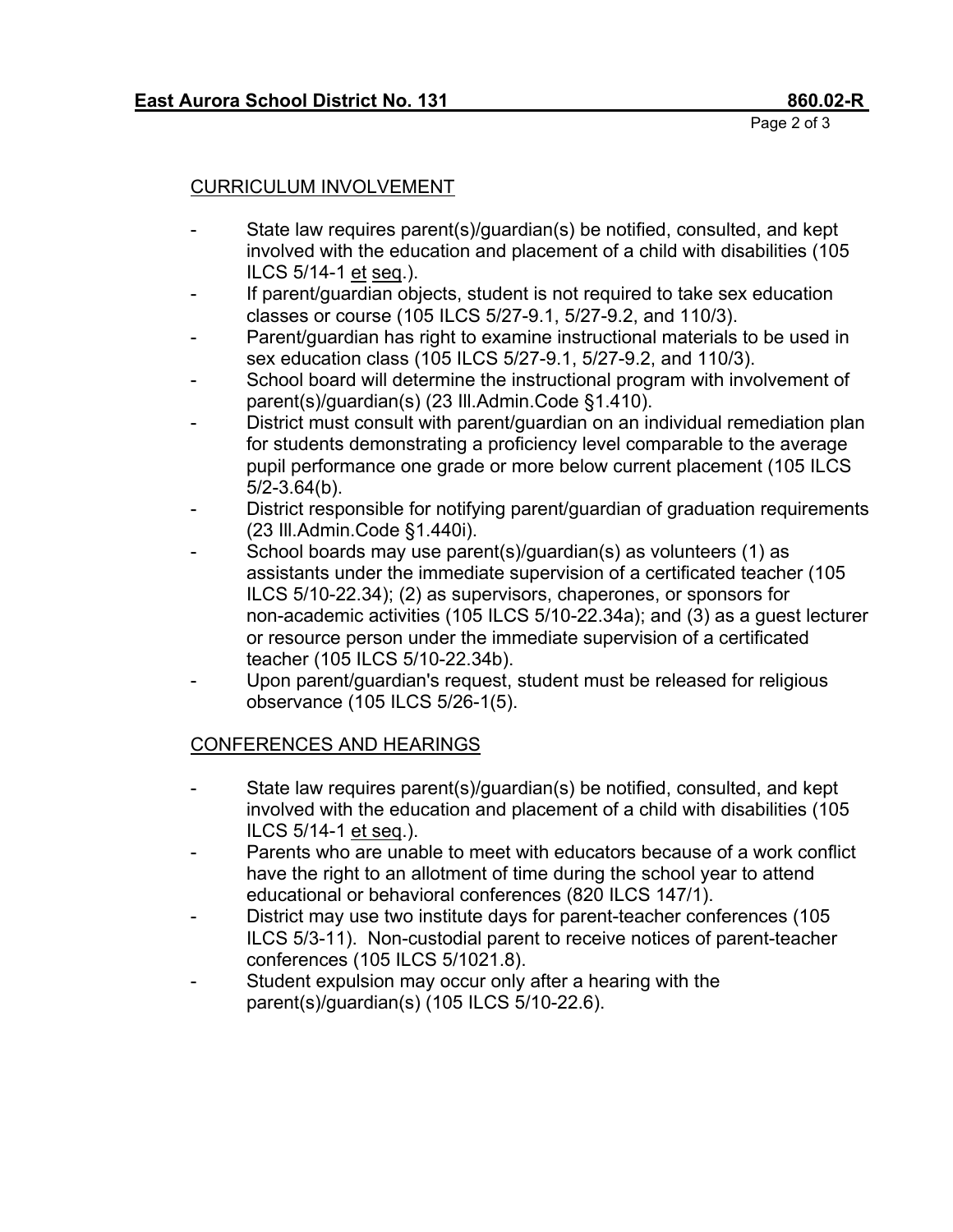Page 3 of 3

## REPORT ON PARENTAL INVOLVEMENT

- Parental involvement will be included in the school report card (105 ILCS 5/10-17a).

# **TRAINING**

- Parents as teachers program (105 ILCS 225/5).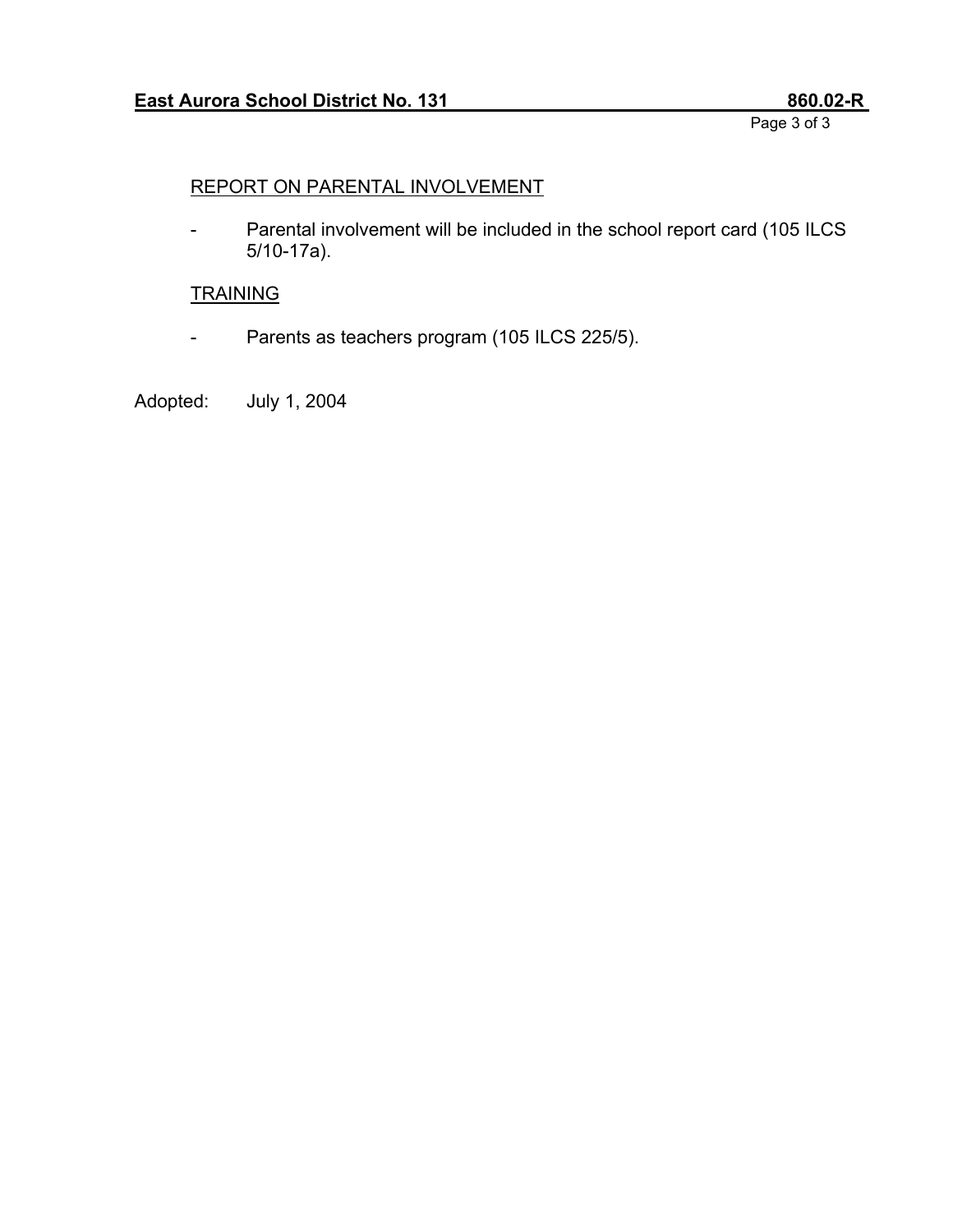#### **Outside Support Groups**

#### **Introduction**

Parent-teacher groups, parent booster clubs, or similar organizations ("Support Groups") are uniquely important in the support of both the educational and extra-curricular activities of students in the District. While these organizations are separate and distinct from the District itself, the relationship exposes the District to claims, or even potential liability for their actions. Accordingly, as a condition for any support group using the School District's name or logo, the name or logo of any individual school or athletic team, or as a condition of the District accepting any funds from a support group, such group or organization must obtain formal recognition by the Board of Education, and must comply with all applicable District policies, guidelines, and administrative rules as established by the Board or as charged to the Superintendent.

#### **Recognition**

The Board agrees that approved support groups may provide services or funds to the District in conjunction with and subject to the approval of the Superintendent, or the Superintendent's designee, and the terms and conditions of this policy. In order to obtain recognition from the Board a support group must submit to the Superintendent the following:

- 1. Copies of all organizational documents and by-laws. Any amendments to the by-laws must be submitted to the Superintendent in writing by June 30 of each year.
- 2. A list of names, addresses, e-mail addresses, and other appropriate contact information of all officers, updated annually. School employees may not be an officer of a recognized Support Group.
- 3. Proof of bonding of the support group's treasurer.
- 4. A summary of its financial policies, which must include, but are not limited to, requiring deposits in an FDIC-insured bank, requiring multiple, responsible persons present for the counting and tabulating of cash proceeds from group activities, and requiring proper accounting practices. A school employee may not be an authorized signatory for a Support Group account. A Support Group must submit its annual budget or accounting to the District liaison person at the beginning of each school year.

The Superintendent will designate a District liaison between the Support Group and the District. Recognition may be revoked by the Superintendent, or the Board, for violation of any of the conditions of recognition, District policies or guidelines, or violation by the Support Group of any applicable federal, state or local law. A revocation of recognition will automatically prohibit the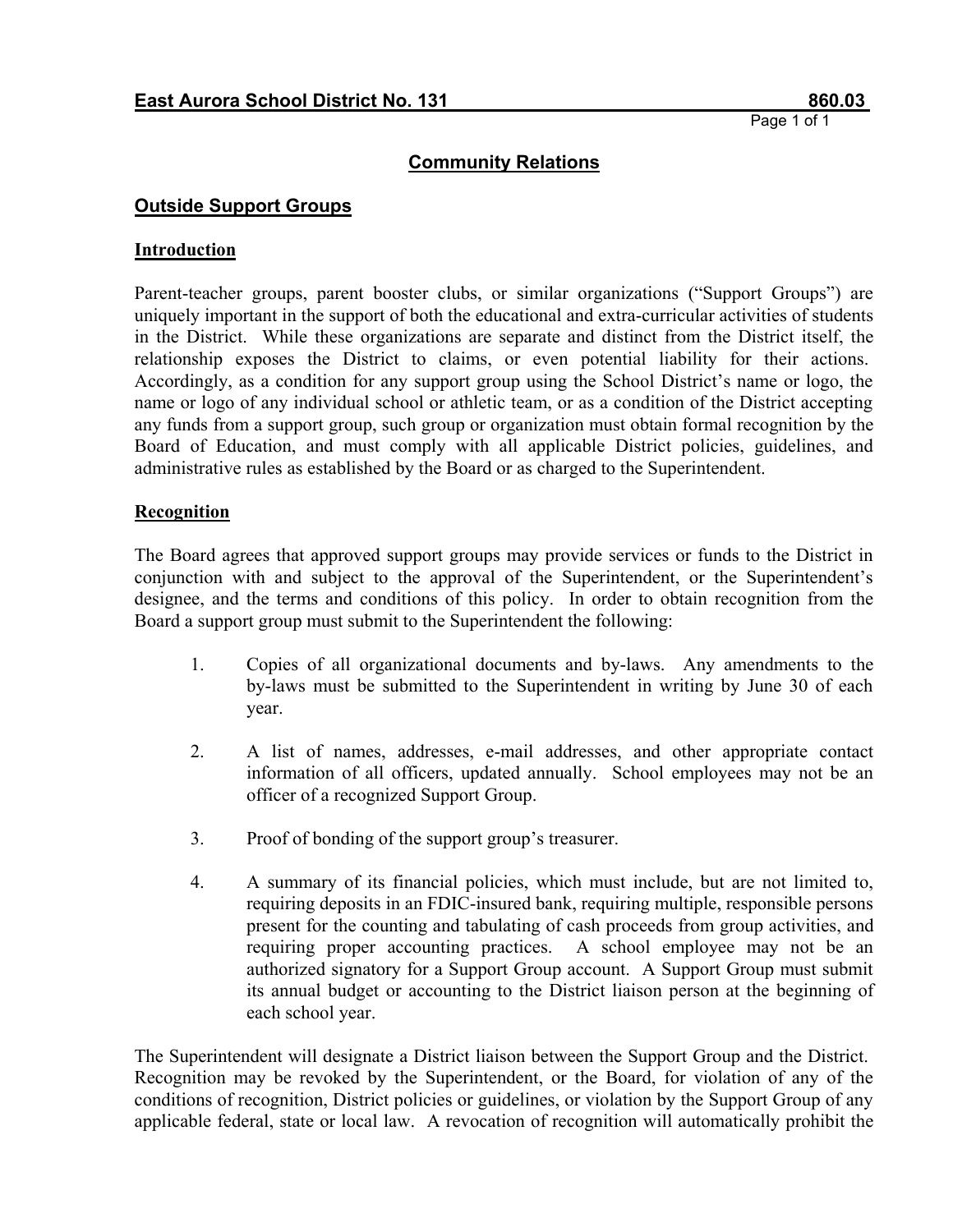Support Group's use of the School District's name, or the name of any of its school buildings, team nicknames or colors, and the funding by the Support Group of any school-sponsored activities.

## **Activities**

To avoid conflicting events and demands on students and District personnel, Support Groups shall submit a list of activities and events (and if possible fundraising events) to the liaison by August 1 of each year, or 30 days prior to the beginning of an athletic season. Copies of such proposed schedules shall also be submitted to the Building Principal where the support group event is to occur. Building usage shall be permitted only in accordance with normal School District policies. Fundraising events must obtain the prior approval of the Superintendent or the Superintendent's designee. Support Groups may not use the District's tax free number for purchases. Activities or events initiated by or supported by Support Groups shall be in compliance with all Illinois gambling statutes.

## **Fundraising**

Support Group fundraising activities must have pre-approval by the Superintendent, or designee, or the Building Principal or his/her designee, as appropriate. Any announcement or advertising of an event or activity of a Support Group should clearly indicate that it is sponsored by the Support Group and not the School or the School District. Parents/guardians should be given the option to participate, donate money of equal value, or not participate in any fundraising activity. Students are not permitted to sell games of chance. Elementary students are not permitted to participate in door-to-door fundraising except when accompanied by a responsible adult.

In order to assure compliance with the requirements of Title IX of the Education Amendments of 1972 prohibiting discrimination on the basis of sex in educational institutions, all fundraising for, or donations of, equipment, such as uniforms, must receive the prior approval of the Superintendent and the Athletic Director. All cash donations shall belong to the District without restriction. Any gift or equipment that would require installation, storage, or maintenance shall require formal acceptance from the Board.

## **Liability and Insurance**

Notwithstanding that a Support Group may be recognized by the District, such groups are separate and distinct from the School District and the School District expressly disclaims any liability arising from its recognition of a Support Group or the group's adherence to any District policy or guideline. Each Support Group shall be required to furnish and maintain evidence of liability insurance in such form and amount from such companies as the Superintendent shall approve from time to time in consultation with the District's insurance advisors. The School District shall be named as an additional insured on any such policy and shall agree to give the School District not less than 15 days notice of cancellation or modification of such insurance.

LEGAL REF.: 230 ILCS 15/1; 20 USC §1681(a)

Adopted: December 6, 2010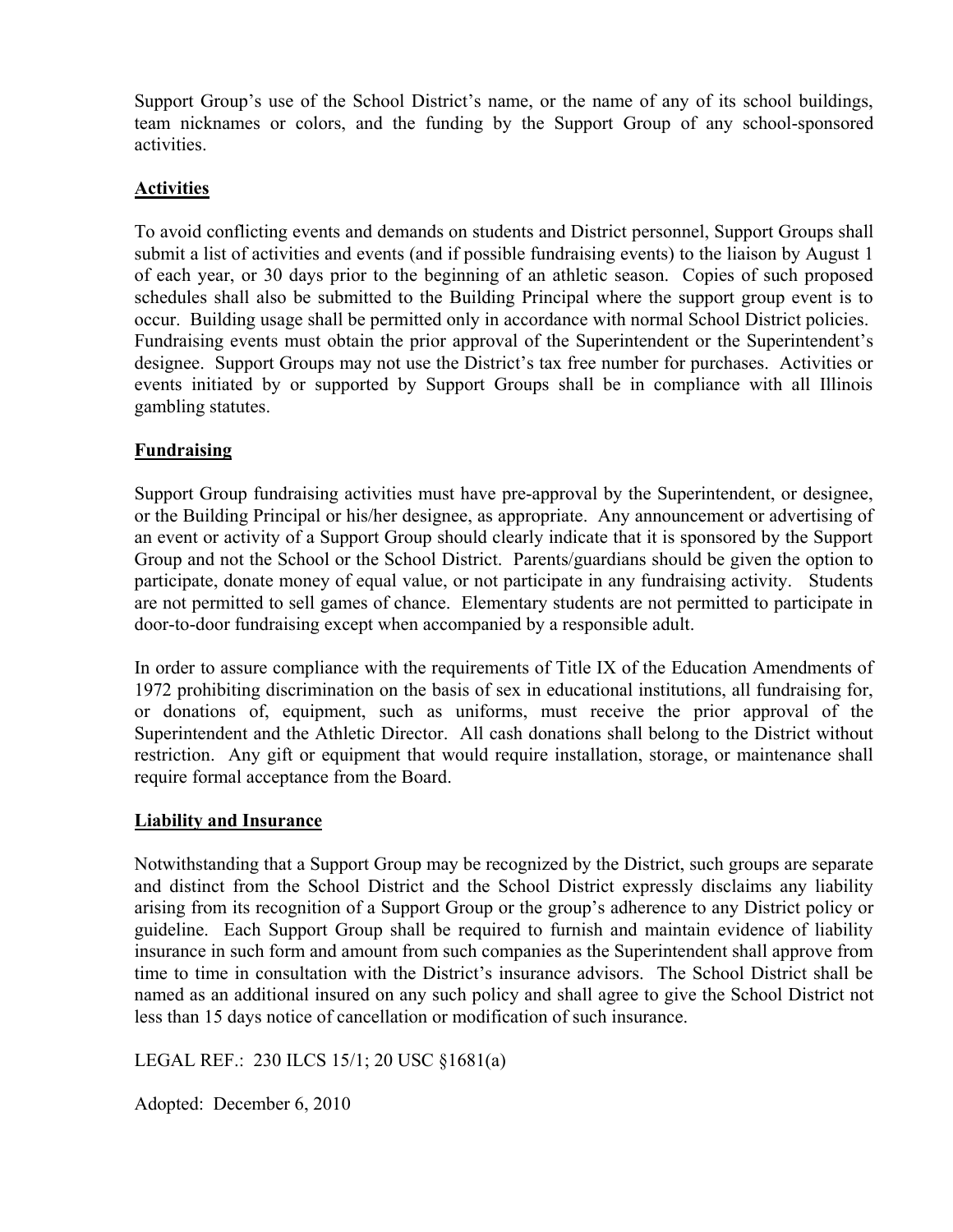## **Community Relations**

#### **Advertising by Non-school Related Entities**

A. Introduction: In order to maintain an educational environment conducive to learning and to minimize distractions from instructional time, it is the policy of the Board of Education that its staff and students shall not be involved during the school day in the promotion or advertisement of any commercial or nonprofit agency, organization or activity except as approved by the Superintendent, or the Superintendent's designee, in accordance with this policy.

B. Limited Public Forums: The District provides a variety of limited forums for advertisement and promotional activities. The District, or schools, may sell for a fee, or in kind contribution, commercial advertisement or promotional space. These advertisements must be in accordance with the guidelines described below and should be limited to:

- 1. name, brand name or trade name,
- 2. logo,
- 3. location of business or contact information,
- 4. slogans which identify the advertiser, and
- 5. a neutral description of the products or program

Such advertisements or promotional matter may be limited by the Superintendent to the following limited public forums:

1. School mail or flyers. This is defined to mean hand delivered letters, advertisements, brochures, flyers, announcements, or any other form of printed material for students or staff that contains an advertisement or promotional message.

2. Bulletin Board, Billboards, Banners, etc. Schools shall designate a bulletin board or boards in a hallway or a common area of a school for advertisements and promotional materials. In addition, advertisements or promotional materials may appear on stadium, athletic field and/or gymnasium billboards, banners or signage that advertise or promote an outside organization's products, services, programs or activities.

3. School Publications. These include calendars, athletic programs, concert programs, school newspaper, and yearbooks.

4. Other. Electronic communications or other medium as may be designated from time to time by the Board or the Superintendent.

C. Advertising and Promotional Activities. Advertising and promotional activities include the publication or communication of information about a commercial or nonprofit organization's products, services, programs, or activities, or distribution of items bearing the organization's name, logo or symbol, or the distribution of items such as discount coupons, or the sponsorship of educational programs or activities in the name of an organization.

D. District Participation. The District may participate and/or cooperate with nonprofit agencies and corporations with respect to the advertising or promotion of such nonprofit agency or corporation if such participation and/or cooperation does not restrict or impair the educational program of the schools and is approved by the Superintendent.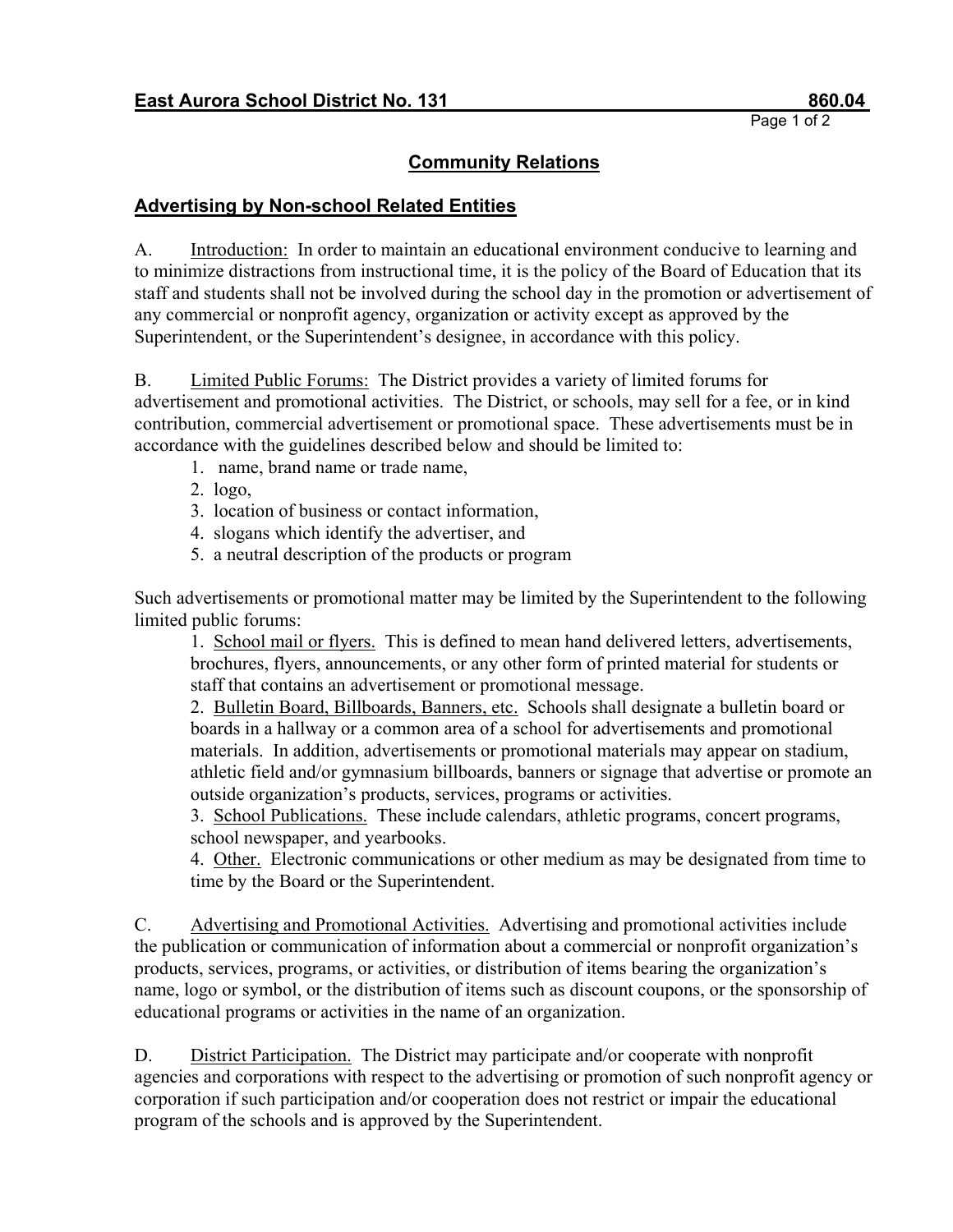E. Guidelines for Advertising. The building principal, or advisors for District sponsored publications, shall be responsible for applying and implementing these guidelines with respect to advertising to be published in District sponsored publications. The Superintendent or the Superintendent's designee, shall be responsible for applying and implementing these guidelines with respect to advertising to be placed in or on District facilities. The District reserves the right to refuse any advertisement which does not serve the best interests of the District or its students.

The District has an interest in maintaining a position of neutrality on political and religious issues. Advertising space may be used only for commercial or educational purposes. Political and other "issue" ads are prohibited. Religious ads designed or intended to evangelize or persuade the listener or recipient to adhere to a religious belief or to attend a religious worship program or activity, as distinguished from commercial activity to advertise or promote a primarily secular service or activity offered by a religious institution or organization, such as youth sports, childcare, tutorial programs or youth service organizations, are prohibited.

In addition to the foregoing, for placement in any District publications or for placement in or on any District property or facilities, the District shall not accept advertisements or promotional activities which:

1. depict tobacco products, alcohol products, gambling, drugs, or drug-related paraphernalia or products, or the use thereof;

2. depict sex or sexual activity, sex related products, or which are lewd, obscene, or pornographic;

3. attack ethnic, religious, or racial groups;

4. promote hostility, disorder, or violence;

5. are defamatory, misleading, or false;

6. promote illegal activities for minors;

7. promote, endorse, or oppose any political candidate, beliefs, party, or issues; or

8. promote, endorse, or oppose a religion (as opposed to advertising a primarily secular service or activity as provided above).

F. Use of District Name or Facilities. No organization or entity shall utilize any District facilities, logo, or the name of the District for advertising or promotional activity unless authorized by the Superintendent.

LEGAL. REF.: Illinois School Code, Sec. 10-22.10 (105 ILCS 5/10-22.10).

Adopted: December 6, 2010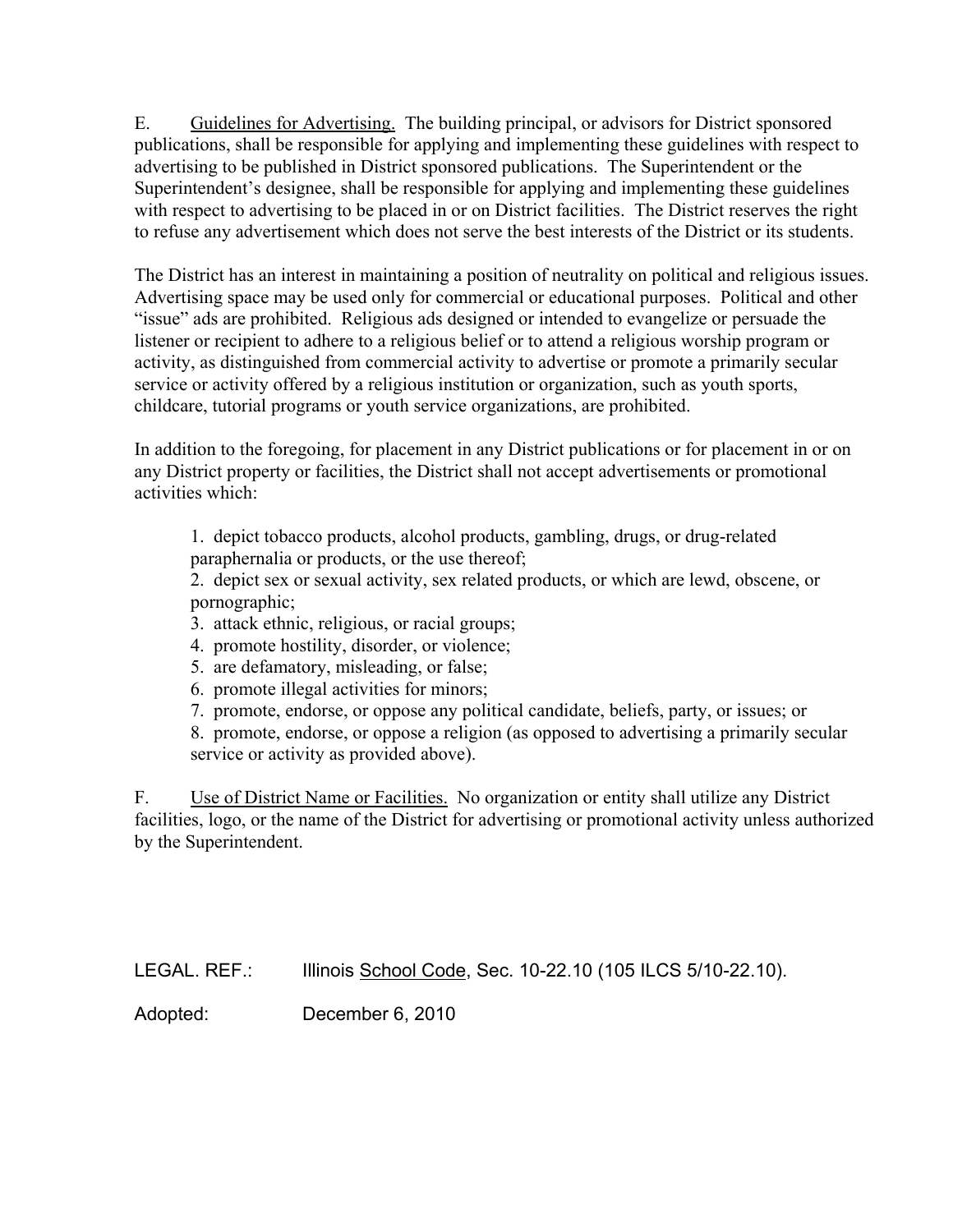## **Relations With Other School Districts**

The Board recognizes that the exchange of ideas and materials between the District and other school districts may be beneficial. In an effort to establish good working relationships, the Superintendent or his/her designee may share the following District information with another school district:

- 1. Policy statements
- 2. Procedural statements
- 3. Student handbooks
- 4. Staff handbooks
- 5. Other information that the Superintendent deems appropriate to assist another district's Board of Education.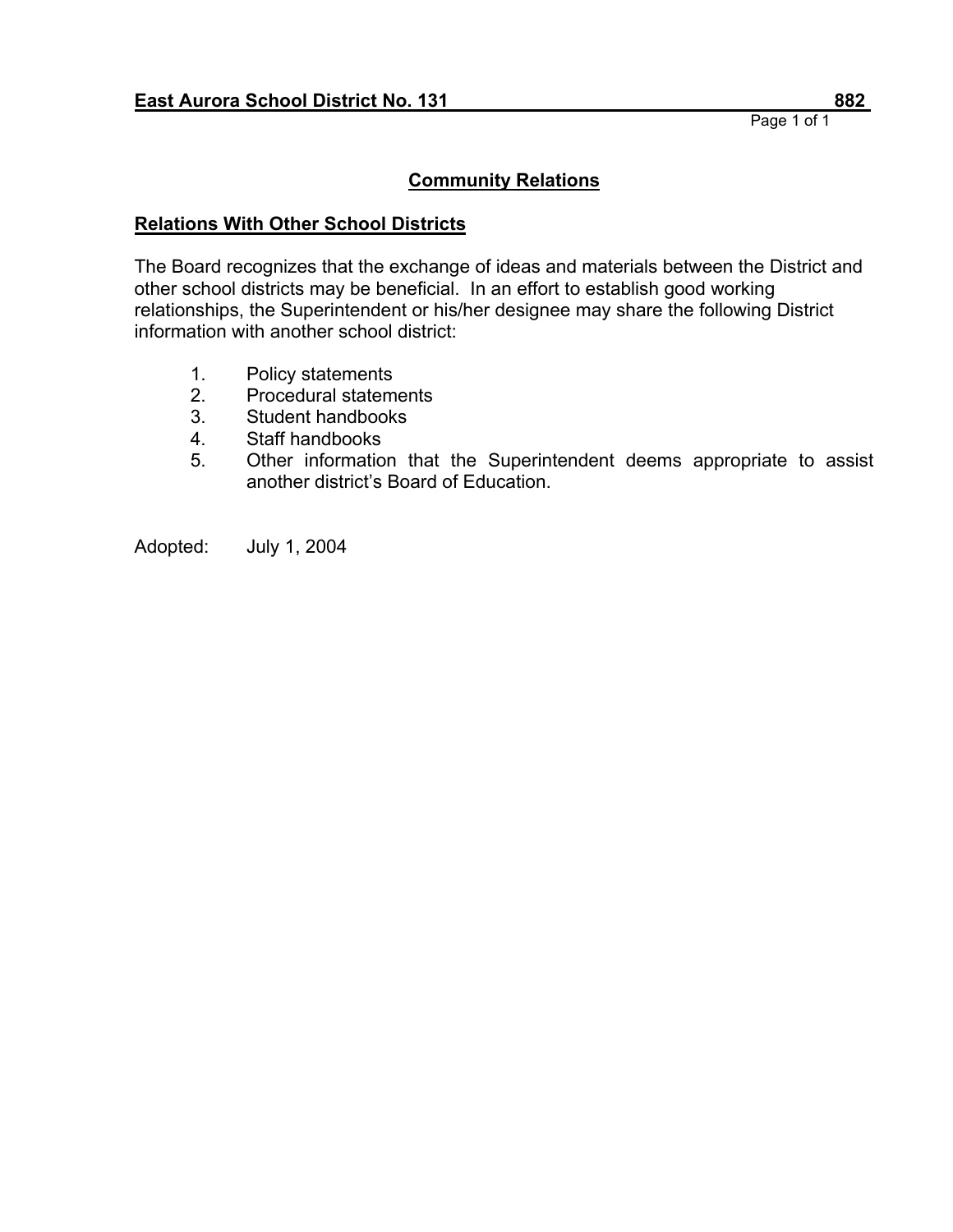# **Community Relations**

## **Student Teaching and Internships**

The Board may enter into agreements with post-secondary institutions to provide personnel and facilities for student teaching and internships.

LEGAL. REF.: Illinois School Code, Sec. 10-22.34 and 10-22.37 (105 ILCS 5/10-22.34 and 5/10-22.37)

CROSS REF.: 550.03